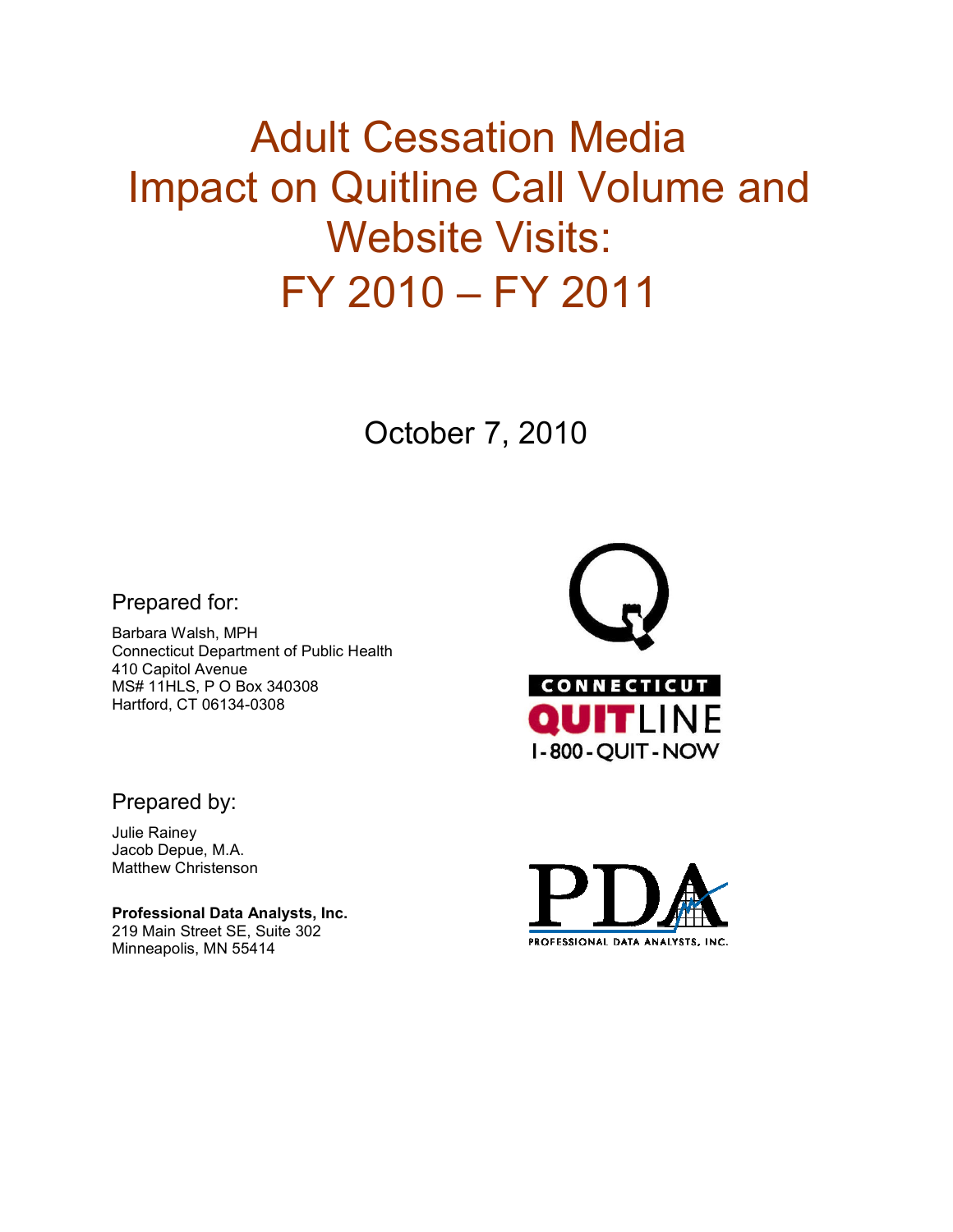# **TABLE OF CONTENTS**

| INTRODUCTION TO THE CONNECTICUT QUITLINE CALL VOLUME EVALUATION1 |  |
|------------------------------------------------------------------|--|
|                                                                  |  |
|                                                                  |  |
|                                                                  |  |
|                                                                  |  |
|                                                                  |  |
|                                                                  |  |
|                                                                  |  |
|                                                                  |  |
|                                                                  |  |
|                                                                  |  |
|                                                                  |  |
|                                                                  |  |
|                                                                  |  |
|                                                                  |  |
|                                                                  |  |
|                                                                  |  |
|                                                                  |  |
|                                                                  |  |
|                                                                  |  |
|                                                                  |  |
|                                                                  |  |
|                                                                  |  |
|                                                                  |  |
|                                                                  |  |
|                                                                  |  |
|                                                                  |  |
|                                                                  |  |
|                                                                  |  |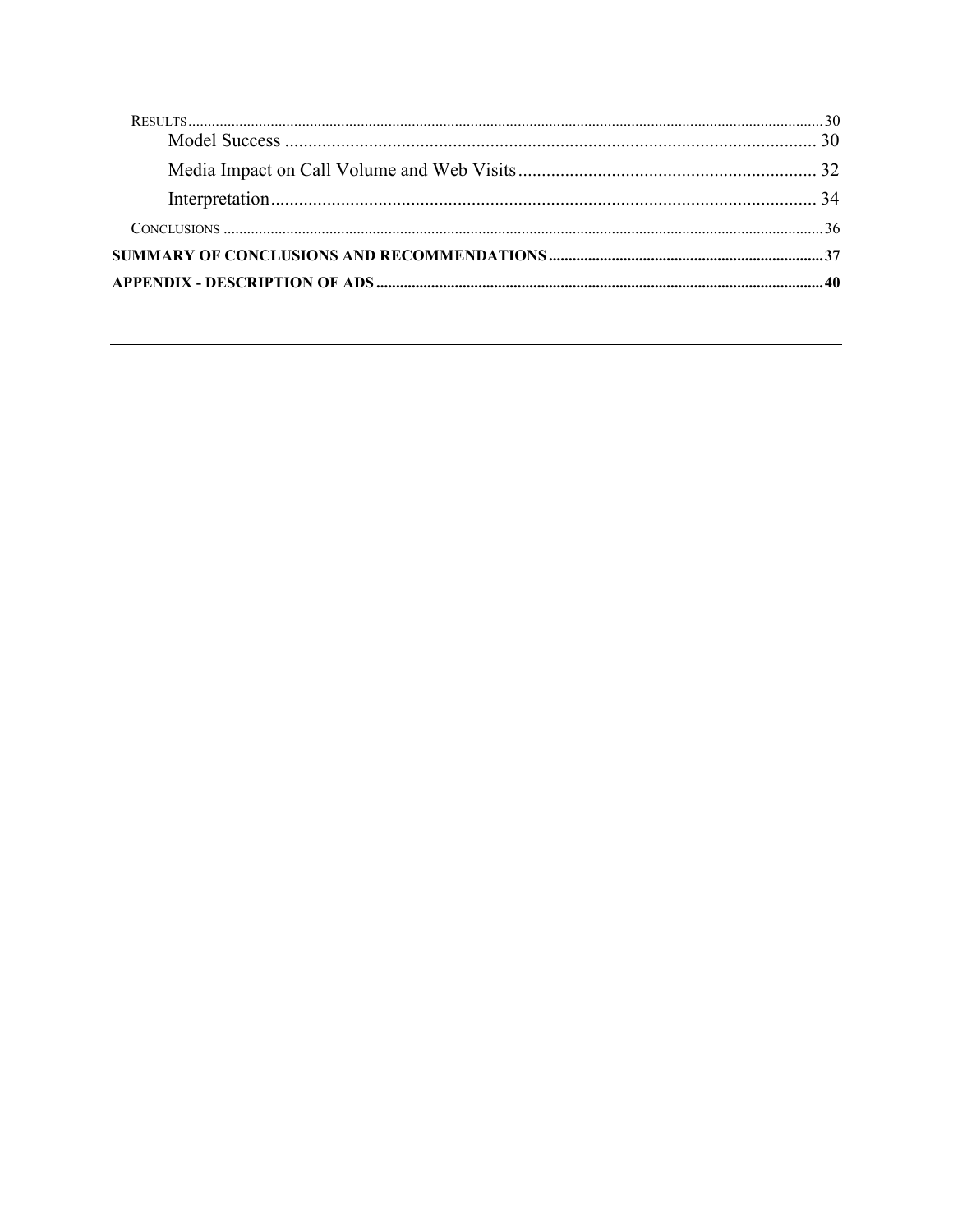# **Executive Summary**

The Connecticut Department of Public Health (CT DPH) has funded a tobacco control countermarketing campaign with the goals of increasing tobacco cessation among adults, and preventing use among youth and young adults. The majority of the media budget was allocated to a prevention campaign, which used a contest format to solicit self-produced anti-tobacco advertisements from youth and young adults. Winning ads were chosen through a combination of expert panel selection and public voting. The winning spots were placed online and on broadcast and cable television.

The adult cessation media campaign was designed to supplement an existing tobacco cessation campaign known as "Become an EX" which was developed and funded by the American Legacy Foundation (Legacy) and was active in Connecticut from 2009-2010. The DPH purchased existing ads from this campaign, and placed them on broadcast and cable television as well as online. The purpose of the campaign was to encourage tobacco users to quit tobacco, and to connect them to cessation resources including the DPH-funded Connecticut Quitline and an online cessation service provided by Legacy.

PDA is conducting three evaluation studies to assess the effectiveness of the tobacco control counter-marketing campaign. This report presents findings from one of these studies: an exploration of the extent to which the cessation media buys are associated with increased enrollments in the Quitline, and visits to the BecomeAnEx.org website among the target population. This report will cover the entire two-year cessation media effort, and will describe the media's impact on Quitline enrollments and website cessation program enrollments.

# **Key Findings**

**Quitline call volume and reach.** In FY11, the CT Quitine served a total of 6,729 callers, including 6,235 unique tobacco users who were calling for help with quitting. The Quitline attained a promotional reach of 1.67%, meaning that 1.67% of all cigarette smokers in Connecticut registered with the Quitline. This represents a substantial increase from the reach of .87% achieved in the previous year, and is considered a success. Moreover, the FY 2010 reach figure is higher than the average reach achieved by quitlines nationwide (approximately 1%), though significantly lower than the target reach suggested by the CDC (8%). We recommend that the DPH continue to explore strategies to increase Quitline reach within the budget available, including increasing referrals from physicians, increasing the cigarette tax, and ensuring any additional dollars generated through tobacco tax increases are directed toward the CT Quitline operations. Another strategy may be increased funding for media promotion of the Quitline, and increased precision in the placement of media promotions. Connecticut has a relatively low tobacco use prevalence compared to US as a whole (13.2% vs. 20.8%). This means that Connecticut has a relatively small number and small proportion of residents who use tobacco as compared to the rest of the country. It may be require more precision to place media to effectively reach this smaller group of tobacco users with messages about quitting and the Quitline, which would make it more challenging to increase reach. Additionally, any planning to increase Quitline reach should take into account a potential surge in call volume anticipated to occur after the introduction of cigarette package warning labels in September 2012. The DPH, along with the media and Quitline vendors, will need to plan for the potential volume increase so that the capacity and the budget of the Quitline are not exceeded.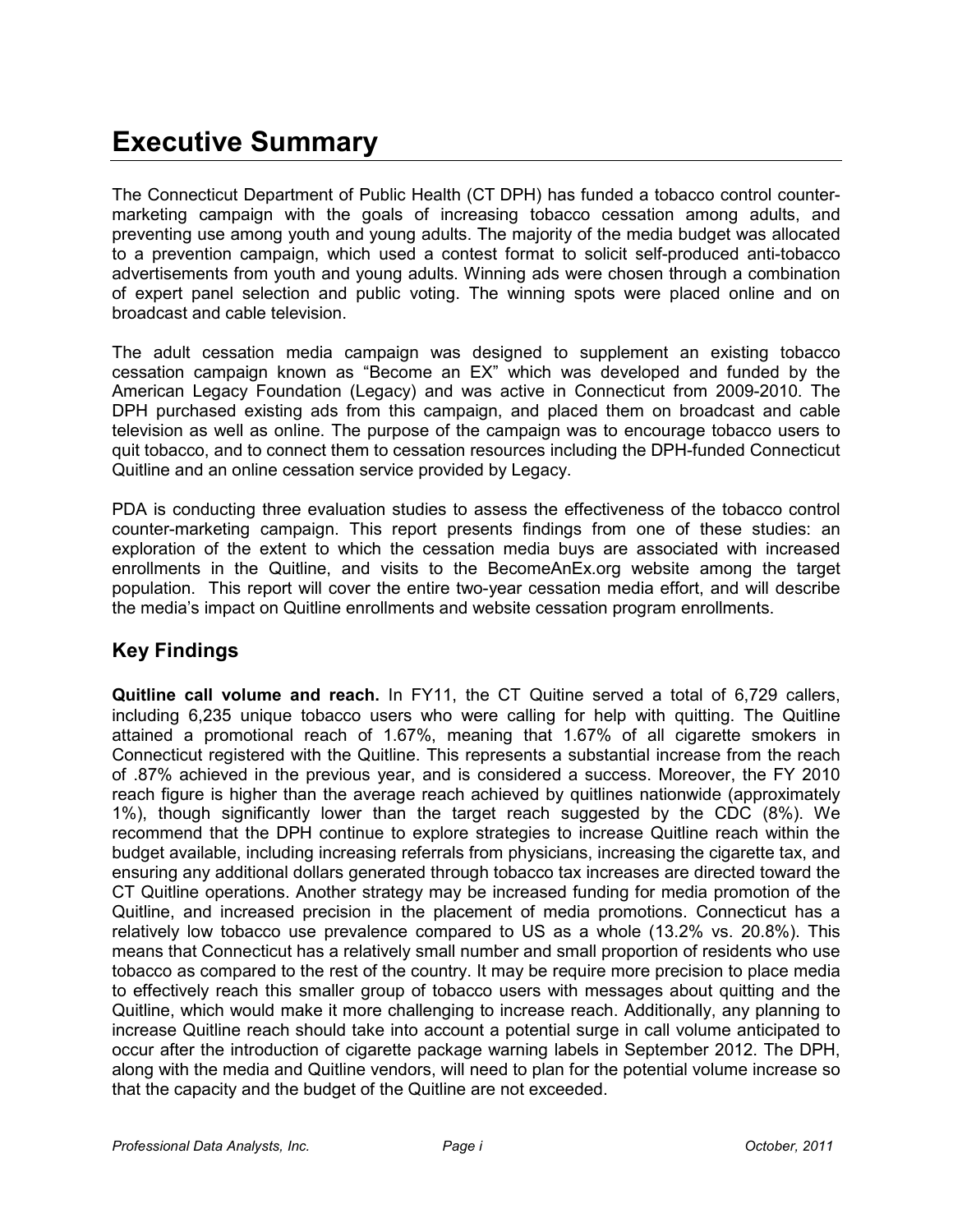One measure of Quitline quality is the rate of treatment reach, or the percentage of all smokers statewide who receive evidence-based treatment from the Quitline. In FY 2011, the CT Quitline treatment reach rate was 1.34%. This is a significant increase from the FY 2010 treatment reach of 0.74%. About 13% of callers who register with the Quitline were excluded from the treatment reach calculation because they did not participate in any counseling calls. The extent to which the Quitline vendor could better reach and provide service to these individuals would likely increase the number of quitters in Connecticut, and potentially impact state prevalence.

**Media implementation.**A modest budget was allocated to conduct the adult cessation media effort. The media plan was designed to make those dollars go as far as possible. There was already an existing cessation campaign in CT, funded by the American Legacy Foundation. This campaign had been evaluated and demonstrated to effectively improve tobacco users' attitudes about quitting tobacco. The Connecticut DPH media contractor, Cronin & Co., obtained existing creative materials from this campaign, which provided considerable cost savings as compared to developing new ads. They also placed their supplemental ads in such a way to extend the presence of the ads across a greater portion of the calendar year, and negotiated with media outlets to obtain additional bonus spots at no charge.

The goals of the cessation campaign were to promote cessation among tobacco users, and to connect them to cessation resources, include the Legacy online cessation program and the Connecticut Quitline. Broadcast ads were tagged with the Quitline information and telephone number, and online and paid search results were tagged with the website address BecomeAnEX.com. We recommend that this strategy be reconsidered in favor of tagging the Quitline on all DPH-funded cessation ads. While both the online and Quitline programs are free for CT residents, the Quitline provides free NRT along with a multi-session counseling program, which has been demonstrated to be an intensive, effective cessation aid. The effectiveness of online cessation assistance without NRT is still under investigation. Therefore, in order to have the greatest possible impact on tobacco use prevalence, we recommend that DPH-funded media directly tag and promote the most intensive intervention available – the Quitline -- rather than directing callers solely to BecomeAnEx.org. This recommendation should be implemented to the extent that the Quitline budget has sufficient funds to provide service to an increased number of callers. Finally, given that the prevention campaign represents the majority of the media budget, it would be fruitful to clearly display the Quitline number on the Itsawaste.org website. Incorporating all these steps would have minimal financial repercussions, and could result in significantly increased call volume to the Quitline.

**Overall Strength of ad buys.** Of all the DPH funded media efforts, the campaigns with the strongest presence among target audiences are the two prevention campaigns. These are followed by the Legacy campaigns. The presence of the DPH cessation effort was weaker. However, the placement of the DPH cessation campaign did successfully extend the presence of the Become An Ex campaign in Connecticut, and ensured that there was at least a modest cessation campaign occurring in each calendar quarter.

The strength of the cessation buy was greatly increased from FY 2010 to FY 2011, using essentially the same budget amount, which is a major success of the media effort. This may reflect higher startup costs in FY 2010 (e.g., dollars allocated to purchasing ads and to planning and other startup). However, it may also reflect better ad placement in FY 2011, making the same dollars go farther. The increase in intensity and the longer timespan of the campaign are likely the primary reasons why the Quitline reach showed a large improvement. Connecticut residents were exposed to cessation ads at a similar frequency, but for a much longer period of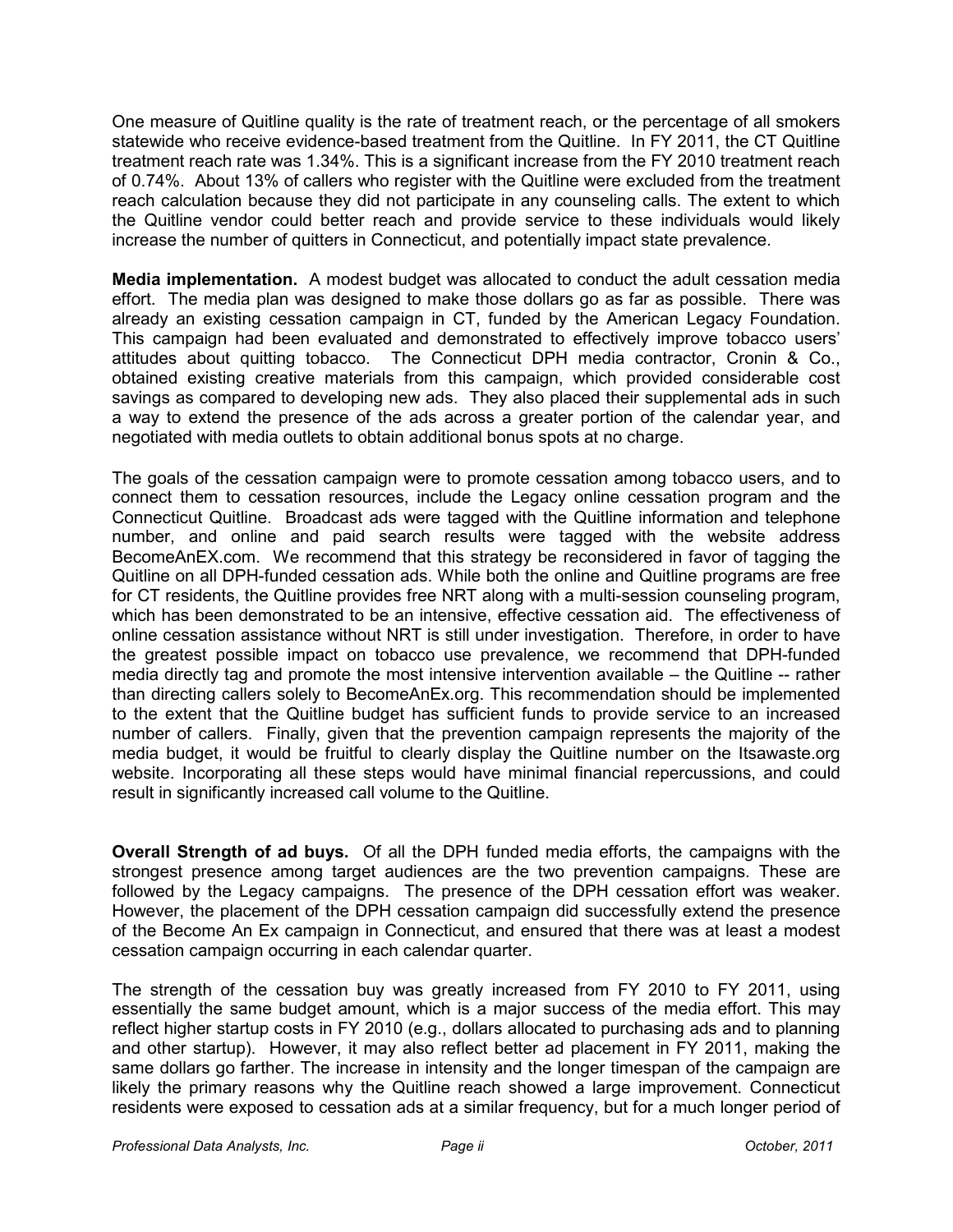time in FY 11. CT DPH and Cronin & Co. should be commended for improving the strength of the media buy while maintaining the same budget across the two years. Finally, we recommend taking advantage of the greater reach of the prevention ads to promote the Quitline. Adding a link to the Quitline online registration on the prevention website www.itsawaste.org is a low-cost way to get more mileage out of the prevention campaign.

**Relationship between media, call volume and web visits.** Analyses were conducted to determine the relationship between each media campaign component and call volume and visits to BecomeAnEx.org. The one factor that stood out as having a significant and meaningful effect on increasing call volume and web visits is the cessation paid search engine results. Search result clicks had a significant and large impact on web visits, and a significant and moderate impact on calls to the Quitline. There was also significant but small effect on call volume and web visits from the CT Cessation Broadcast campaign.

We conclude that the cessation media campaign successfully connected tobacco users to both the Quitline and the website, and contributed to an increase in the number of people served by these interventions. However, the impact of the media campaigns on volume is modest. Given the relatively low intensity of the campaigns, this is also an expected finding.

Although paid search result had a greater impact as compared to broadcast and online ads, we do not recommend that DPH allocate substantially more resources to this medium. Paid search results reach tobacco users who have already taken some action to obtain cessation help; they are a select group who are demonstrating a certain readiness to quit tobacco. In contrast, broadcast media and online banner ads cast a broader net, and have the potential to reach both tobacco users who are and are not ready to quit tobacco. In addition, viewers of the broadcast ads may be prompted to conduct online searches for more information about quitting tobacco. Therefore, although the three types of media have differential effectiveness in connecting tobacco users to cessation resources, we recommend DPH maintain the current mix of media, including broadcast, online ads and paid search results.

**In summary,** the CT Quitline has experienced an increase in the number of people served and in reach among cigarette smokers in the state, although efforts to increase reach should continue. The current media plan includes some strategies to maximize return on a modest budget, but additional refinements could increase call volume and web visits further. Recommendations for refining the media plan include placing broadcast ads to produce higher TRP levels, and reviewing placement of broadcast ads to maximize reach within the target audience. Additionally, any planning to increase Quitline reach should take into account a potential surge in call volume anticipated to occur after the introduction of cigarette package warning labels in September 2012. Finally, we recommend more direct promotion of the Quitline by tagging the Quitline on all available anti-tobacco media.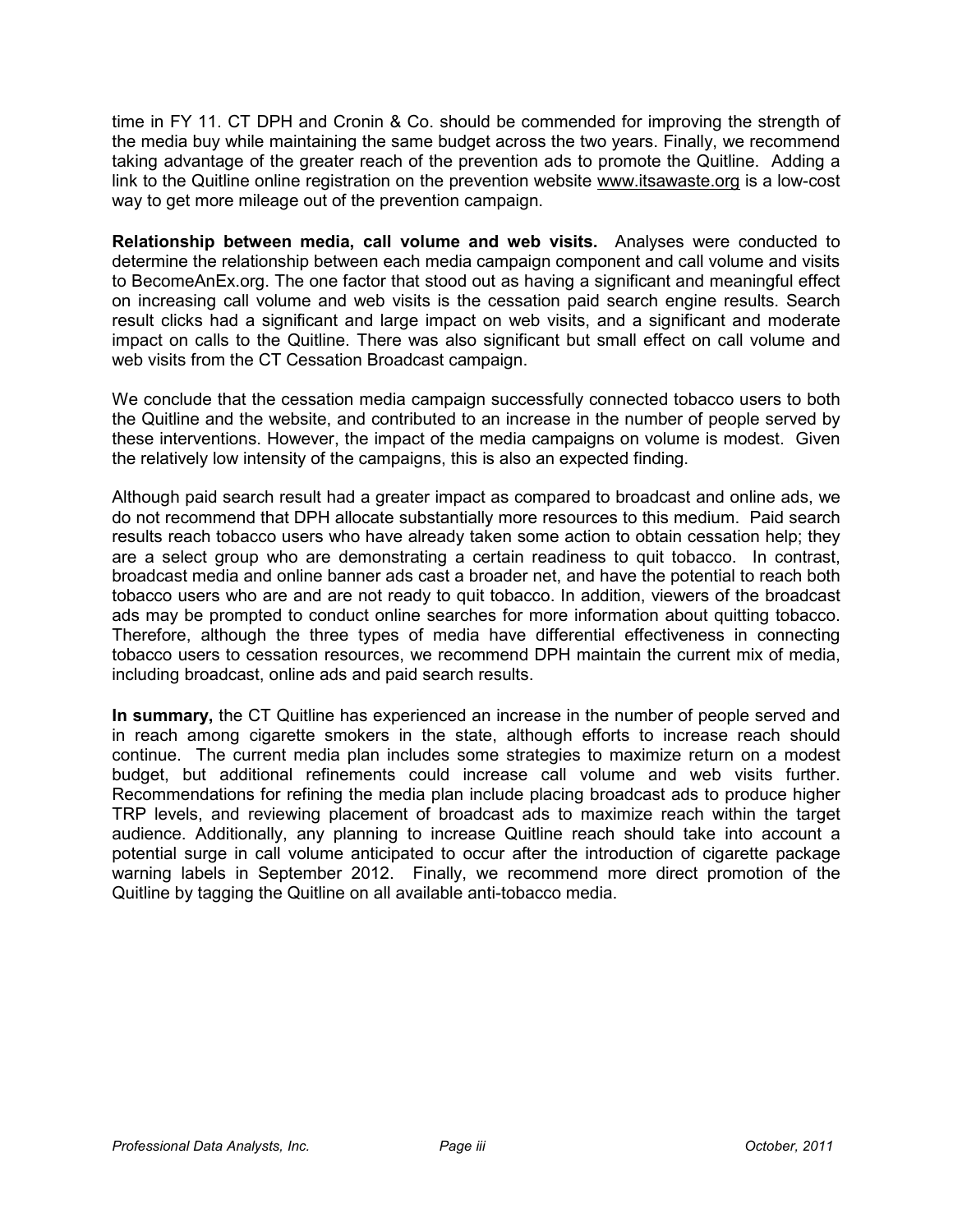# **About the Initiative**

# **The Media Campaign**

The CT DPH has funded a tobacco control counter-marketing campaign with the goals of preventing tobacco use among youth and young adults, and increasing cessation among adults. The main focus of the media effort was on prevention; 75% of the 2-year media budget was allocated to prevention and 25% to cessation. The prevention campaign used a contest format to solicit self-produced anti-tobacco advertisements from youth and young adults. Winning ads were chosen through a combination of expert panel selection and public voting. The winning spots were placed online, on broadcast and cable television, and in print ads.

The adult cessation campaign was designed to supplement an existing tobacco cessation campaign known as "Become an EX" which was developed and funded by the American Legacy Foundation and was active in Connecticut from 2009-2010. The DPH purchased existing ads from this campaign, and from 2010-2011 placed them on broadcast and cable television, as well as online. The purpose of the campaign was to encourage tobacco users to quit tobacco, give some guidance on how to quit, and drive viewers to online resources where they could obtain information and support for quitting. In addition, the DPH added tags to the some of the ads directing viewers to the Quitline.

# **Evaluation of the Campaign**

PDA has conducted several evaluation studies to assess the effectiveness of the tobacco control counter-marketing campaign. First, PDA conducted a process evaluation of the prevention media campaign to assess the extent to which selected ads and the media buys are in alignment with best practices in tobacco control, and provide guidance to the media contractor as the campaign is being implemented. Second, an outcome evaluation of the prevention campaign (in progress) utilizes a longitudinal, population-based survey to assess recognition and recall of the contest and winning spots, as well as the extent to which the campaign is successful in changing attitudes about tobacco and other key outcomes.

Finally, PDA is conducting an outcome evaluation of the adult cessation media campaign, which is the subject of this report. The study explores the extent to which the cessation media buys are associated with increased enrollments in the Quitline and increased visits to the Legacy cessation website.

# **The Connecticut Quitline**

The Connecticut Quitline is a service provided to all residents in the state who seek information about quitting tobacco, or who would like to receive materials and counseling to personally quit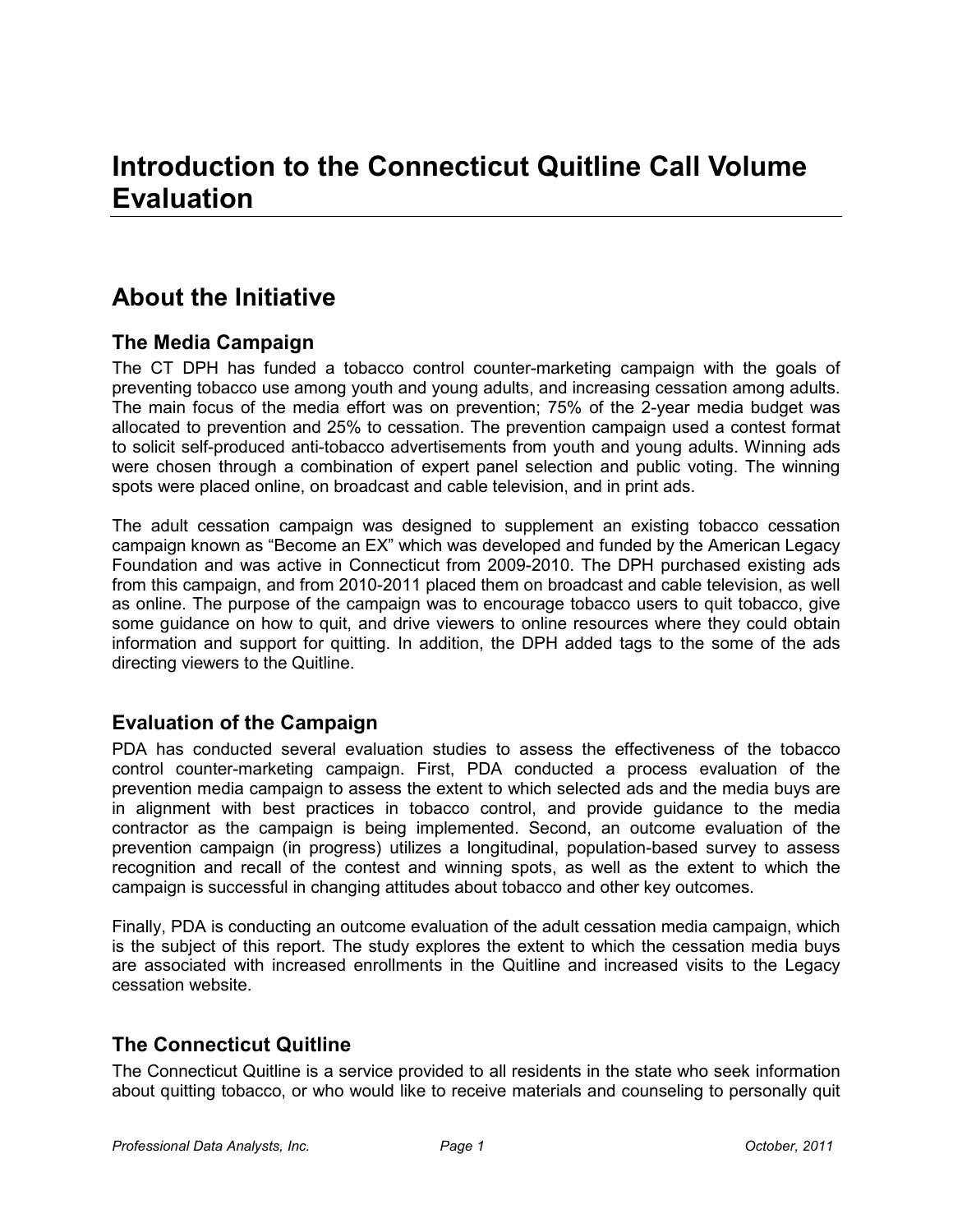or stay quit. The service is provided all days of the week, 24-hours a day, and counselors are available who are fluent in English, Spanish, and other languages. For those who choose counseling, up to five telephone coaching sessions are available, along with access to an interactive web-based smoking cessation website, home mailings of educational materials, and referral to support groups in the community. Free nicotine replacement therapy (NRT patch, gum or lozenge) is provided to interested callers who meet eligibility requirements.

# **The BecomeAnEx.org Website**

EX is sponsored by Legacy, a national non-profit organization. Working in partnership with Mayo Clinic, Legacy developed BecomeAnEX.org, an online cessation resource. After successful pilot testing, EX was launched nationally in 2008. Between 2008 and 2011, the campaign received support from the National Alliance for Tobacco Cessation (NATC) a group of states, non-profit organizations, foundations and corporations brought together by Legacy to help people quit smoking. BecomeAnEX.org offers smokers a free plan to quit and provides information about quitting. The site also includes a virtual community, where smokers who are trying to quit can connect with others to share support and encouragement.

# **About this Report**

This report is the second of three planned reports on the effectiveness of adult cessation media campaign. The first report, submitted in January 2011, presented preliminary findings from the analysis of cessation media buy effectiveness. At the time of the first report, the cessation media campaign was still in progress and complete media buy data were not yet available. The present report will cover cessation media efforts over a period of about two years, May 2009 to June 2011, and will describe the media's impact on not just Quitline enrollments but BecomeAnEx.org website enrollments as well. Its purpose is to provide information for future improvement and decisions regarding media.

The primary audience for this report is the Connecticut Department of Public Health (DPH), so that staff responsible for current Quitline and media administration can reflect upon the previous campaign and apply lessons learned to upcoming media efforts. The evaluation may also provide early indications that resources spent on Quitline-related media are justified or not. Findings may be helpful in responding to Legislative and public inquiries about the current use of funds to support Quitline media. The PDA evaluation team welcomes comments, suggestions, and questions' regarding this report, as the intent is to make this information optimally useful to the DPH, the CT Tobacco and Health Trust Fund Board, and other identified stakeholders.

# **Report Content and Organization**

Evaluating the impact of this anti-tobacco media campaign is complex not only because of the multi-faceted nature of the media design, but also because the CT DPH media campaign supplemented other campaigns that used similar (sometimes identical) media. However, it is vital that DPH receive information on the extent that the media campaigns may have helped to connect tobacco users with cessation resources, namely the Quitline and the BecomeAnEx website. In the longer-term, increased calls to the CT Quitline and use of web-based cessation assistance may lead to decreased prevalence in tobacco use among Connecticut residents.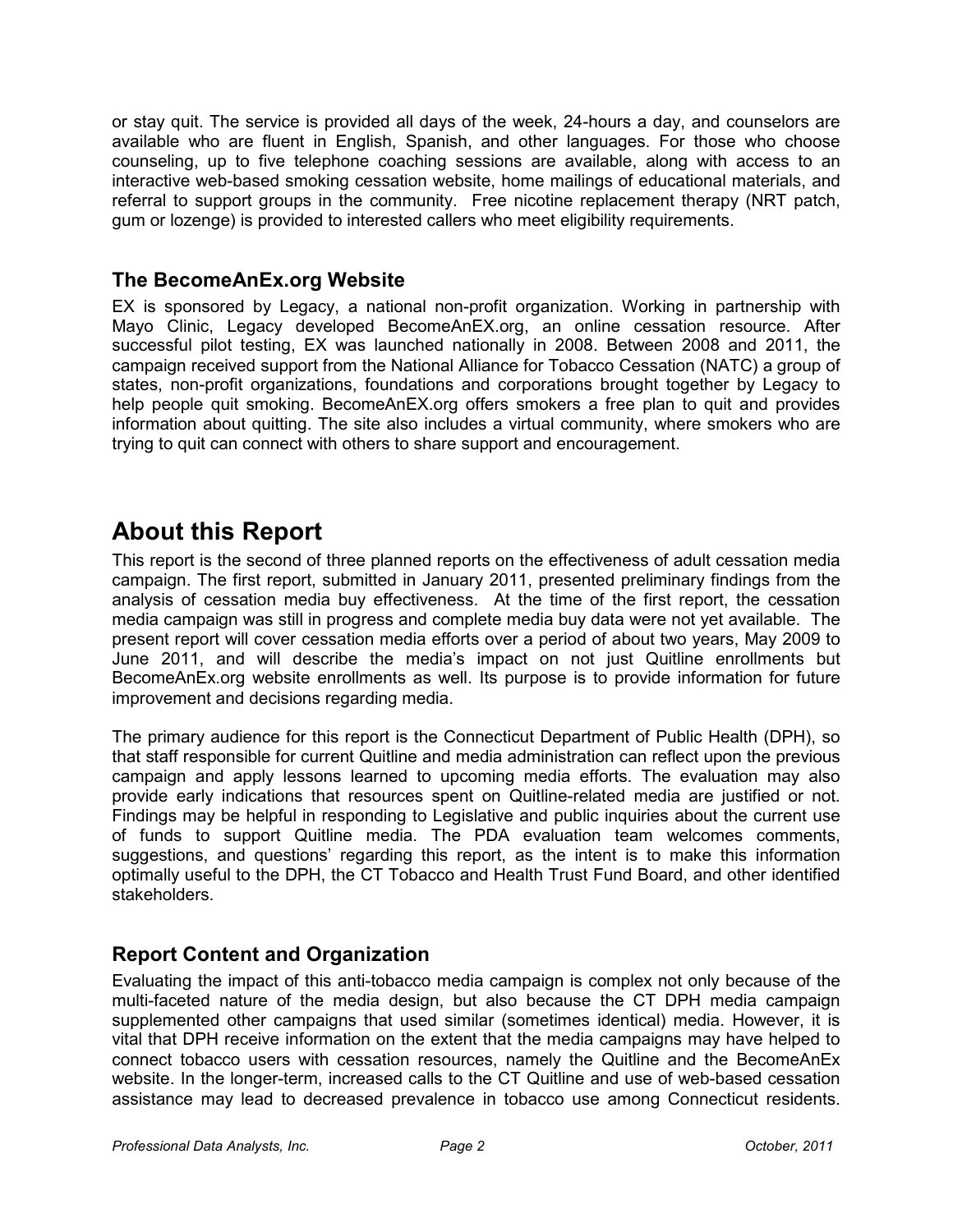Therefore, PDA conducted an outcomes analysis to examine the impact of media on CT Quitline call volume and reach.

This report contains three main sections. First, we describe the CT Quitline call volume and Quitline reach, which is the extent to which the Quitline has served all smokers in the state. Next, we describe the implementation of anti-tobacco media campaigns present in CT, including their budgets, purpose, timing, and intensity. Finally, we explore the relationship between the DPH-funded media and Quitline call volume and website visits.

#### **Evaluation Design and Questions**

The purpose of this outcome evaluation is to determine the effectiveness of the cessation media campaign in generating calls to the CT Quitline and web visits to BecomeAnEx.org. The study will answer these evaluation questions:

- 1. What are the promotional and treatment reach of the CT Quitline?
- 2. What was the nature of the media campaign and ads?
- 3. What was the intensity of the campaign, and how does this compare to targets set by the CDC?
- 4. To what extent are media campaign buys associated with increased enrollments in the Quitline?
- 5. To what extent are media campaign buys associated with increased visits to www.BecomeAnEx.org?
- 6. Overall, what are successes and areas for improvement of the adult cessation media campaign outcomes? What are areas for programmatic changes?

Desired outcomes are increased Quitline enrollments among adults age 25 and older, and increased visits to the online cessation resource www.BecomeAnEX.org. In our analysis we examined adults 25 and older—the target audience for the campaign. The nature of results may inform future media buys.

# **Methodology**

The studies in this report are observational in nature and are based on call volume and callerprovided information gathered by Alere Wellbeing Inc, the Quitline vendor. Additionally, information on media campaigns was provided by Cronin and Company, the media vendor, as well as CT DPH and American Legacy Foundation.

PDA received media buy data from the media vendor Cronin & Company in PDF, rich text format, Word documents, and Excel documents. PDA imported data into the statistical software package SPSS for descriptive analysis. These data provide information about the timing of the media buys, the audience reached, and the intensity of the media effort. For broadcast and cable television, the data provided includes the target audience, gross rating points, station, affiliation, day, day part, time, program, duration of ad, reach, and frequency. PDA weighted the broadcast television data by population within each DMA, since the majority of the state lies within the Hartford/New Haven DMA. Online advertisement data files provide weekly impressions served, clicks, and click-through rates for each ad placed. Paid internet search files include weekly impressions, clicks, and click through rates. For print media, daily impressions were provided.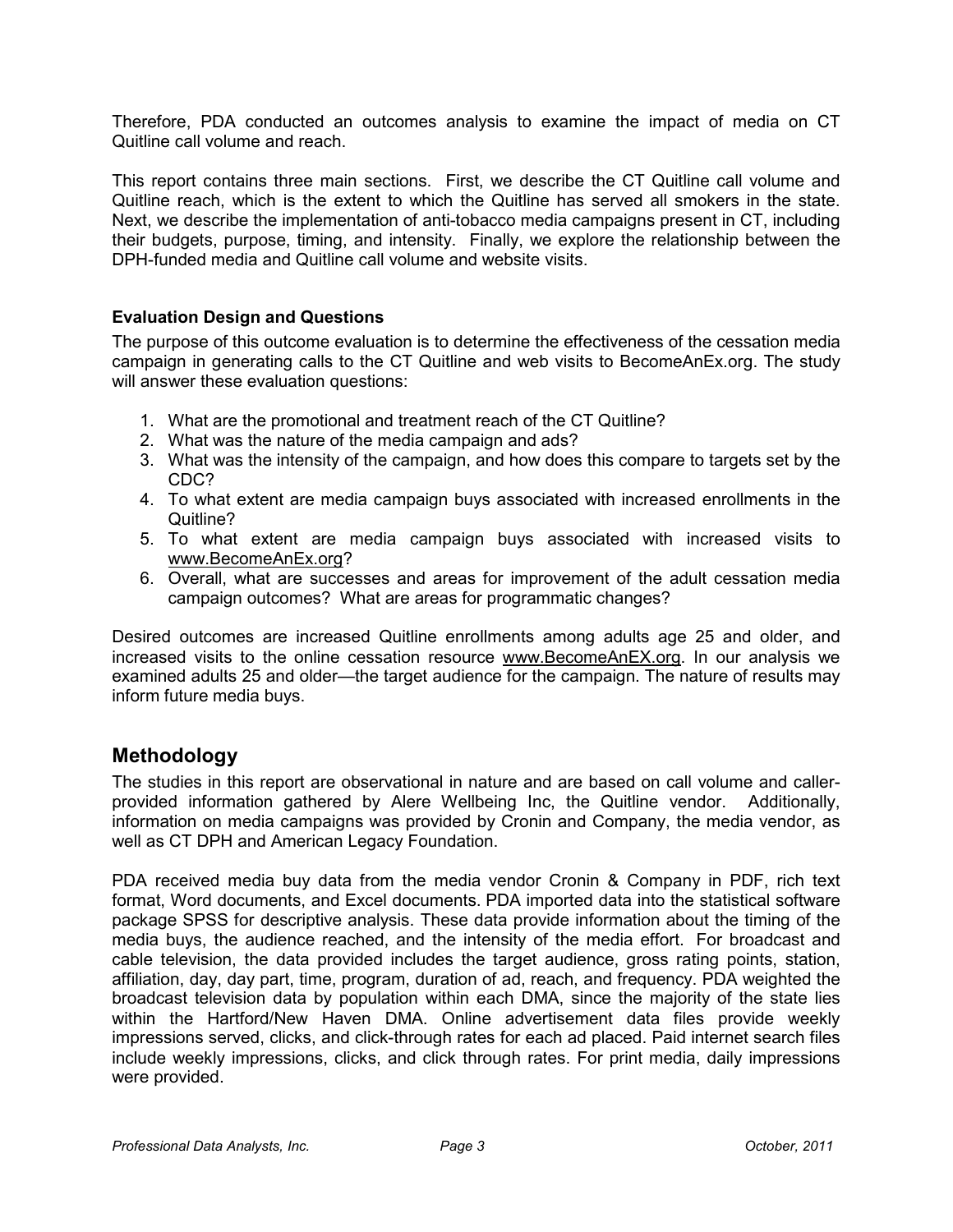Analyses were conducted using Excel and the statistical software packages SPSS. Descriptive statistics, crosstabulations, and regression modeling were employed. Reach was calculated based on call volume divided by population estimates of smoking using the 2009 and 2010 Connecticut Behavioral Risk Factor Surveillance System (BRFSS), according to standards set by the North American Quitline Consortium (NAQC). More detailed descriptions of study methodologies may be found in each of the respective study sections below.

### **Limitations**

First, this study is limited by several methodological factors. Since this study is observational and not a controlled, randomized experiment, it is impossible to conclude from this study that media "caused" call volume to rise or fall. Instead, this report describes the relationship of call volume to media campaign strength, a relationship which may be influenced by many other factors, such as national trends in smoking or quitting prevalence; the availability of other, local assistance to quit; personal household factors such as a relative who died of lung cancer; and the like.

Second, the evaluation is built around a theory of change that well-executed media products, when distributed through appropriate media channels and at an adequate frequency, will reach Connecticut tobacco users. The expectation is that once ads reach tobacco users, viewers will become aware of and receptive to the ads, which will motivate them to engage in quitting behaviors. However, this evaluation focuses on the relationship between media buys and quitting behaviors as expressed by Quitline calls and website visits. Due to the nature of the analysis, viewers' awareness of and receptivity to the ads is not accounted for. While a strong relationship between media buys and call volume is a strong indication of media success, understanding the relationship between media buys, viewer ad awareness and receptivity, and call volume provides more comprehensive information.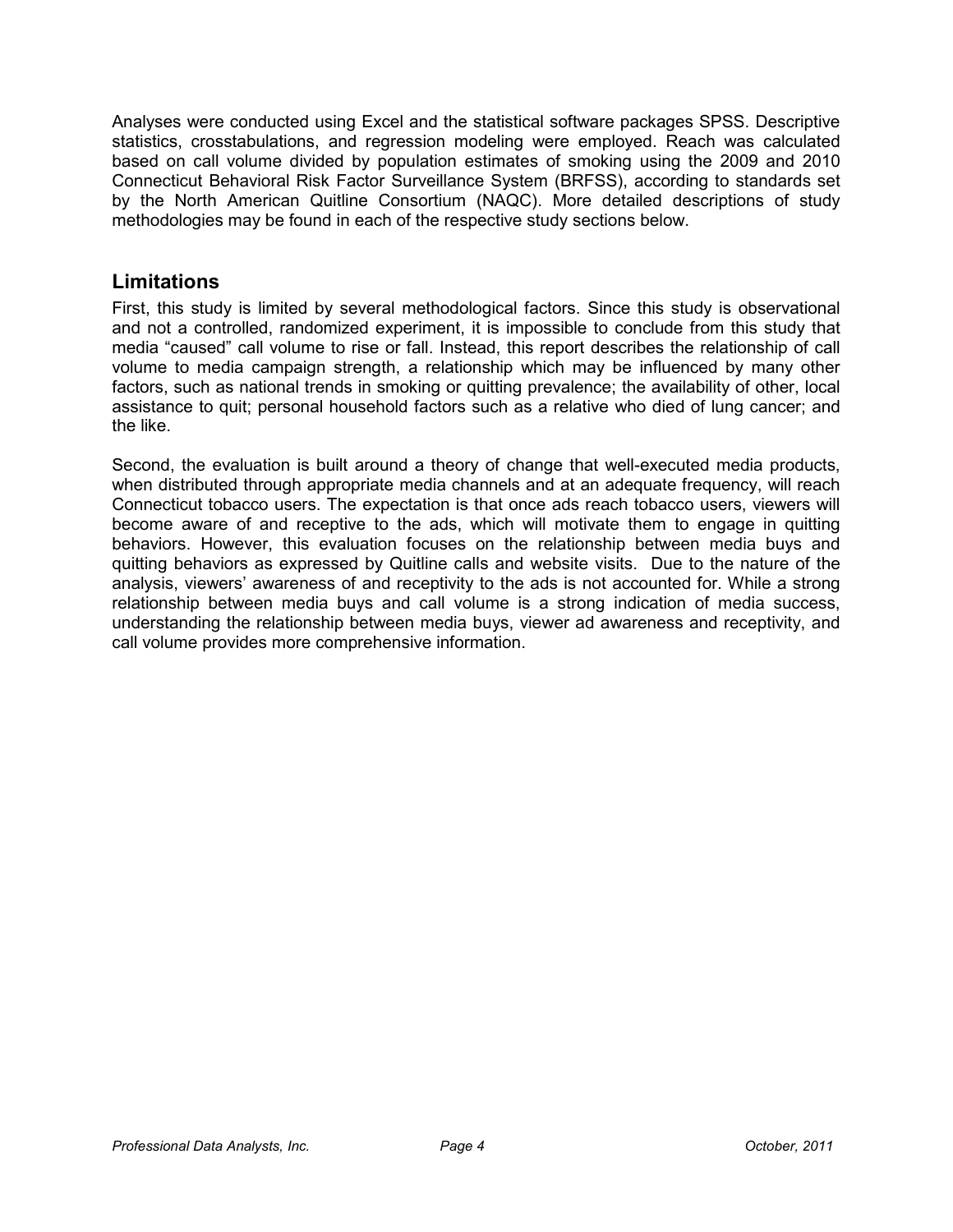# **Introduction**

Although the primary aim of the Connecticut cessation media campaign was preventing tobacco use among youth, another goal was to connect tobacco users with cessation services. In this section an examination of the "reach" of the Quitline is provided. Reach is a measure of the degree of program enrollment. The "reach" of cessation programs describes the extent to which the program has been successful in drawing in and engaging members of target populations. This section reports the overall rate of reach of the Connecticut Quitline for FY 2011, provides a comparison to the rate of reach achieved in FY 2010, and presents the reach among specific age groups.

# **Methodology**

Reach can be calculated in several different ways depending on the purpose of the investigation. There has been debate within the tobacco cessation community about standards for reach rate calculations. An issue paper<sup>1</sup> was developed on behalf of the North American Quitline Consortium (NAQC, 2009) which provides a rationale and methodology for measuring different types of reach.

PDA calculates two types of program reach, using NAQC-recommended processes:

- **Promotional reach** is a measure of the effectiveness of media and other promotional efforts. Promotional reach is calculated by dividing the number of tobacco users that registered or enrolled in the Quitline by the number of tobacco users residing in the state.
- **Treatment reach** describes the percent of tobacco users in the state that received evidence-based cessation treatment from the Quitline. The treatment reach rate will usually be lower than the promotional reach rate, since treatment reach is based only on those callers who go on to participate in Quitline counseling after enrollment.

# **Limitations**

-

NAQC recommends that reach be calculated using a numerator and denominator that are as comparable as possible. Ideally, both the numerator and denominator should match the definition of the Quitline target population. For the Connecticut Quitline, this would be all tobacco users residing in Connecticut who are at least 13 years of age. However, due to a number of limitations in the Quitline and BRFSS datasets, we must report reach among a subset of this target population.

• First, we are limited to presenting reach among *cigarette users* only, rather than people who use tobacco of any type (including cigars, pipes, or smokeless tobacco)<sup>2</sup>.

<sup>1</sup> NAQC. (2009). *Measuring Reach of Quitline Programs. Quality Improvement Initiative* (S. Cummins, PhD). Phoenix, AZ.

 $2$  The 2009 and 2010 CT BRFSS did not ask the complete set of questions needed to calculate the number of people who use tobacco of any/all types. Data on pipe or cigar use was not collected in either year. Information about smokeless tobacco use was collected in 2010, which would have allowed expansion of the denominator to include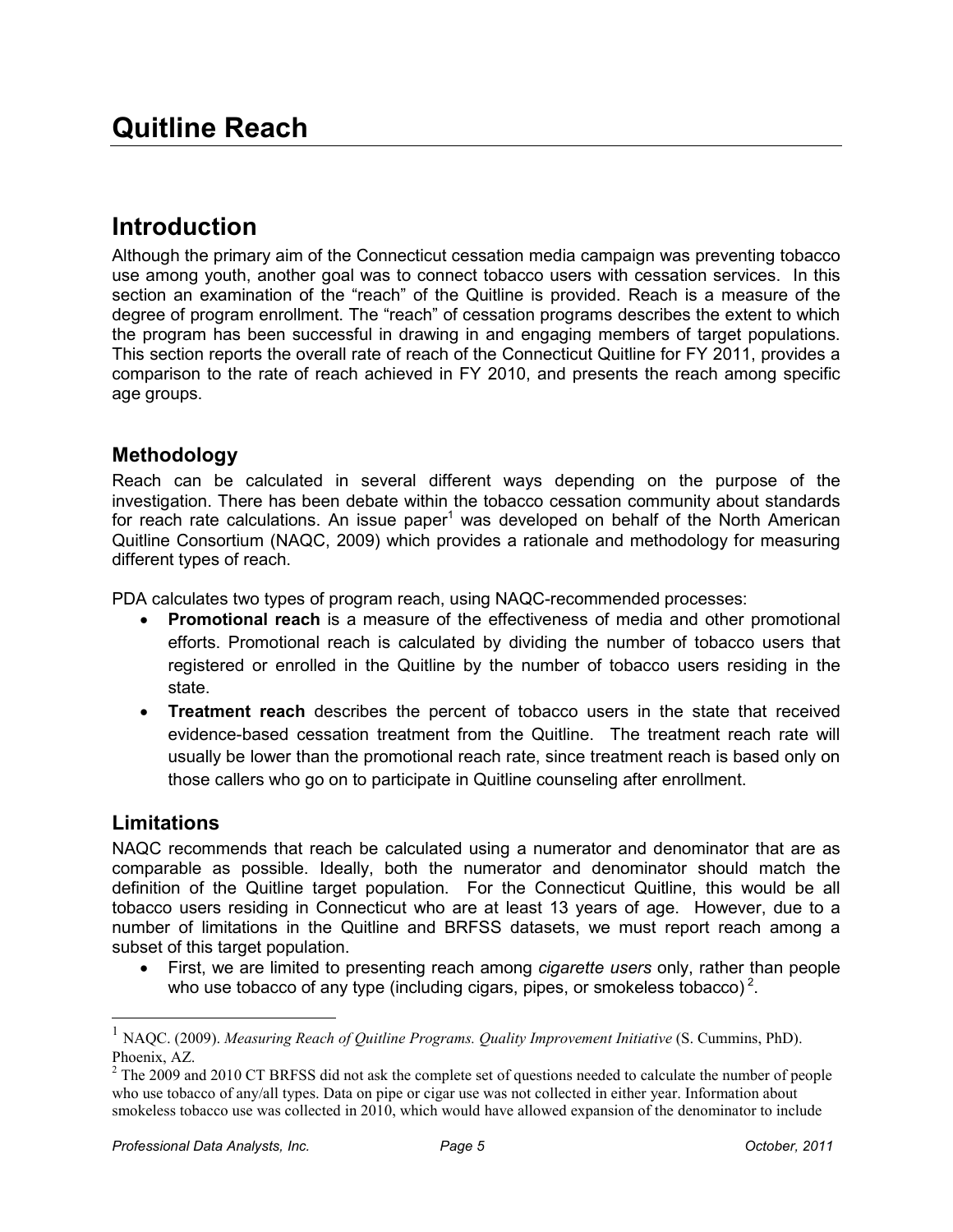- Second, the BRFSS estimates of tobacco users in the Connecticut are based only on adults ages 18 and older; therefore youth who use the Quitline are excluded from reach calculations.
- Finally, the CT BRFSS uses a relatively small sample size, which can result in somewhat unstable smoking prevalence estimate from year to year. For example, the 2009 CT BRFSS reports that 15.4% of adults are current cigarette users, while the 2010 CT BRFSS reports a smoking prevalence rate of 13.2%. While it is possible that smoking did decline by more than 2 percentage points from 2009 to 2010, the prevalence figures are estimates, and include a margin of error. To compensate for this, we calculated a 95% confidence interval for the reach rates. The confidence interval describes the range within which the actual prevalence estimate would fall 95% of the time.

The exact definitions used in the reach calculations for this report are as follows:

- For promotional reach, the numerator is the number of adults who are current "every day" or "some day" cigarette users, and enrolled in the Quitline during the fiscal year, as indicated by Quitline caller intake data. The denominator for the reach calculations is the number of current adult cigarette users in Connecticut. To obtain the denominator, we took the total number of adult (18+) residents in Connecticut according to the U.S. Census, and multiplied it by the percent of all CT adults (18+) who are "every day" or "some day" cigarette smokers, according to the CT BRFSS.
- For treatment reach, the numerator is limited to adult cigarette smokers who enrolled in the Quitline during the fiscal year, and receive at least one telephone counseling from the Quitline, with or without receipt of nicotine replacement therapy (NRT) from the Quitline<sup>3</sup>. We used the Quitline vendor's utilization data to identify callers who met this criterion. The denominator is the same as that used for promotional reach.

# **Results**

-

# **EQ1. What are the promotional and treatment reach of the CT Quitline?**

# **Overall Promotional Reach**

The Connecticut Quitline reached approximately *1.67%*, of cigarette users in the state (see Table 1). In other words, nearly 17 out of every 1,000 smokers in the state called the Quitline last year. We also calculated a 95% confidence interval for promotional reach. This calculation yielded a confidence interval on promotional reach of **1.50%** to **1.86%**. In other words, we can report with 95% accuracy that the overall promotional reach of the Connecticut Quitline is between 1.50% and 1.86%.

cigarette and smokeless tobacco users. However, in the Quitline intake dataset the proportion of missing data in the smokeless tobacco item was so high that we judged the data field to be unreliable. Therefore the numerator and denominator in the reach calculations are limited to the number of cigarette smokers rather than tobacco users. <sup>3</sup> Nicotine replacement therapy is also an evidence-based cessation treatment. However, since the Connecticut

Quitline requires callers to complete one counseling call prior to distribution of NRT, minimal evidence-based treatment is defined as completing at least one counseling call, with or without NRT.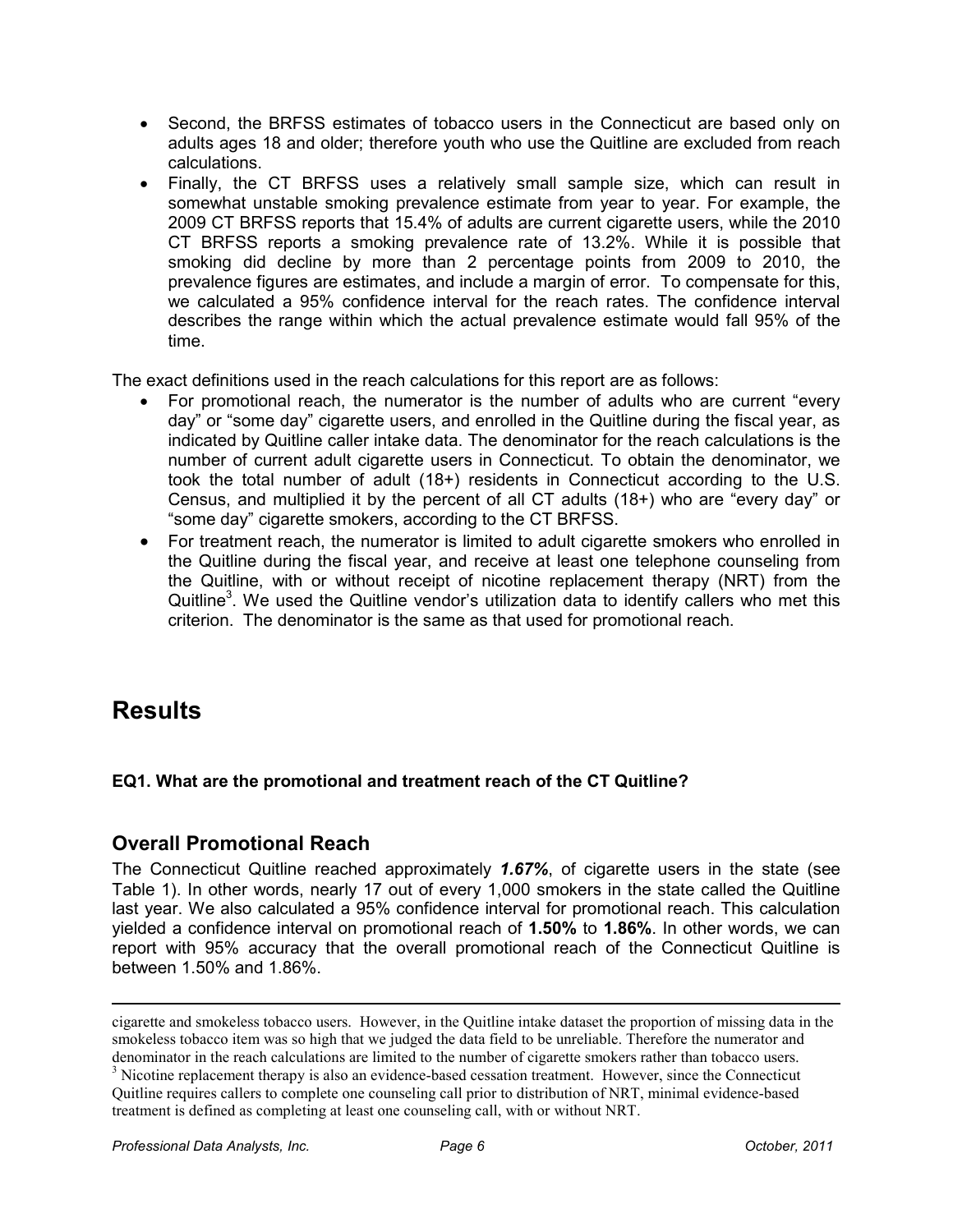The reach rate was calculated as follows: There were **363,935** current cigarette smokers in CT, according to the BRFSS 2010 and 2010 U.S. Census. This is the denominator for the reach rates. The numerator is the total number of callers to the Quitline from July 1, 2010 through June 30, 2011. While there were a total of **6,729** unique callers to the Quitline during this time, the purpose of the CT Quitline is to reach tobacco users. Therefore, callers who do not call the Quitline for personal help in quitting or staying quit, but are instead calling as a proxy for a friend or family member, or as a healthcare professional or community organization calling for information, are not included in the numerator. There were **6,235** callers to the Quitline who were tobacco users. As described in the limitations above, we further reduced this number to cigarette users only, in order to match the BRFSS numbers, resulting in a count of **6,040** current cigarette users.

The number of cigarette users who called the Quitline (6,040) is divided by the number of cigarette users in Connecticut as estimated by BRFSS (361,178), indicating a reach rate of 1.67%

# **Change in Reach Over Time**

Compared to FY 2010, the FY 2011 promotional reach is substantially higher (0.87% vs. 1.67%). In fact, reach nearly doubled during the past year, a very positive finding for the campaign.

|                                                      | FY 2010                                      | FY 2011                                     |
|------------------------------------------------------|----------------------------------------------|---------------------------------------------|
| State population estimate, age 18 and over           | $2,740,650^4$                                | 2,757,082 $^5$                              |
| Tobacco use prevalence<br>(95% confidence interval)  | $15.4\%$ <sup>6</sup><br>$(13.9\% - 17.0\%)$ | $13.2^{\frac{7}{2}}$<br>$(11.8\% - 14.6\%)$ |
| Estimated number of smokers                          | 422,060                                      | 361,178                                     |
| Quitline call volume <sup>8</sup>                    | 3,611                                        | 6,040                                       |
| <b>Reach percentage</b><br>(95% confidence interval) | 0.86%<br>$(0.78\% - 0.95\%)$                 | 1.67%<br>$(1.50\% - 1.86\%)$                |

#### **Table 1. Promotional Reach of the Connecticut Quitline by fiscal year**

As a guide for interpreting these numbers, results from a recent study published in the Journal of Tobacco Control indicates the average quitline in the United States during 2005 achieved a reach of approximately 1%, although individual state quitline reach ranged from 0.01% to 4.3%.<sup>9</sup>

<u>.</u>

<sup>4</sup> Source: 2009 U.S. Census population estimates

<sup>5</sup> Source: 2010 U.S. Census

<sup>6</sup> Source: 2009 Connecticut BRFSS

<sup>7</sup> Source: 2010 Connecticut BRFSS

<sup>8</sup> Source: Alere Wellbeing, Inc., Quitline caller intake data

<sup>&</sup>lt;sup>9</sup> Sharon E Cummins, Linda Bailey, Sharon Campbell, Carrie Koon-Kirby, and Shu-Hong Zhu. Tobacco cessation quitlines in North America: a descriptive study. Tob. Control, Dec 2007; 16: i9 - i15.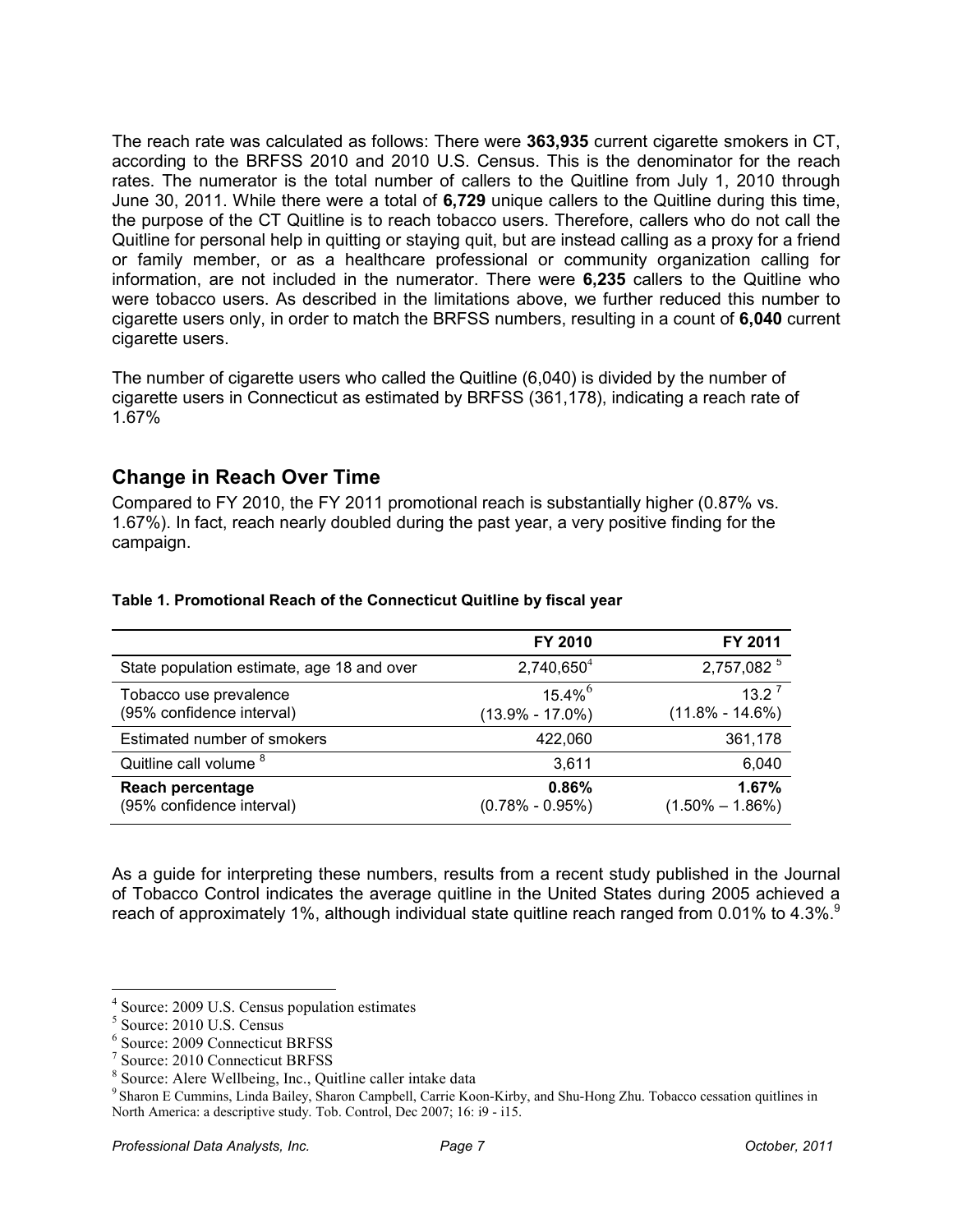The 2010 NAQC Annual Survey of Quitlines<sup>10</sup> provides similar but more recent contextual information. In 2010, the average quitline reach for states responding to the survey was 1.11% (N=48 quitlines). The FY 2011 reach for the Connecticut Quitline of 1.67% is moderately higher than the mean reach of other state quitlines.

The Center for Disease Control and Prevention (CDC) provides additional guidance for quitlines with regard to reach. The 2007 Best Practices for Comprehensive Tobacco Control Programs suggests that "with sufficient promotion and clinician referral, and with NRT made more easily available, a state quitline could serve 8% of tobacco users aged 18 years and older" and that "approximately 75% of callers (6% of a state's tobacco users) would seek counseling services." It is understandable that Connecticut's Quitline reach did not reach CDC's benchmarks because the benchmarks are based on media spending of \$2.00 per capita for health communications. In contrast, Connecticut spent an estimated \$0.02 per capita in FY 2011 (based on an estimated media budget of \$75,000 and state population of 3,574,097 based on the 2010 United States Census).

Finally, sustainable methods to achieve greater reach have been found in other states, including Maine, a state that increased quitline reach from 1.9% to 6% in a four-year span by increasing the cigarette tax, expanding hours of quitline operation, and increasing referrals from physicians from 10% to 38% of quitline callers<sup>11</sup>. A sustainable method may be to increase the number of callers who are referred by physicians, and to ensure any additional dollars generated through tobacco tax increases are directed toward the CT Quitline operations.

### **Planning for potential increases in call volume**

Efforts to increase reach must take into account a potential surge in call volume anticipated in the coming year. The FDA has approved new requirements for cigarette package warning labels in the United States. The requirements are scheduled to be implemented in September, 2012, and will include a graphic image depicting the harm of cigarettes, and will include the 1-800- QUIT-NOW telephone number. Quitlines across the U.S. anticipate that call volume will increase as a result of the labels. In fact, there were spikes in call volume noted by several quitlines immediately following a June 21, 2011 press release announcing the FDA regulation. Once the warning labels begin to circulate, the number of calls generated to the Quitline is likely to increase.

The DPH, the media vendor, and the Quitline vendor will need to plan for the potential call volume surge, and consider whether to make any changes in funding or promotion to avoid outstripping the capacity of the Quitline to serve callers. Experience from other countries such as New Zealand<sup>12</sup>, Australia<sup>13,</sup> and the Netherlands<sup>14</sup> may help to guide this planning process.

<u>.</u>

 $10$ North American Quitline Consortium. 2011. Results from the 2010 NAQC Annual Survey of Quitlines. Available at http://www.naquitline.org/?page=survey2010

 $<sup>11</sup>$  Susan S. Woods, and Amy Haskins. Increasing reach of quittine services in a US state with comprehensive</sup> tobacco treatment. Tob. Control, 2007, 16(Suppl I):i33-i36.

<sup>&</sup>lt;sup>12</sup> Wilson N, Weerasekera D, Hoek J (2010) Increased smoker recognition of a national quitline number following introduction of improved pack warnings: ITC Project New Zealand. Nicotine & Tobacco Research, (12): 72-77.

<sup>&</sup>lt;sup>13</sup> Miller CL, Hill DJ, Quester, PG et al (2009) Impact on the Australian Quitline of new graphic cigarette pack warnings including the Quitline number. Tobacco Control (18):235-237.

<sup>&</sup>lt;sup>14</sup> Willemsen MC, Simons C, Zeeman G. (2002). Impacts of the new EU health warnings on the Dutch quit line. Tobacco Control (11):381-382.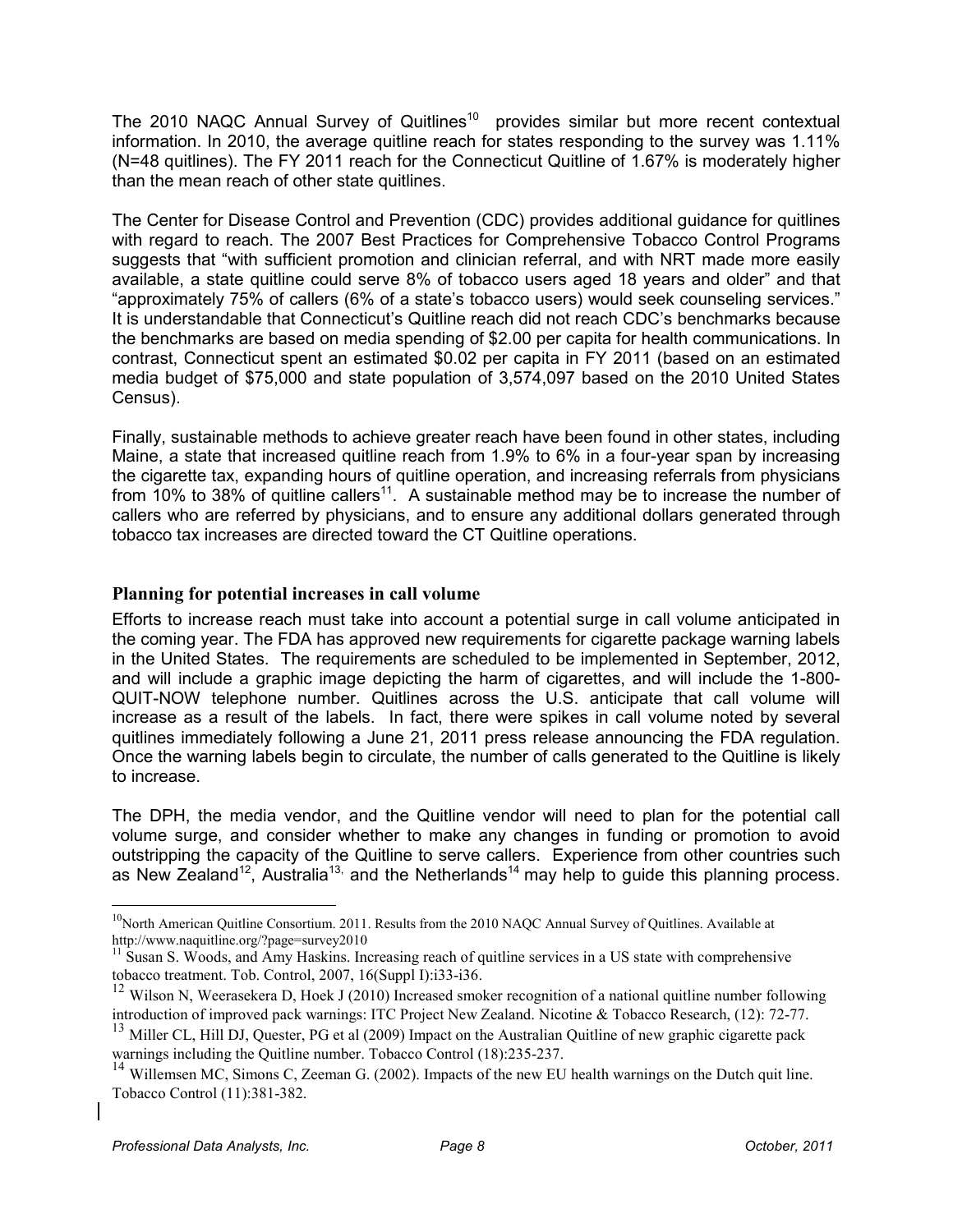These countries experienced increases as large as 2 to 3.5 times the call volume once labels were introduced. It is expected that states which have had no media promotion or modest media promotion of their quitline (such as Connecticut), may experience larger surges following the new labeling as compared to states which have had extensive media promotions already in place. Potential strategies to accommodate greater volume include altering the design of media promotion of the Quitline during the launch period of the warning labels, or seeking alternative funding sources such as federal dollars and cost-sharing with health plans or Medicaid. Redirection of Quitline callers to the free resources such as www.BecomeAnEx.org is also an option.

# **Promotional Reach by Target Group**

The media campaign as implemented by the vendor Cronin & Co. identified adults ages 25 and older as the primary target of the 2011 adult cessation media campaign. However, PDA repeated the comparison of the three different age groups which had been performed in last year's report to examine closely how promotional reach has changed over time. We calculated promotional reach for three different age groups: 18-24 years old, 25-54 years, and 55 years and older.

As described above, the numerator and denominator were the number of cigarette smokers, instead of the number of tobacco users. Reach to adult smokers age 25-54 had the highest reach, which makes sense given that most media that potentially drives people to quitlines specifically targeted this group (see Figure 1). Importantly, reach for each group rose substantially from last year, moving 0.98% to 1.97% among 25-54 year olds, and 0.85% to 1.45% among those 55 and over. Reach to the youngest group was relatively low, although this should be interpreted with caution since it is based on a small BRFSS sample; thus the actual smoking prevalence may differ from the estimate reported here. Further, there were 259 persons in the Quitline intake dataset with no age reported, which excludes them from this analysis and may slightly underestimate the actual promotional reach by age group.

#### **Figure 1. Promotional reach of the CT Quitline by target age group for each fiscal year**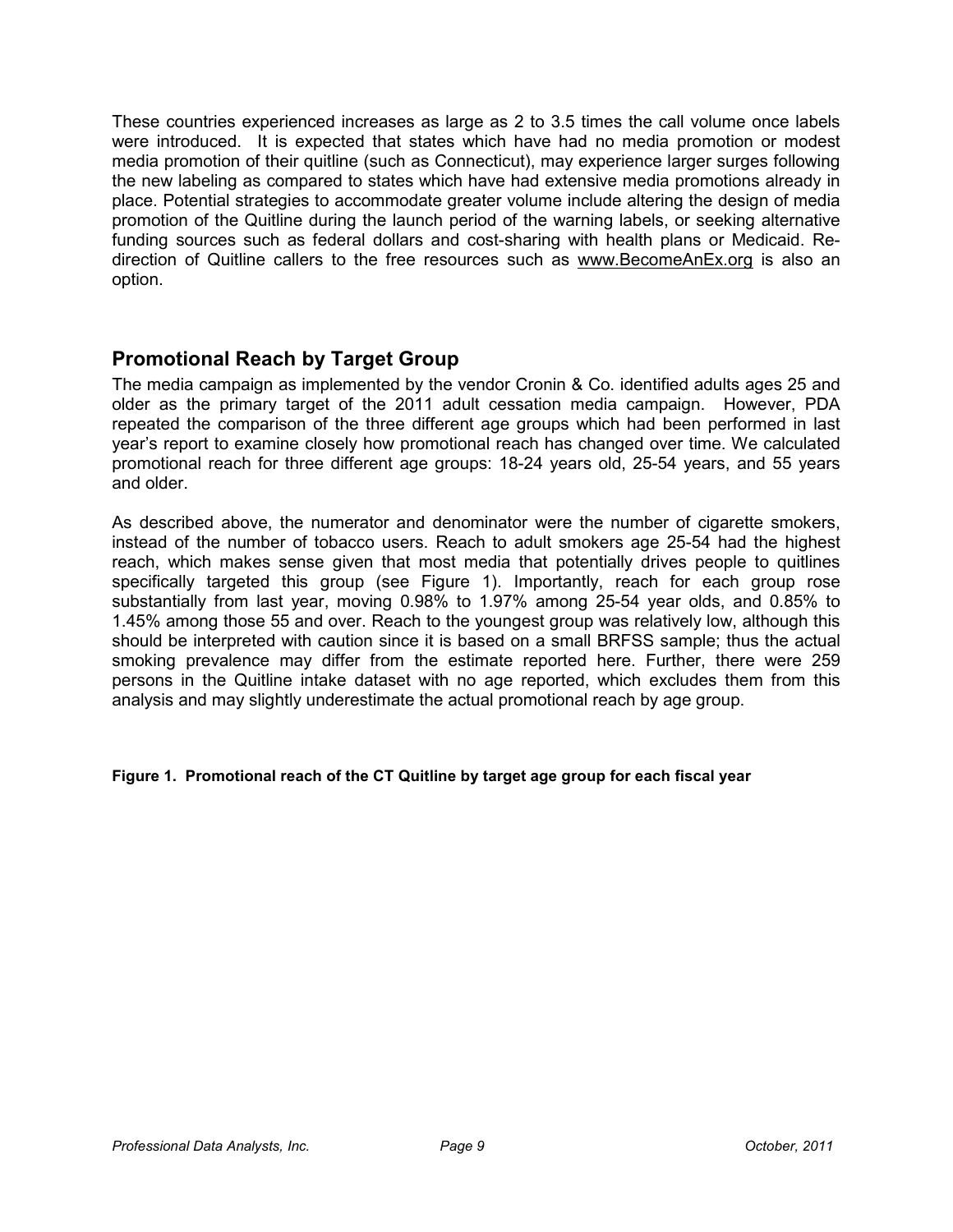

# **Overall Treatment Reach**

We calculated treatment reach for the Connecticut Quitline to determine the proportion of smokers in Connecticut who receive at least minimal evidence-based treatment. Treatment reach indicates the potential impact of the Quitline, as those who receive at least minimal treatment are expected to have a greater chance of quitting and potentially impacting state prevalence.

The Connecticut Quitline reached approximately *1.34%* of cigarette smokers in the state, with a 95% confidence interval of **1.21%** to **1.50%**. In other words, approximately 13 out of every 1,000 cigarette smokers in the state received counseling via the Quitline in FY 2011.

The treatment reach rate was calculated as follows: There were **6,040** cigarette users who called the Connecticut Quitline to ask for help with personally quitting or staying quit in FY 2011. Of those callers, there were **5,674** who requested counseling and **4,877** received at least one live counseling call (see Table 2). The total number of smokers in the state of Connecticut as estimated by BRFSS 2010 and 2010 U.S. Census was **363,935**.

Like promotional reach, treatment reach also improved significantly from FY 10 to FY 11. In FY 10, the promotional reach was **0.74%.** This is another positive finding for the campaign, and suggests that changes made from FY 10 to FY 11 greatly improved both promotional and treatment reach levels.

However, approximately 13%<sup>15</sup> of callers who register with the Quitline do not receive a minimal level of treatment; the extent to which the Quitline vendor could provide counseling to these individuals would be likely to increase the number of quitters in Connecticut even more and potentially impact state prevalence.

#### **Table 2. Treatment Reach of the Connecticut Quitline by fiscal year**

<sup>&</sup>lt;u>.</u> <sup>15</sup> See Final Quitline Evaluation Report, submitted by PDA to the Connecticut Department of Health, October 2011.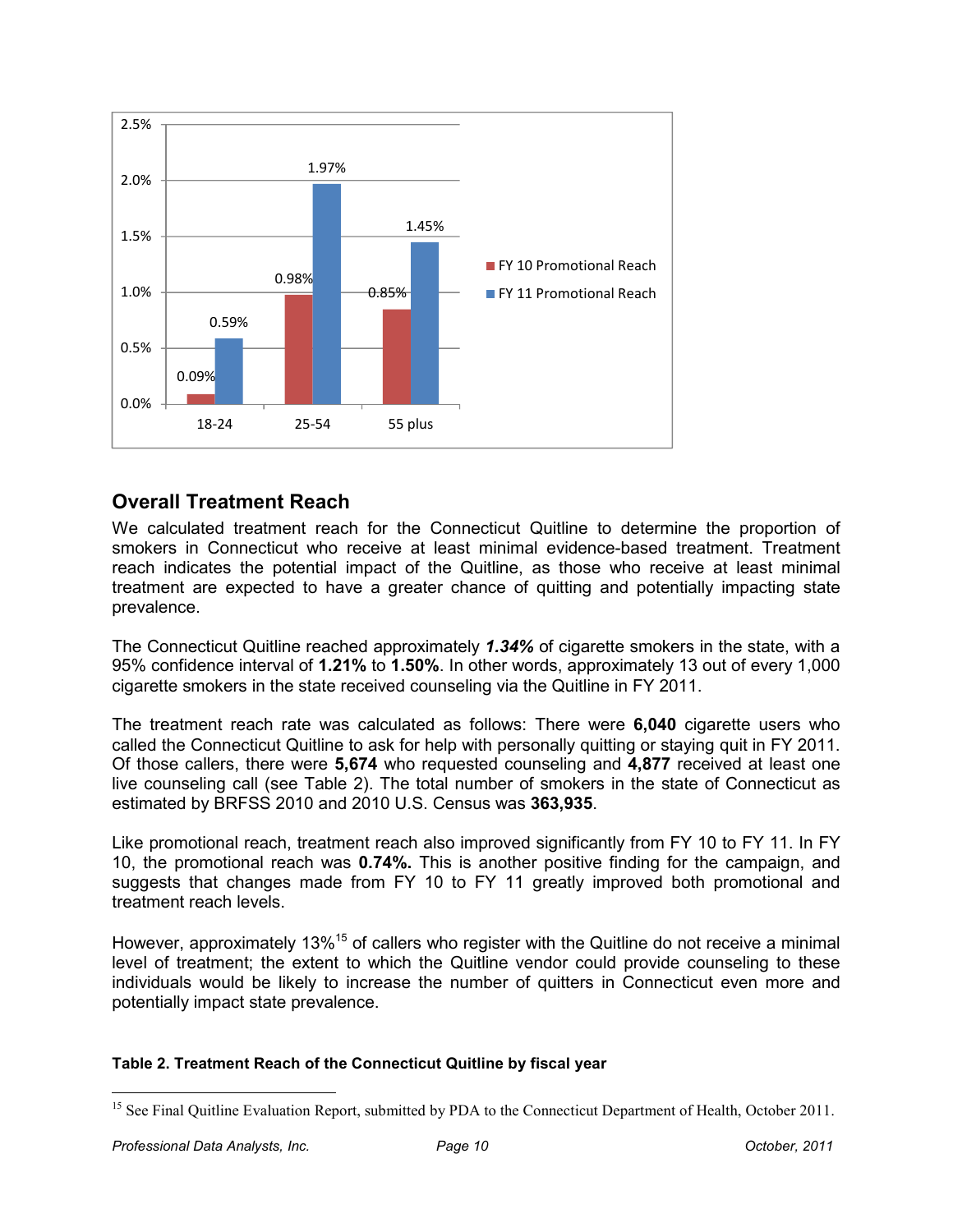|                                                     | FY 2010                 | FY 2011                 |
|-----------------------------------------------------|-------------------------|-------------------------|
|                                                     |                         |                         |
| State population estimate, age 18 and over          | 2,740,650 <sup>16</sup> | 2,757,082 <sup>17</sup> |
| Tobacco use prevalence                              | $15.4\%$ <sup>18</sup>  | $13.2\%$ <sup>19</sup>  |
| (95% confidence interval)                           | $(13.9\% - 17.0\%)$     | $(11.8\% - 14.6\%)$     |
| Estimated number of cigarette smokers               | 422,060                 | 361,178                 |
| Number of Quitline callers receiving evidence-based |                         |                         |
| treatment <sup>20</sup>                             | 3,085                   | 4,877                   |
| Reach percentage                                    | 0.73%                   | 1.34%                   |
| (95% confidence interval)                           | $(0.66\% - 0.81\%)$     | $(1.21\% - 1.50\%)$     |

# **Conclusions**

In FY 2011, the Connecticut Quitline achieved a promotional reach of 1.67%. Given that in one year the Connecticut Quitline nearly doubled its reach, and that the current reach rate is higher than the average reach of other state quitlines, this is a very positive finding. As we will present in the next section, this is even more impressive given that the media budget did not increase, and in fact decreased by \$5,000 from FY 10 to FY 11. This suggests that the campaign did a much better job strategically in using resources to efficiently and effectively reach its target audience. Furthermore, it should be noted that smoking prevalence in Connecticut (13.2%<sup>21</sup>) is lower than the national average (20.8%), meaning that the population of smokers in the state is relatively small. Since cessation media must be targeted to a smaller population, it may require more precise targeting of media to reach this group, making it more challenging to affect reach in this lower-prevalence state. This is further evidence of the success of the campaign in terms of promotional reach.

Promotional reach among adults ages 25-54 was higher than reach among either younger or older smokers. At 1.97%, reach among this group is about twice the average reach rate attained by quitlines nationwide, and represents a doubling of the reach rate attained for this group in the previous year. We find this to be a major success of the media campaign.

Any planning to increase Quitline reach should take into account a potential surge in call volume anticipated to occur after the introduction of cigarette package warning labels in September 2012. The DPH, along with the media and Quitline vendors, will need to plan for the potential volume increase so that the capacity and the budget of the Quitline are not exceeded. Potential strategies include altering the design of media promotion of the Quitline, and seeking alternative funding sources such as federal dollars or cost-sharing with health plans or Medicaid. Redirecting callers to free resources such as www.BecomeAnEx.org is also a potential solution.

Connecticut's rate of treatment reach is 1.34%. This is also much higher than the 0.74% treatment reach of FY 2010. This should be taken as another positive finding for the campaign.

-

<sup>&</sup>lt;sup>16</sup> Source: 2009 U.S. Census population estimates

<sup>&</sup>lt;sup>17</sup> Source: 2010 U.S. Census

<sup>18</sup> Source: 2009 Connecticut BRFSS

<sup>19</sup> Source: 2010 Connecticut BRFSS

<sup>&</sup>lt;sup>20</sup> Source: Alere Wellbeing, Inc., Quitline caller data

<sup>&</sup>lt;sup>21</sup> Report of the Tobacco and Smoking Cessation Task Force to the Sustinent Board.

http://www.ct.gov/sustinet/lib/sustinet/taskforces/tobaccotaskforce/07012010report/tobacco\_task\_force\_july\_2010.p df. July 1, 2010.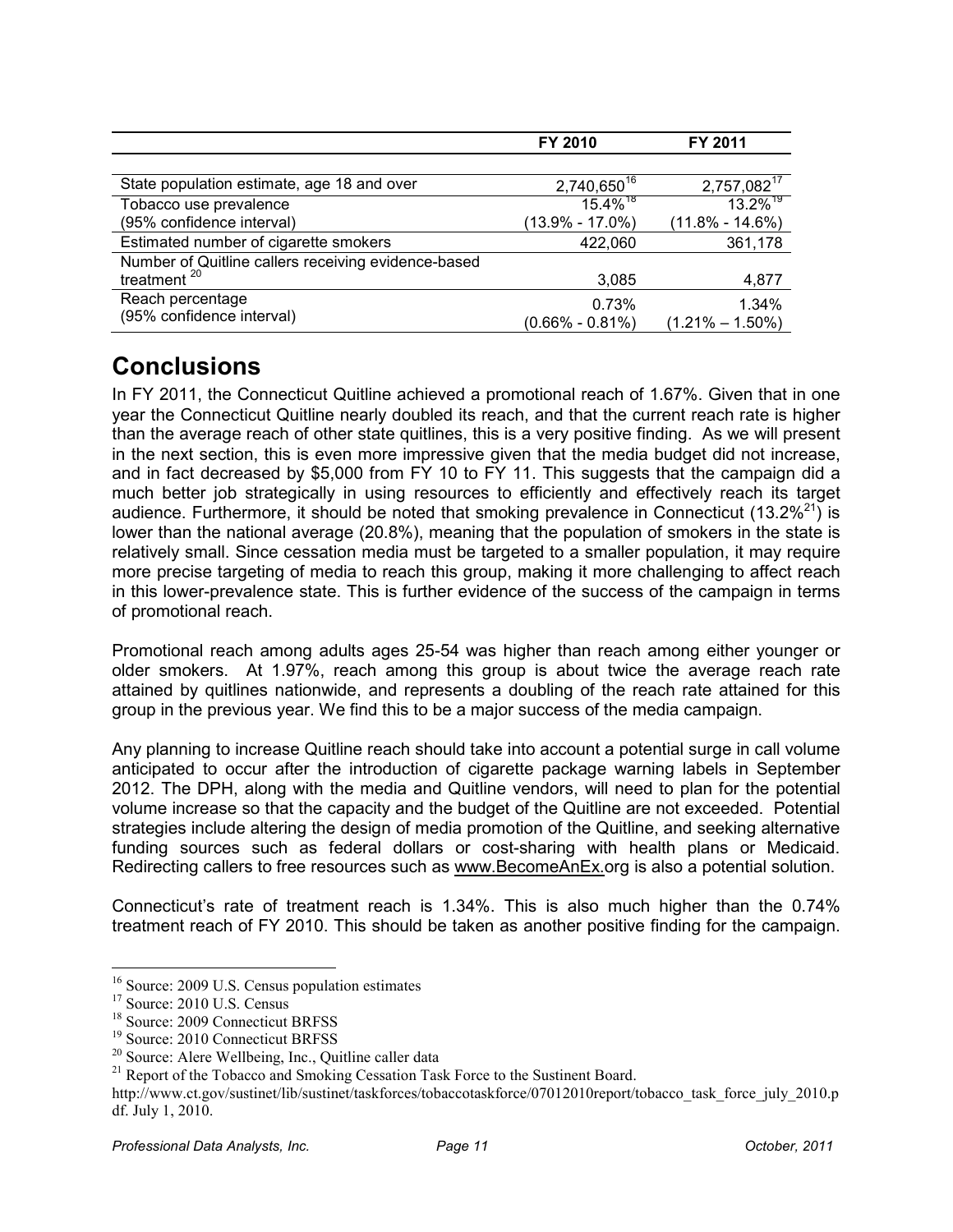However, approximately 13% of callers who register with the Quitline do not receive a minimal level of treatment; the extent to which the Quitline vendor could provide counseling to these individuals would be likely to increase the number of quitters in Connecticut even more and potentially impact state prevalence.

Finally, it should be noted that reach is constrained by Quitline funding and funding policies. Quitline reach may only increase to the extent that funding is available. Additional resources may be obtained by increasing the Quitline budget and/or reducing NRT benefits and reallocating the funds to Quitline counseling services. Second, it is important to note that Cronin's media promotions likely motivated many more tobacco users to quit who did not call the Quitline, but did attempt to quit on their own or through other supports, such as the BecomeAnEx.org website. These effects of the media campaign are not accounted for in reach calculations.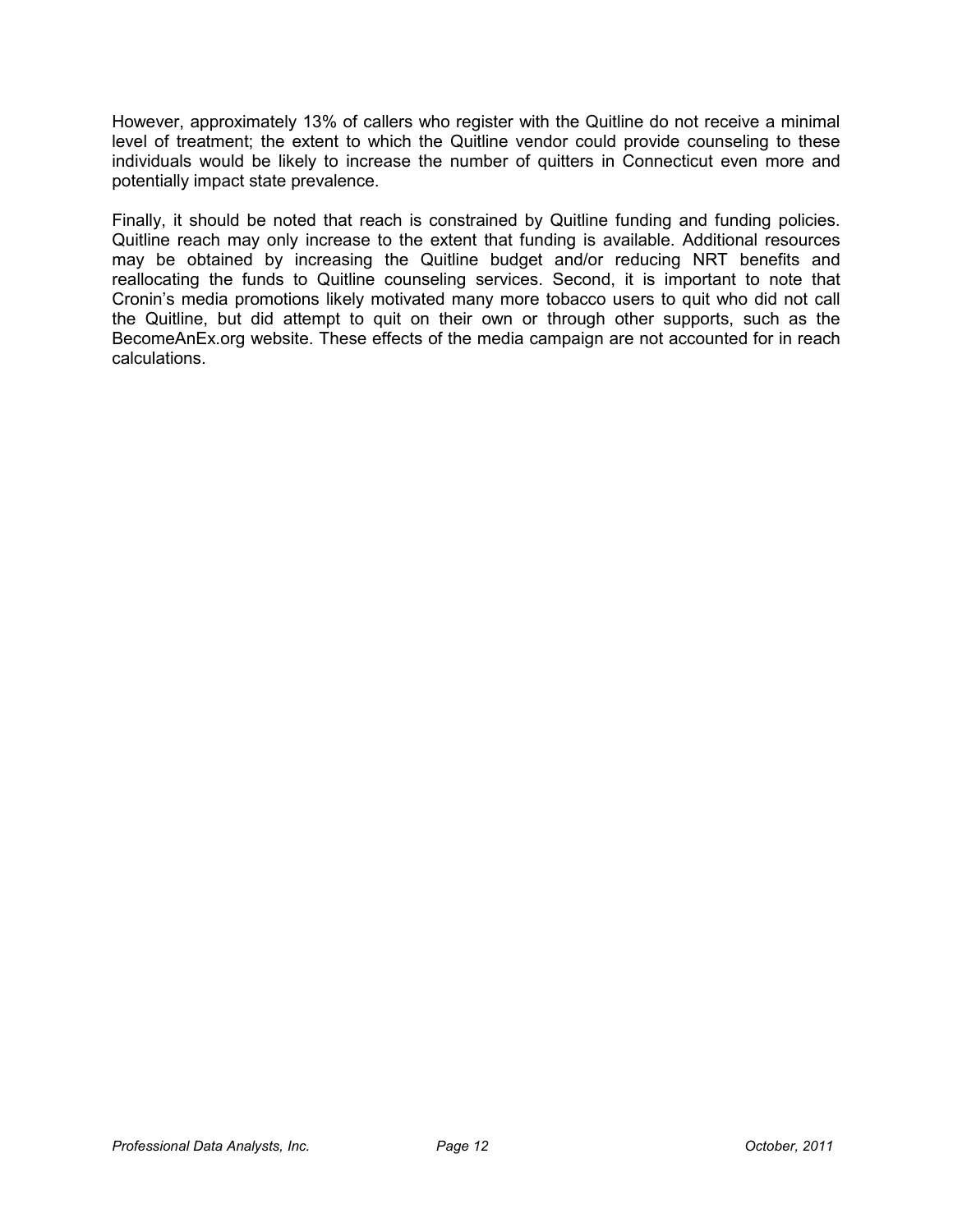In this section, we first present the overall DPH media budget. Next we describe the DPHfunded adult cessation media campaign, since that is the main focus of our analyses. We describe the types of media purchased and the specific spots that were placed. We then provide similar information for other anti-tobacco campaigns that had a presence in Connecticut during the study period, and thus may have influenced Quitline call volume levels. These include the DPH-funded prevention campaign, and cessation campaigns sponsored by American Legacy Foundation and the Ad Council.

# **Media Budget**

The majority of the Connecticut DPH overall media budget was devoted to prevention among youth and young adults, with a smaller portion allocated to promoting cessation among adults. The media budgets for FY 2010 and 2011 are provided in Table 3.

The cessation campaign included broadcast and cable television buys, online banner ads, and sponsored internet search engine results. According to the estimated budget provided by Cronin to CT DPH, the cessation budget for FY 2010 and FY 2011 had a very similar media mix, with the largest portion of cessation media resources dedicated to online banners (42%), followed by the broadcast television (32%). In FY 2011, \$5,000 less was spent on online ads compared to FY 2010, which accounted for the drop in cessation budget. Importantly, although the budget remained essentially unchanged, reach increased significantly from FY 2010 to FY 2011 (see Table 2 in the previous section of this report), suggesting that FY 2011 resources were allocated in a more effective manner to reach the target audience.

The prevention campaign included a Call for Entries component which publicized an ad contest, and placement of winning contest entries using broadcast and cable television buys, online ads, sponsored internet search engine results, print, and mobile advertisements. Here the largest portion of the budget was for broadcast, which received 54% of the budget, followed by online ads with 22%. The prevention budget decreased by \$47,000 from FY 2010 to FY 2011, due to discontinuing print and mobile advertisements. In addition, dollars were shifted from online ads to broadcast for FY 2011.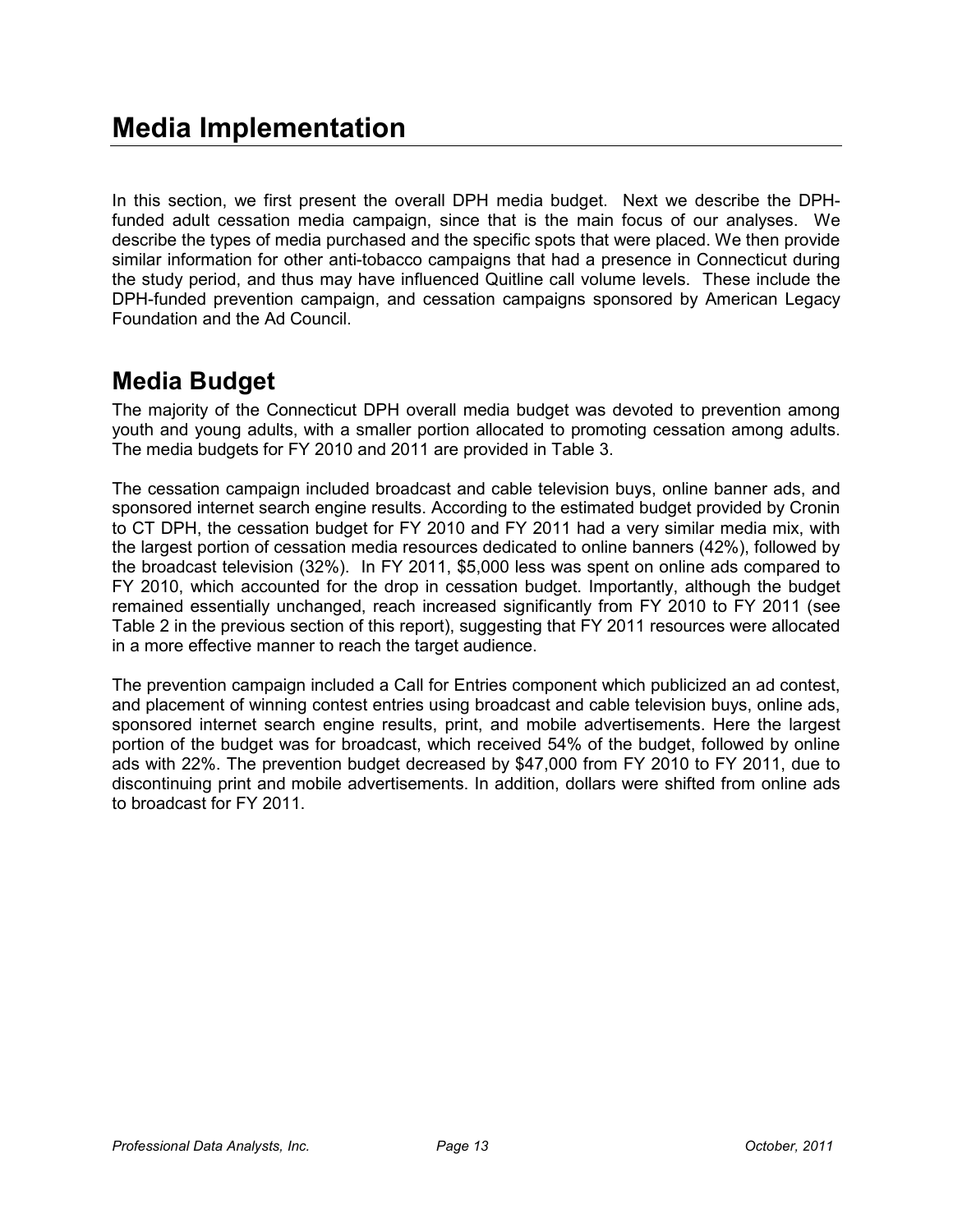| <b>Service</b>                | FY 2010<br><b>Budget</b> | FY 2011<br><b>Budget</b> | Total<br><b>Budget</b> | % of<br><b>Budget</b><br><b>Allocated</b><br>by Item |
|-------------------------------|--------------------------|--------------------------|------------------------|------------------------------------------------------|
| Broadcast television          | \$25,000                 | \$25,000                 | \$50,000               | 32%                                                  |
| Cable television              | \$10,000                 | \$10,000                 | \$20,000               | 13%                                                  |
| Online ads                    | \$35,000                 | \$30,000                 | \$65,000               | 42%                                                  |
| Sponsored search results      | \$10,000                 | \$10,000                 | \$20,000               | 13%                                                  |
| <b>Total Cessation Media</b>  | \$80,000                 | \$75,000                 | \$155,000              | 100%                                                 |
|                               |                          |                          |                        |                                                      |
| <b>Broadcast television</b>   | \$151,000                | \$184,000                | \$335,000              | 54%                                                  |
| Cable television              | \$40,000                 | \$40,000                 | \$80,000               | 13%                                                  |
| Online ads                    | \$85,000                 | \$55,000                 | \$140,000              | 22%                                                  |
| Sponsored search results      | \$10,000                 | \$10,000                 | \$20,000               | 3%                                                   |
| Print                         | \$40,000                 | \$0                      | \$40,000               | 6%                                                   |
| Mobile                        | \$10,000                 | \$0                      | \$10,000               | 2%                                                   |
| <b>Total Prevention Media</b> | \$336,000                | \$289,000                | \$625,000              | 100%                                                 |

**Table 3. FY 2010 and 2011 Connecticut DPH media budgets22** 

# **Description of Connecticut Media Implementation**

# **Introduction**

There were two overarching media efforts funded by CT DPH that may have helped connect tobacco users to cessation resources. The first was the adult cessation media campaign, which included broadcast and cable television, online ads, and paid internet search results. The television, online and paid search ads were primarily English language ads, but each included some Spanish language placements. This campaign is the primary focus of this report. The second media effort funded by the CT DPH was a prevention campaign, which consisted of the prevention contest and the placement of winning spots. Although the prevention campaign delivered anti-tobacco messages, the messages were directed toward youth and did not provide information about the Quitline or the Quitline telephone number. Therefore, although the prevention campaign has the potential to encourage cessation among current tobacco users, we expect it is less likely to influence Quitline call volume.

In addition, there were two externally funded anti-tobacco media campaigns that overlapped with the CT DPH placements – American Legacy Foundation ("Legacy") and the Ad Council each conducted a campaign within the state in the 113 weeks included in this analysis. PDA was able to obtain broadcast data from Legacy in time for this report, but no data from the Ad Council. The information obtained for these campaigns is included here, as these were major media efforts that have the potential to influence CT Quitline call volume.

<u>.</u>

<sup>&</sup>lt;sup>22</sup> Source: Media Buy planning documents provided by Cronin & Co.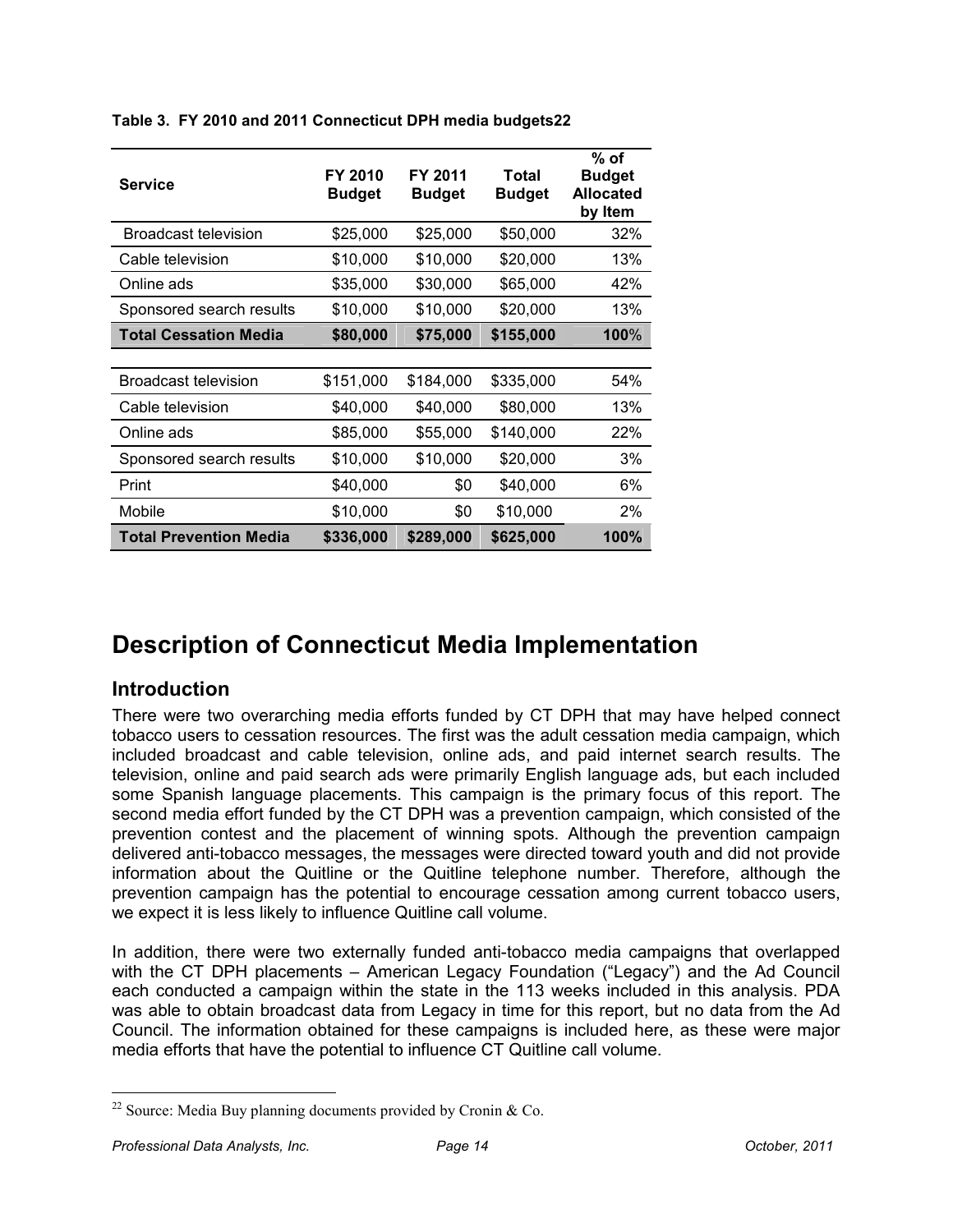This section is organized by evaluation question. First the campaign advertisements are described. This is followed by information about the campaign timing and intensity. Finally, the strength of buys is compared to benchmarks set by the Centers for Disease Control (CDC).

#### **EQ2. What was the nature of the Campaigns and Ads?**

As an overview, a summary description of the FY 2010 and FY 2011 television and radio broadcast campaigns is provided in Table 4, along with the advertisements associated with each campaign. The campaigns and associated media are further described in the sections following the table.

| <b>Sponsor</b>    | Campaign                    | Tagging <sup>23</sup>             | Media name and type                               |  |  |  |  |
|-------------------|-----------------------------|-----------------------------------|---------------------------------------------------|--|--|--|--|
| Connecticut       | <b>Adult Cessation</b>      | <b>Connecticut Quitline 1-</b>    | "Start Your Day" (TV)                             |  |  |  |  |
| <b>DPH</b>        | Campaign-                   | 800-QUIT-NOW                      | "Driving" (TV)                                    |  |  |  |  |
|                   | English and                 | www.BecomeAnEx.org<br>"Leap" (TV) |                                                   |  |  |  |  |
|                   | Spanish                     | www.QueDesperdicio.org            | "Driving" (TV, Spanish)                           |  |  |  |  |
|                   |                             |                                   | "Driving" (online)                                |  |  |  |  |
|                   |                             |                                   | "Drinking" (online)                               |  |  |  |  |
|                   |                             |                                   | "Boss" (online)                                   |  |  |  |  |
|                   |                             |                                   | "Re-Learn" (online)                               |  |  |  |  |
|                   |                             |                                   | Paid internet search results                      |  |  |  |  |
|                   | Youth                       | www.itsawaste.org                 | Call for entries (TV)                             |  |  |  |  |
|                   | Prevention                  |                                   | Call for entries (TV, Spanish)                    |  |  |  |  |
|                   | Campaign -                  |                                   | Online ads                                        |  |  |  |  |
|                   | Contest-                    |                                   | Paid internet search results                      |  |  |  |  |
|                   | English and                 |                                   |                                                   |  |  |  |  |
|                   | Spanish                     |                                   |                                                   |  |  |  |  |
|                   | Youth<br>Prevention         | www.itsawaste.org                 | "On Top of Old Smokey" (TV)                       |  |  |  |  |
|                   |                             | www.QueDesperdicio.org            | "Knowing More" (TV)                               |  |  |  |  |
|                   | Campaign -<br>Winners Spot- |                                   | "Is It Really Worth It" (TV)                      |  |  |  |  |
|                   | English and                 |                                   | "La Verdad" (TV, Spanish)                         |  |  |  |  |
|                   | Spanish                     |                                   | Radio (sponsor reads,<br>interviews, guest spots) |  |  |  |  |
|                   |                             |                                   | Paid internet search results                      |  |  |  |  |
| American          | Adult cessation             | www.BecomeAnEx.org                | "Driving" (TV)                                    |  |  |  |  |
| Legacy            |                             |                                   | "Drinking" (TV)                                   |  |  |  |  |
| Foundation        |                             |                                   | Radio                                             |  |  |  |  |
|                   |                             |                                   | Cinema ads                                        |  |  |  |  |
|                   |                             |                                   | Out-of-home                                       |  |  |  |  |
| <b>Ad Council</b> | Adult cessation             | www.BecomeAnEx.org                | "Workday" (TV)                                    |  |  |  |  |
|                   |                             |                                   | "Friends" (TV)                                    |  |  |  |  |
|                   |                             |                                   | Radio                                             |  |  |  |  |
|                   |                             |                                   | Online ads                                        |  |  |  |  |
|                   |                             |                                   | <b>Billboards</b>                                 |  |  |  |  |
|                   |                             |                                   | Out-of-home                                       |  |  |  |  |

#### **Table 4. Overview of FY 10 and FY11 campaigns, including sponsor, advertisements, and tagging**

<sup>&</sup>lt;u>.</u> <sup>23</sup> Within each campaign, tagging may vary by individual ad placement.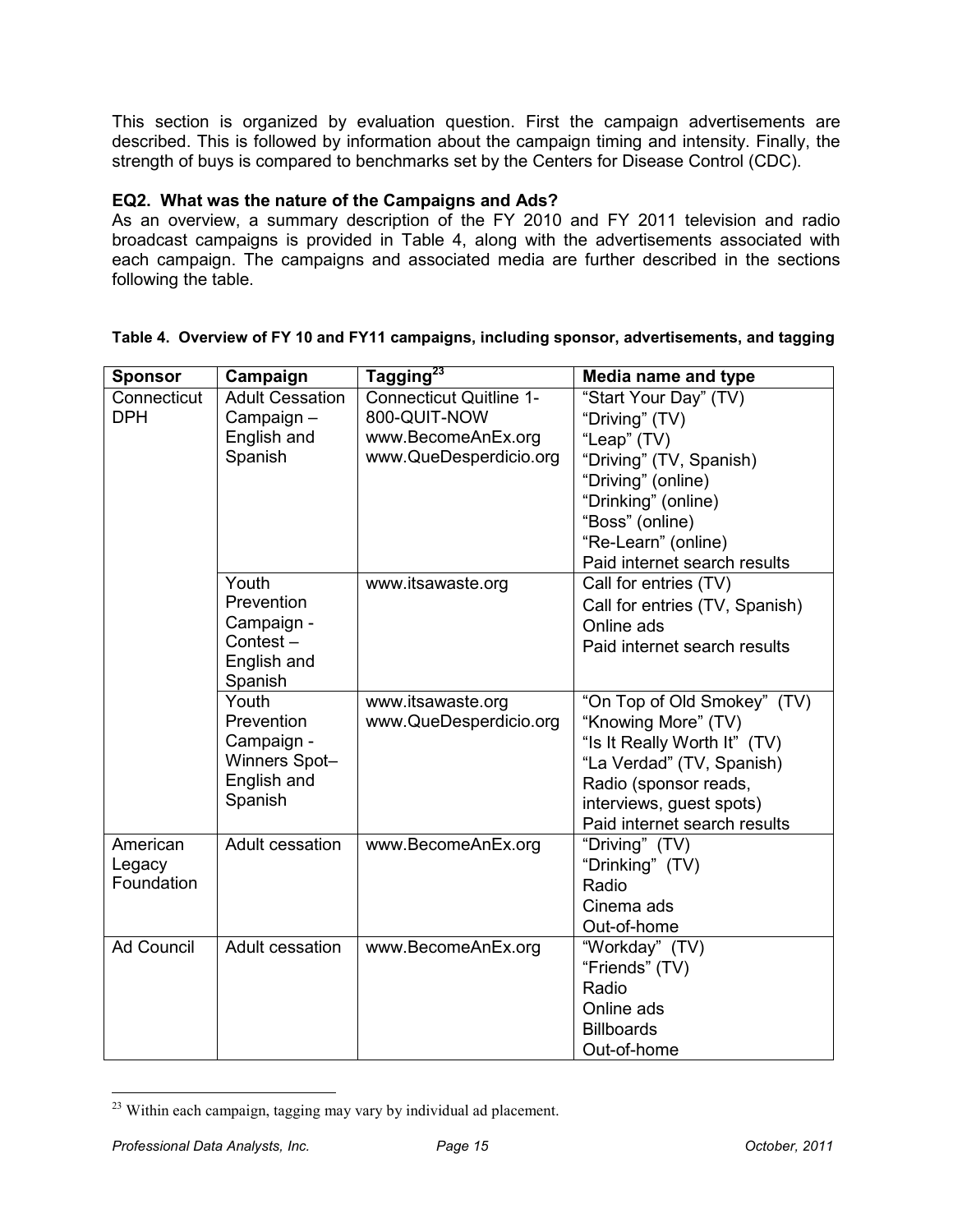#### **Adult Cessation Campaign (English & Spanish)**

The objective of the cessation media placed by Cronin and Company was to promote cessation and provide information on how to quit and where to get help with quitting. Since the cessation media budget was relatively small, the media plan was designed to get the most mileage possible from these limited dollars. Cronin obtained existing creative developed by Legacy as part of the *Become an EX* campaign. Results of a recent evaluation of the national EX campaign indicated tobacco users who were aware of the EX campaign were over 1.5 times more likely to be more amenable to quitting tobacco<sup>24</sup>. The DPH-funded ads were placed to supplement existing media buys, thus extending the presence of cessation media over a longer timespan. The DPH-funded cessation campaign was run between April 26, 2010 and August, 29 2011, though due to timing constraints this report only includes data through June 20, 2011<sup>25</sup>. All broadcast and online ads and paid search results tagged or linked to www.BecomeAnEx.org. In addition, some of these ads posted the Quitline logo and telephone number. Spanish language online and broadcast ads tagged the Quitline number and www.QueDesperdicio.org (the DPH Spanish-language youth prevention site). For a full description of the television ads, online ads, and paid search results, please see the Appendix. These ads were also described in detail in last year's media call volume report.

#### **Prevention Campaign (English and Spanish)**

*Prevention contest -* The first component of the youth prevention campaign was a call for entries for the "It's a Waste" contest, in which youth were asked to create an anti-tobacco video message. Winning ads would be selected by public vote using a format similar to the popular television show, *American Idol*. The winning entries would be featured in a television and internet ad campaign. Ads promoting the contest were run from April 15 through May 4, 2010. The target audience for this campaign was all youth and young adults 13-24 years old. The prevention campaign did not directly tag the Quitline or promote the telephone number; all ads tagged www.itsawaste.org.

*Prevention - Winners Spot –* The second youth prevention component featured the winners of the "It's a Waste" contest, and winning ads were run May 31 through August 29, 2011 (due to timing constraints this report only incorporates data through June 20, 2011). The target audiences were youth 13-24 years old. Three English-language ads were selected as winners. All winning ads used the "It's a Waste" message. For a full description of these ads, please see the Appendix. A full description of the ads is also available in last year's report. All ads tagged www.itsawaste.org and Spanish language ads tagged www.QueDesperdicio.org.

*Prevention online and print ads and paid search results –* The prevention campaign target audience was 13-24 years olds. Online and print ads, including paid search engine ads, were also developed by Cronin. All prevention-oriented online ads and paid searches directed viewers to the www.itsawaste.org website. The prevention campaign did not directly tag the Quitline or promote the telephone number.

-

 $24$  Donna M. Vallone, Jennifer C. Duke, Jennifer Cullen, Kristen L. McCausland, & Jane A Allen. Evaluation of EX: A National Mass Media Smoking Cessation Campaign. Dec 2010, Am. Journal of Pub. Heath.

 $25$  A third report will be produced in September, 2012, and will include data from the entire campaign as well as additional media to be run in 2012.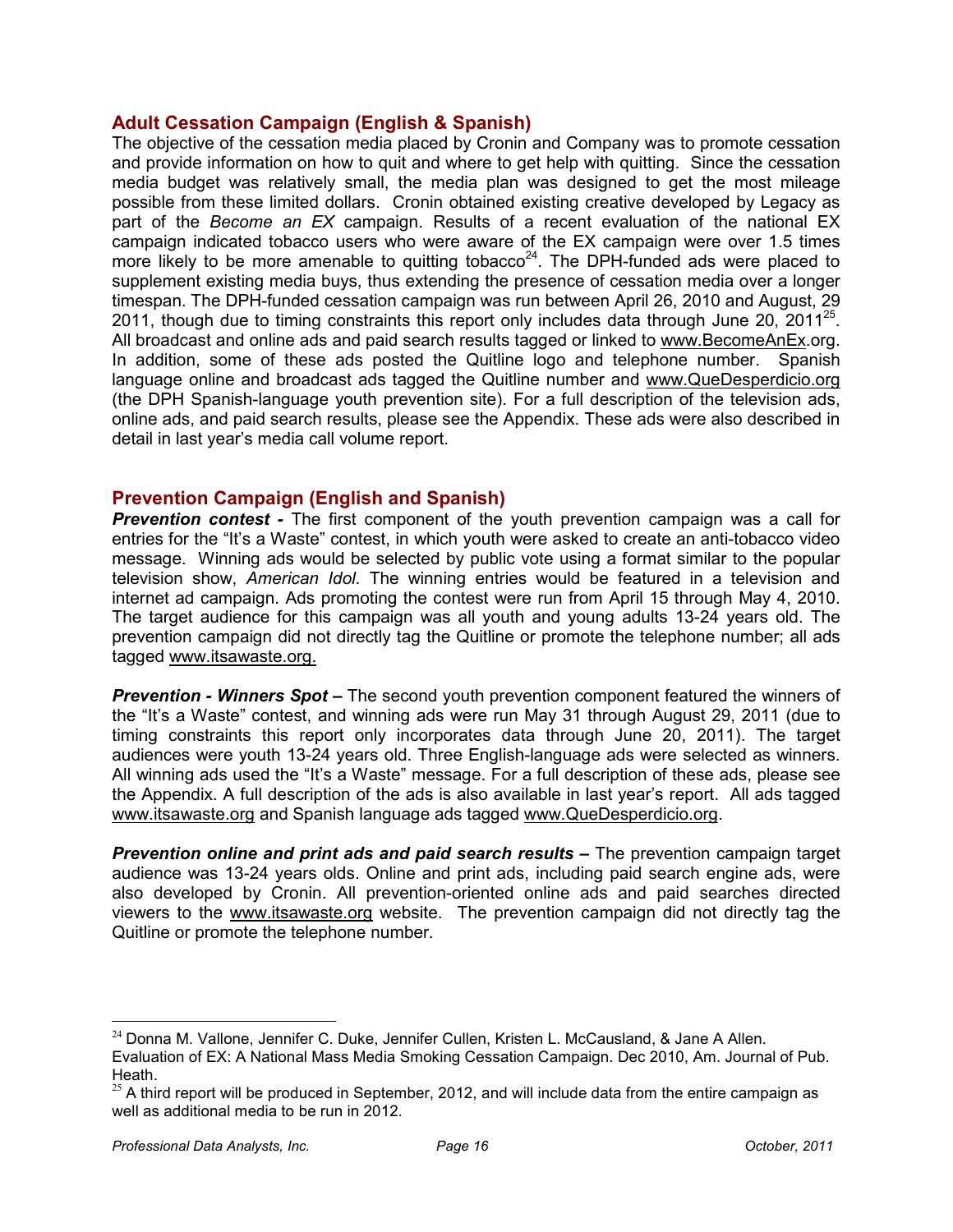*Prevention outreach activities -* Finally, Cronin supplemented these media efforts by implementing outreach activities, including a publicity campaign aimed at secondary schools and colleges in Connecticut, as well English- and Spanish-speaking community organizations.

#### **External Broadcast Campaigns in Connecticut**

American Legacy Foundation - Adult Cessation Campaign - Legacy funds a national ad campaign to promote cessation. This campaign had a presence in Connecticut starting in 2008 and continuing into 2010. No Legacy ads were run after February 15, 2010. This evaluation does not seek to evaluate the effectiveness of the Legacy campaign, but to control for its presence in CT in our analysis of the effectiveness of media sponsored by DPH. Legacy's media strategy includes timing ads to capitalize on the seasonal nature of cessation. Ad placements are loaded with increasing frequency leading up to January 1, when many tobacco users make new quit attempts. For a full description of the Legacy ads, please see the Appendix. A full description is also available in last year's media call volume report.

Legacy ads directed tobacco users to the online service www.BecomeAnEX.org. Legacy provides this free, online self-directed cessation service that offers information, guidance and support with quitting, and provides an online forum to connect with others who have quit or want to quit. Legacy has partnered with tobacco control efforts in several states, including Connecticut DPH. Legacy provides a subpage on BecomeAnEX.org that provides information about the local cessation resources. In this way, the Legacy website provides an indirect route to connect Connecticut tobacco users to the Quitline.

*Ad Council - Adult Cessation Campaign -* This campaign used funding donated by the Ad Council, and was intended to extend the Become An EX campaign for a longer period of time. In Connecticut, the donated spots ran from February through the end of September 2010, a period which overlaps with the DPH-funded cessation campaign. The Ad Council ran two advertisements created as part of the *Become an EX* campaign, "Workday" and "Friends," both of which feature the re-learn message and the EX logo. The Ad Council also placed radio, online, billboard and out-of-home advertisements. PDA was unable to obtain media buy data for these donated placements, so we have no information about the intensity of the buys nor the specific buy schedule. We were unable to include these spots in our analyses, which is a limitation of the study design. However, we expect that the donated spots may have contributed to the Quitline call volume during this period. A campaign timeline is provided in Figure 2**.**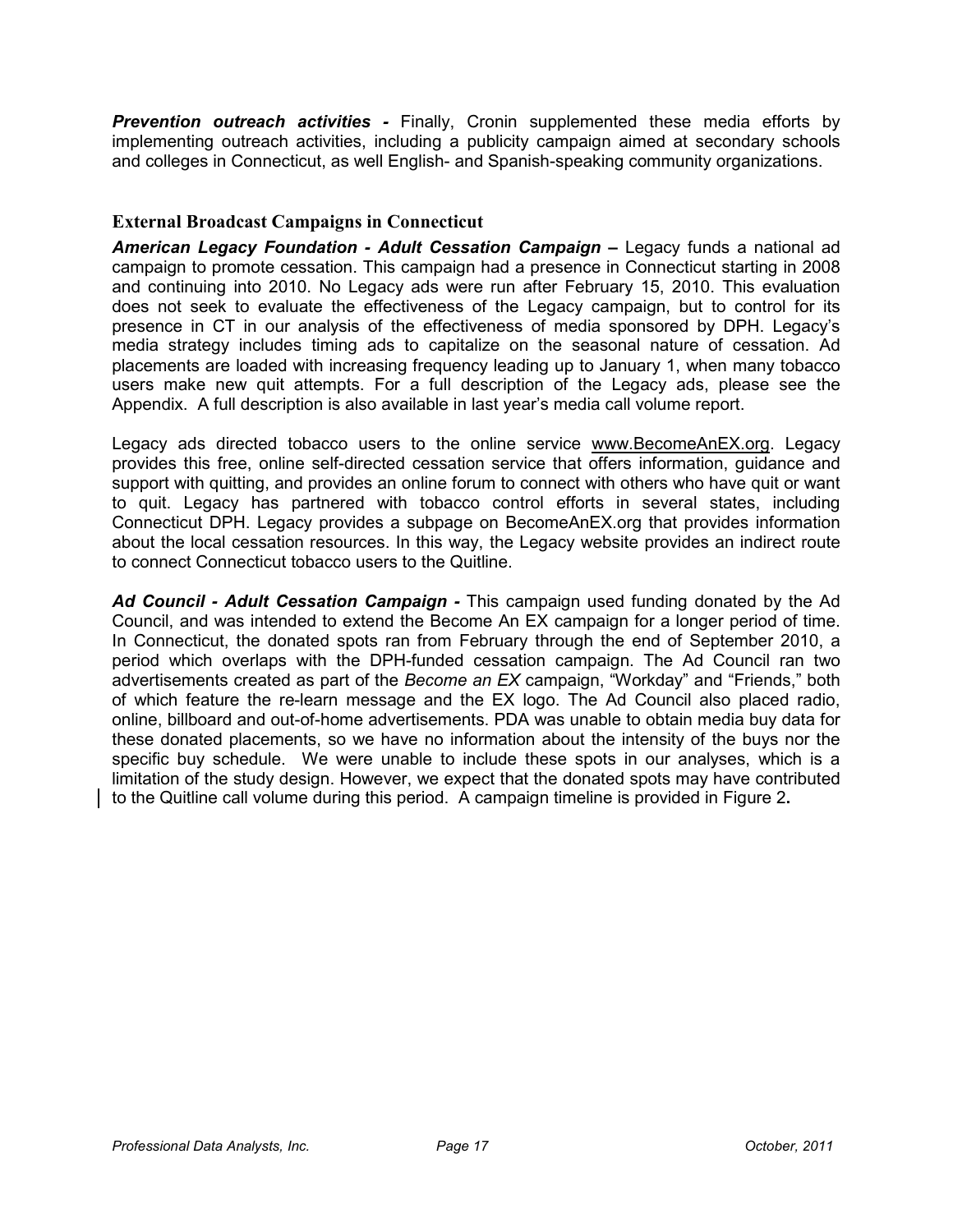#### **Figure 2. Campaign timeline**

| 2009 |                                           |            | 2010 |                     |         |     |                 |     |     |        |                                |          |        |     | 2011   |     |     |     |     |     |
|------|-------------------------------------------|------------|------|---------------------|---------|-----|-----------------|-----|-----|--------|--------------------------------|----------|--------|-----|--------|-----|-----|-----|-----|-----|
| Oct  | Nov                                       | Dec        | Jan  | Feb                 | Mar     | Apr | May             | Jun | Jul | Aug    | Sep                            | Oct      | Nov    | Dec | Jan    | Feb | Mar | Apr | May | Jun |
|      | <b>TV/cable</b>                           |            |      |                     |         |     |                 |     |     |        |                                |          |        |     |        |     |     |     |     |     |
|      |                                           | Radio      |      |                     |         |     |                 |     |     |        |                                |          |        |     |        |     |     |     |     |     |
|      |                                           | <b>OOH</b> |      |                     |         |     |                 |     |     |        |                                |          |        |     |        |     |     |     |     |     |
|      |                                           |            |      | TV/Cable/Radio      |         |     |                 |     |     |        |                                |          |        |     |        |     |     |     |     |     |
|      |                                           |            |      | Online, Out Of Home |         |     |                 |     |     |        |                                |          |        |     |        |     |     |     |     |     |
|      |                                           |            |      |                     | Contest |     |                 |     |     |        | Winning spots: TV/Cable Online |          |        |     |        |     |     |     |     |     |
|      |                                           |            |      |                     |         |     | <b>TV/Cable</b> |     |     |        |                                | TV/Cable |        |     |        |     |     |     |     |     |
|      |                                           |            |      |                     | Online  |     |                 |     |     | Online | Online                         |          | Online |     | Online |     |     |     |     |     |
|      |                                           |            |      |                     |         |     | Paid Search     |     |     |        |                                |          |        |     |        |     |     |     |     |     |
| Key  |                                           |            |      |                     |         |     |                 |     |     |        |                                |          |        |     |        |     |     |     |     |     |
|      |                                           |            |      |                     |         |     |                 |     |     |        |                                |          |        |     |        |     |     |     |     |     |
|      | Legacy "BecomeAnEx"                       |            |      |                     |         |     |                 |     |     |        |                                |          |        |     |        |     |     |     |     |     |
|      | Ad Council, additional "Ex" spots donated |            |      |                     |         |     |                 |     |     |        |                                |          |        |     |        |     |     |     |     |     |
|      | <b>CT DPH Prevention</b>                  |            |      |                     |         |     |                 |     |     |        |                                |          |        |     |        |     |     |     |     |     |
|      | CT DPH Cessation                          |            |      |                     |         |     |                 |     |     |        |                                |          |        |     |        |     |     |     |     |     |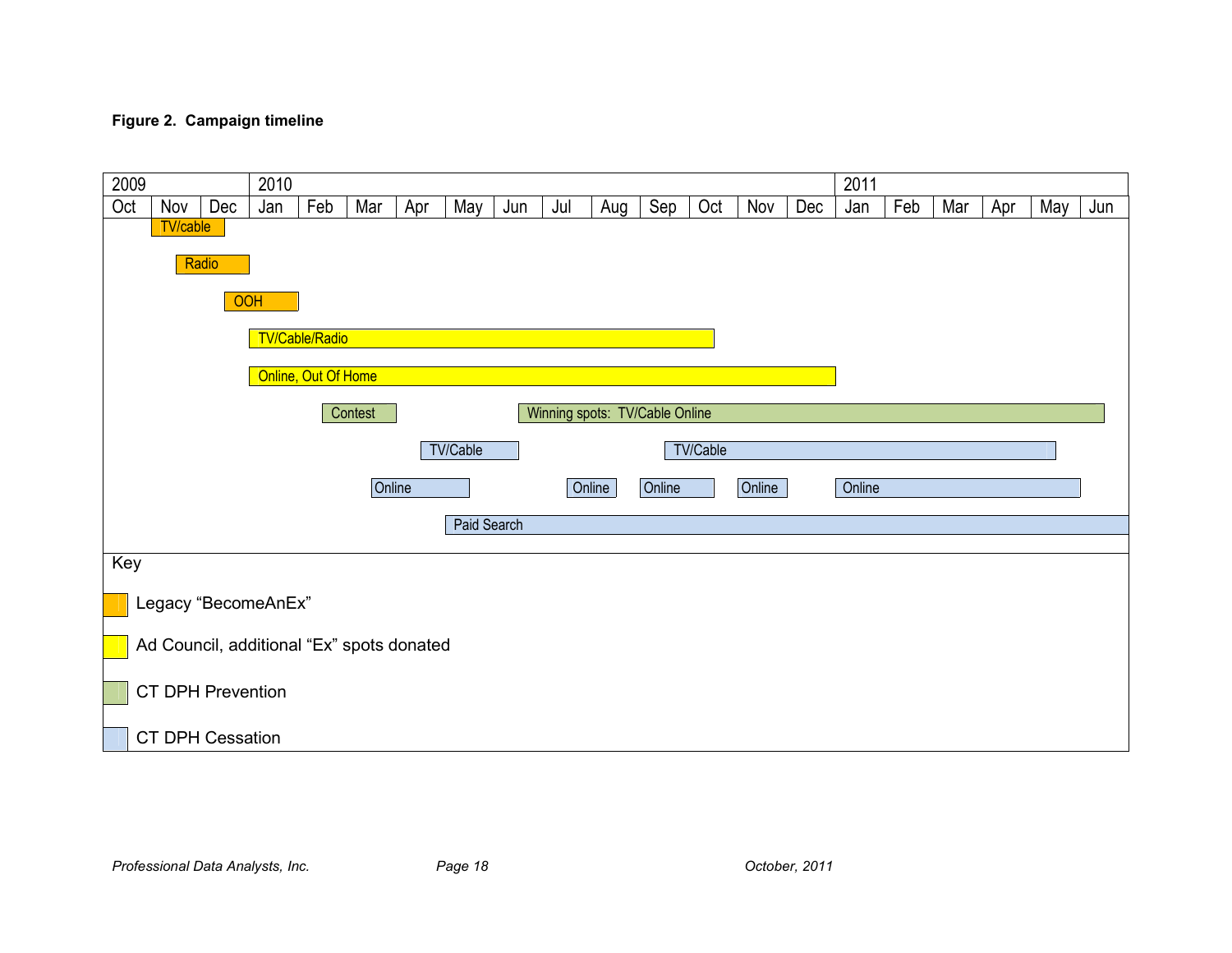#### **Potential connections between media campaigns and the Quitline or other cessation resources**

Some of the media campaigns described above directly promoted the Quitline by tagging the ads with the Quitline logo and telephone number. These ads are intended to promote and encourage quitting behavior, and provide information about how to connect with the Quitline. Other ads promote the Quitline indirectly, by tagging the URL to a website (www.BecomeAnEx.org) which was primarily a cessation assistance website. On a website subpage ("Resources") local resources are listed by state, including the Connecticut Quitline information and telephone number. Finally, the prevention campaign ads provided the least direct route to the Quitline, since the tags on these ads direct viewers to prevention-oriented websites which do not directly promote or connect to the Quitline. However, even ads that do not promote the Quitline may increase viewers' awareness of the issues of tobacco and the importance of quitting. This heightened awareness may increase viewers' receptivity to other ads they may see, including ads that do promote the Quitline. In this way, prevention ads could in theory have an impact on Quitline call volume.

The potential pathways connecting ad viewers to the Quitline are depicted in Figure 3.

- In the figure, direct connections from media to an anti-tobacco resource are depicted with solid arrows, and indirect connections with dashed arrows.
- DPH-funded media activities are shaded in blue.
- Connections to a cessation service are outlined in green.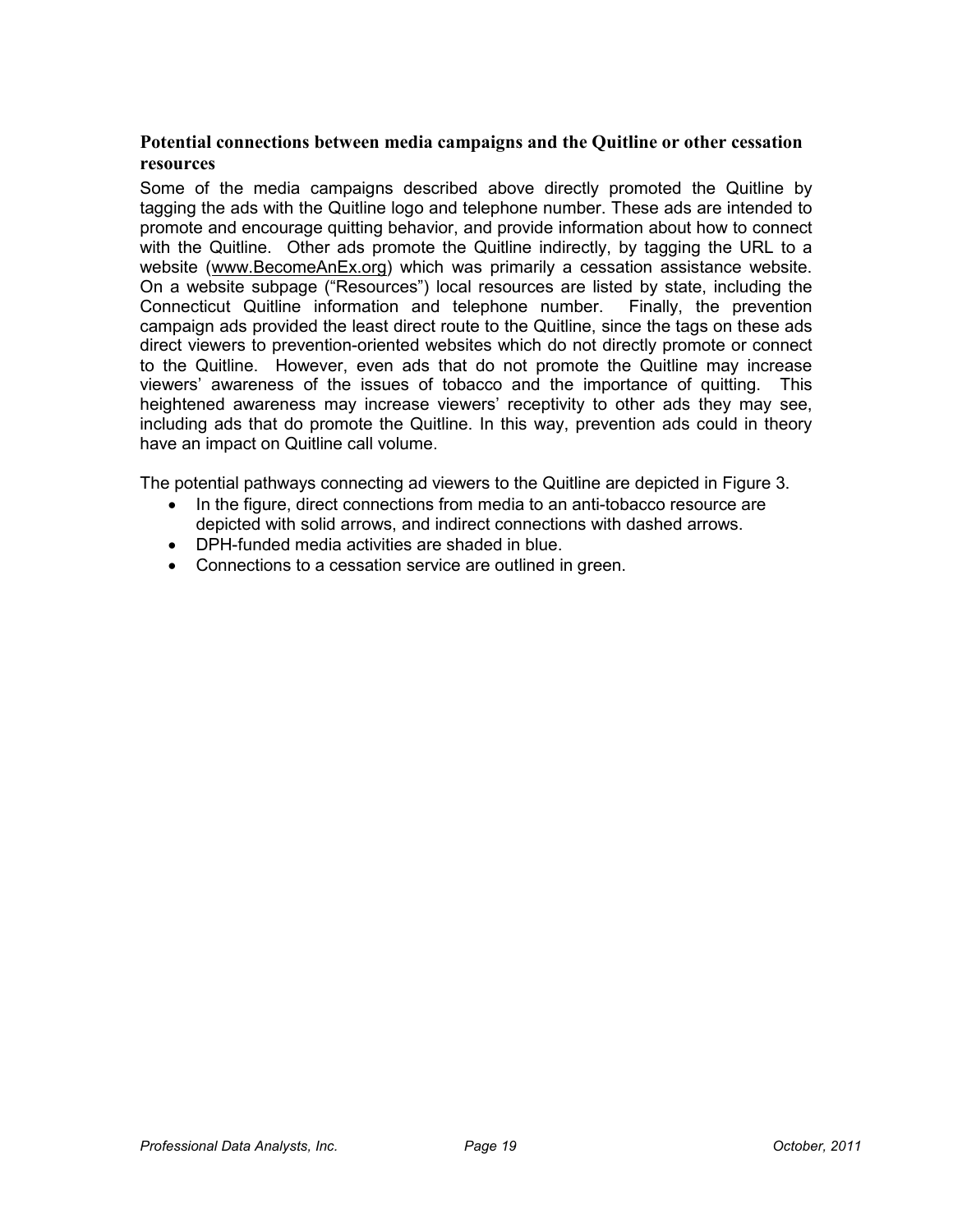#### **Figure 3. Potential pathways connecting ad viewers to Quitline and online resources**

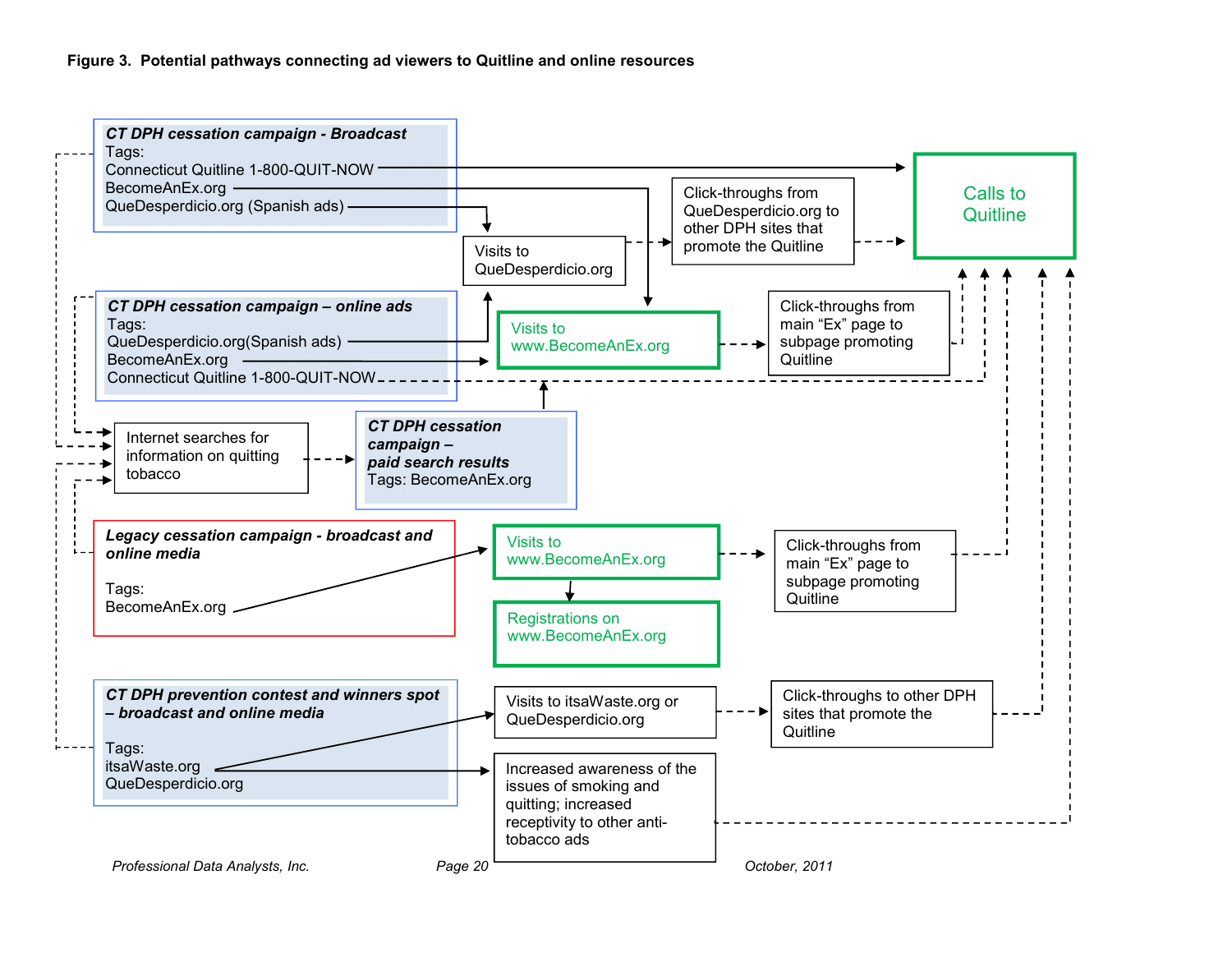# **Campaign Intensity**

#### **EQ3. What was the intensity of the campaign, and how does this compare to targets set by the CDC?**

To evaluate the intensity of the CT DPH broadcast campaigns, we use the media measures of Gross Rating Points (GRP) and the more refined Targeted Rating Points (TRPs). The total intensity of a broadcast media campaign can be measured in Gross Rating Points (GRPs) for ongoing anti-tobacco campaigns. The calculation multiplies the placement (stations ads will run on and the timing of the ads) by the number of spots, which provides an overall measure of the strength of the campaign. TRPs describe the potential viewership of an ad within the ad's specific target audience. TRPs are dependent on many factors, including the program, station, and time of day that an advertisement is placed. PDA received TRPs for each ad, for each designated marked area (DMA) by week.

The state of Connecticut includes two DMAs, the Hartford/New Haven DMA, which covers most of the state, and the Fairfield DMA, which covers the southwest corner. Broadcast media within the Fairfied DMA overlaps with that of New York City. In order to specifically target CT residents within the Fairfield DMA, advertisements were placed on cable television. For this reason, GRPs are only provided for the Hartford/New Haven DMA.

# **Overall Strength of ad buys**

Table 5 indicates the strength of buys for this DMA for FY 2010 and FY 2011 combined. The Prevention Contest and Prevention Winning Spots had the highest total GRPs, which were about equal. However, the Call for Entries GRPs were loaded onto a very brief time period, while the Winning Spots were spread out over more than a year, resulting in very different levels of intensity over time. In comparison, the Legacy television ads had a slightly lower GRP total, spread out over a 20-week period. In contrast, the DPH cessation ads had the lowest intensity level as measured by total GRPs, and the second lowest average weekly GRPs.

| Campaign                       | <b>Total GRPs</b> | <b>Weeks with</b><br>any GRPs | <b>Average GRPs</b><br>per week |
|--------------------------------|-------------------|-------------------------------|---------------------------------|
| DPH Cessation ads              | 719.4             | 32                            | 53.6                            |
| <b>DPH Prevention: Contest</b> | 1.921.4           |                               | 274.5                           |
| DPH Prevention: Winning spots  | 1.948.8           | 56                            | 41.5                            |
| Legacy TV & radio ads          | 1.500.0           | 20                            | 75.0                            |

**Strength of buys by FY:** Table 6 indicates the strength of buys for this DMA for FY 2010 and FY 2011. For the cessation campaign, there is a very large improvement in the intensity of the campaign (total GRPs) and in the duration of the campaign (weeks with any GRPs) from FY 2010 to FY 2011. The average number of GRPs per week rose slightly. The increase in intensity and the longer timespan of the campaign are likely the primary reasons why promotional reach showed a large improvement from FY 10 to FY 11. Connecticut residents were exposed to cessation ads at a much greater frequency, and for a much larger amount of time in FY 11. CT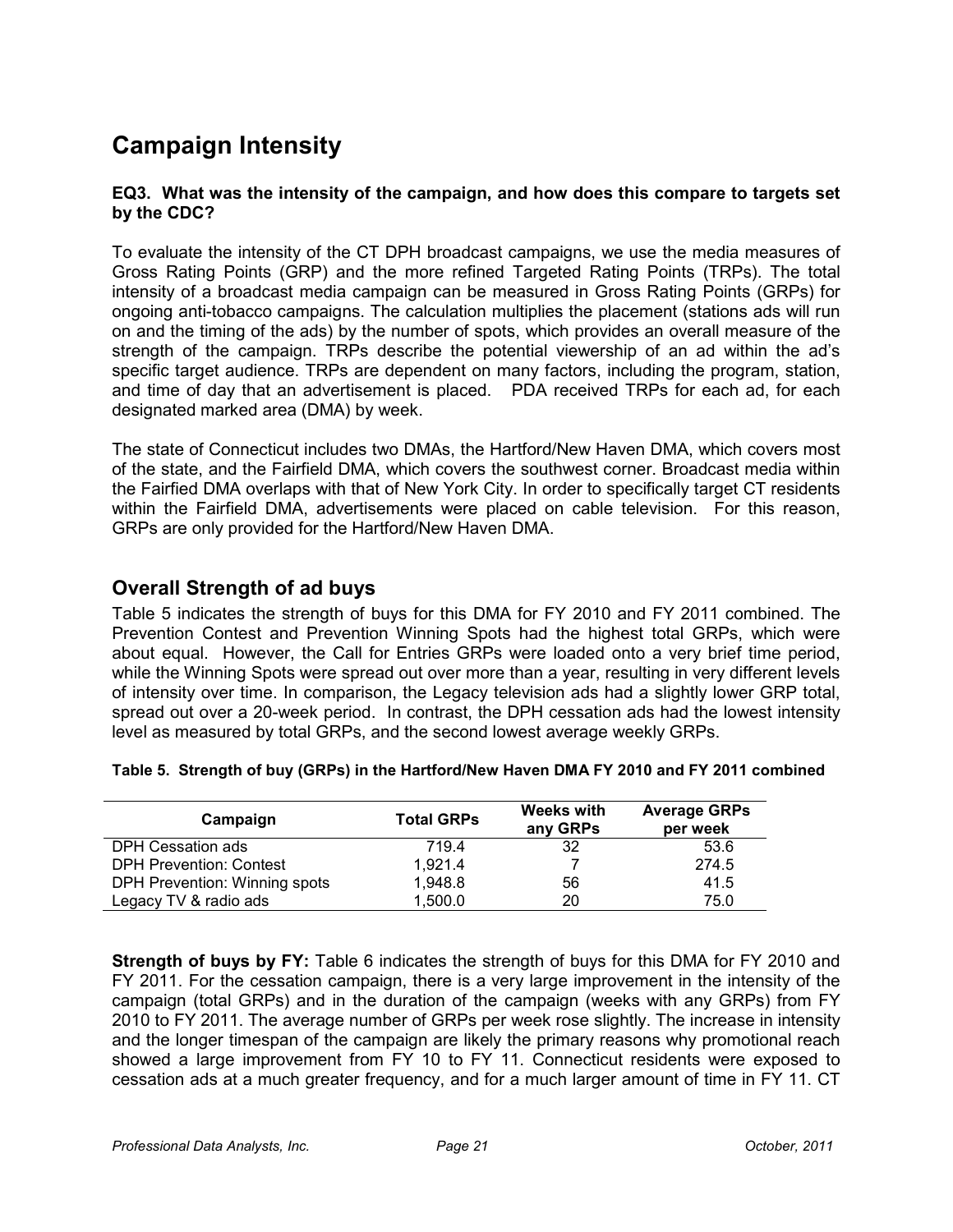DPH and Cronin & Co. should be commended for improving the strength of the media buy while maintaining the same budget across the two years.

| Campaign                       |              | <b>Total GRPs</b> |              | Weeks with<br>any GRPs | <b>Average GRPs</b><br>per week |              |  |
|--------------------------------|--------------|-------------------|--------------|------------------------|---------------------------------|--------------|--|
|                                | <b>FY 10</b> | <b>FY 11</b>      | <b>FY 10</b> | <b>FY 11</b>           | <b>FY 10</b>                    | <b>FY 11</b> |  |
| DPH Cessation ads              | 79.9         | 639.5             | 4            | 28                     | 20.0                            | 22.8         |  |
| <b>DPH Prevention: Contest</b> | 1,921.4      | 0                 | 7            | $\Omega$               | 274.5                           | 0            |  |
| DPH Prevention: Winning spots  | 375.7        | 1,573.1           | 5            | 51                     | 22.1                            | 52.4         |  |
| Legacy TV & radio ads          | 1,500.0      | 0                 | 20           | 0                      | 75.0                            | 0            |  |

#### **Table 6. Strength of buy (GRPs) in the Hartford/New Haven DMA FY 2010**

*Strength of ad buys within the target audience -*The weekly broadcast spots are presented by campaign, and the intensity levels with the target audiences are provided in Figure 4.

**Figure 4. Weekly target rating points for combined TV, cable, and radio spots broadcast over time, by campaign** 

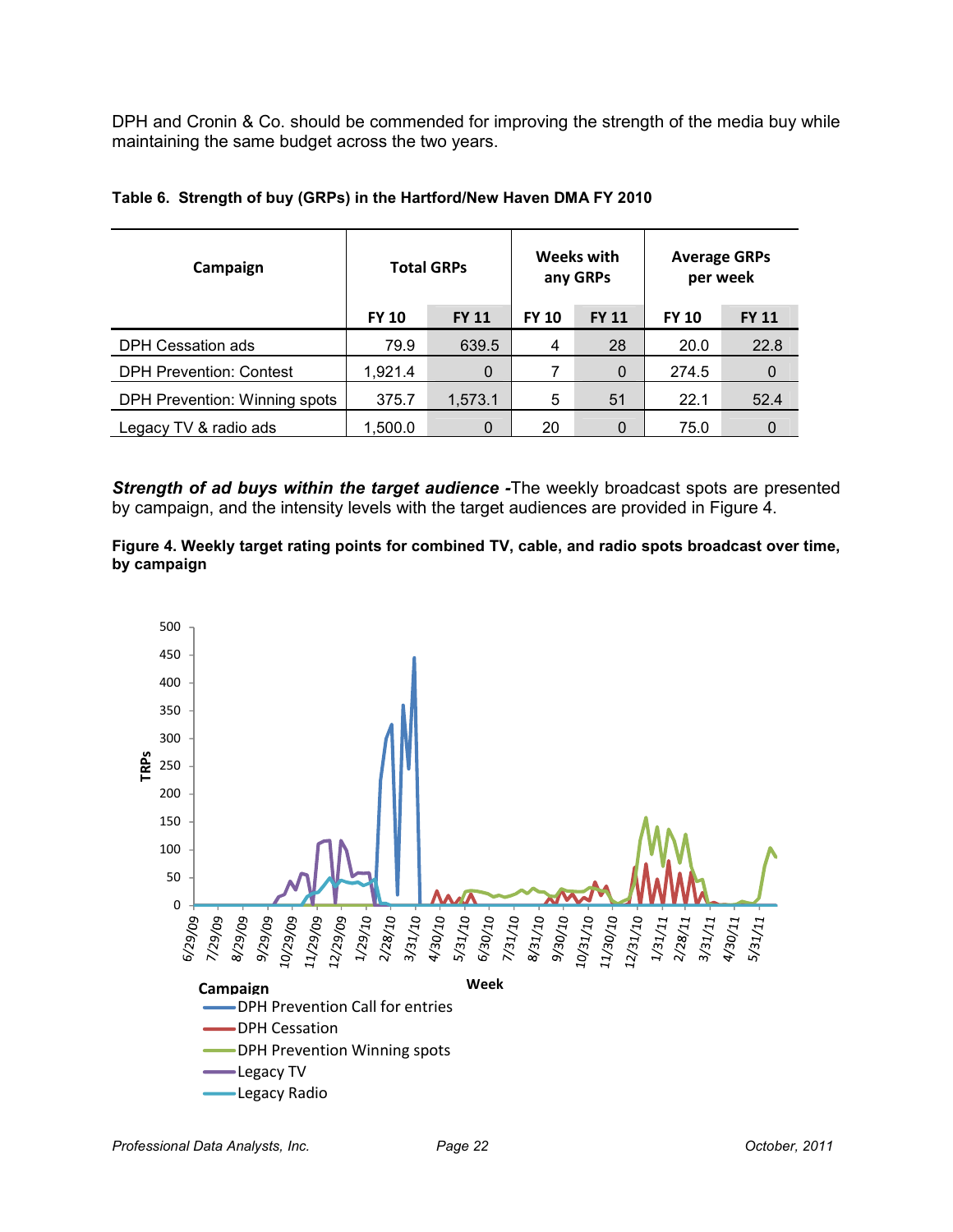# **Comparison of ad buys to recommend intensity levels**

The CDC Best Practices for Comprehensive Tobacco Control Programs provides recommendations on the reach of ads (measured in TRPs) for ongoing anti-tobacco campaigns. The recommendation is that campaigns should achieve 1,200 TRPs per quarter during the introduction of a campaign and 800 TRPs per quarter thereafter. A second benchmark by which to assess campaign levels is presented in the Global Dialogue for Effective Stop Smoking Campaigns' Campaign Development Tool Kit (2007)<sup>26</sup>, which reports that positive results have been found in campaigns that maintained a presence of 400-600 TRPs/GRPs per four weeks during periods when their campaigns are on air.

As described in the previous year's call volume report, the intensity of the Prevention Call for Entries campaigns meets both the benchmark for quarterly TRP levels and the benchmark for four-week TRP levels that have been shown to be effective in other campaigns. Likewise, the strength of the Legacy campaign was sufficient for the most part; the campaign had sufficient levels of quarterly TRPs, but three of the five 4-week periods during the campaign had lower than recommended TRP levels. The intensity levels of the CT DPH cessation and the prevention winning spots campaigns fell short of the intensity levels that have been shown to be effective elsewhere, both in terms of quarterly and 4-week TRP levels.

Finally, The Global Dialogue for Effective Stop-Smoking Campaign Tool Kit states that during the first six to twelve months of a media campaign messages should be aired as continuously as possible, especially if a brand is trying to be established. This recommendation supports the chosen strategy of the DPH cessation campaign, which was to build upon and extend the presence of the existing Legacy campaign, with the addition of the CT Quitline taglines. During FY10, the combination of Legacy, Ad Council and DPH buys provide for a consistent presence of cessation messages across most of the calendar year, although only the DPH-funded ads specifically tag the CT Quitline. Beginning in September, 2010, the DPH cessation campaign maintained a more consistent presence, with ads ongoing for a period of several months.

# **Conclusions**

#### **Strength of the campaign**

The strength of the cessation buy was greatly increased from 2010 to 2011, using essentially the same budget amount, which is a major success of the media effort. The increase in intensity and the longer timespan of the campaign are likely the primary reasons why promotional reach showed a large improvement from FY 10 to FY 11. Connecticut residents were exposed to cessation ads at a similar frequency, but for a much longer period of time in FY 11. CT DPH and Cronin & Co. should be commended for improving the strength of the media buy while maintaining the same budget across the two years.

Considering the relative strength of all media campaigns that were present in Connecticut during the two-year study period, the campaigns with the strongest presence among target audiences are the two prevention campaigns. These are followed by the Legacy TV and radio campaigns. The presence of the DPH cessation effort was weaker. However, the placement of

http://www.stopsmokingcampaigns.org/campaign\_tool\_kit

-

 $^{26}$  Global Dialogue for Effective Stop Smoking Campaigns. (2007) Tool Kit. Available from: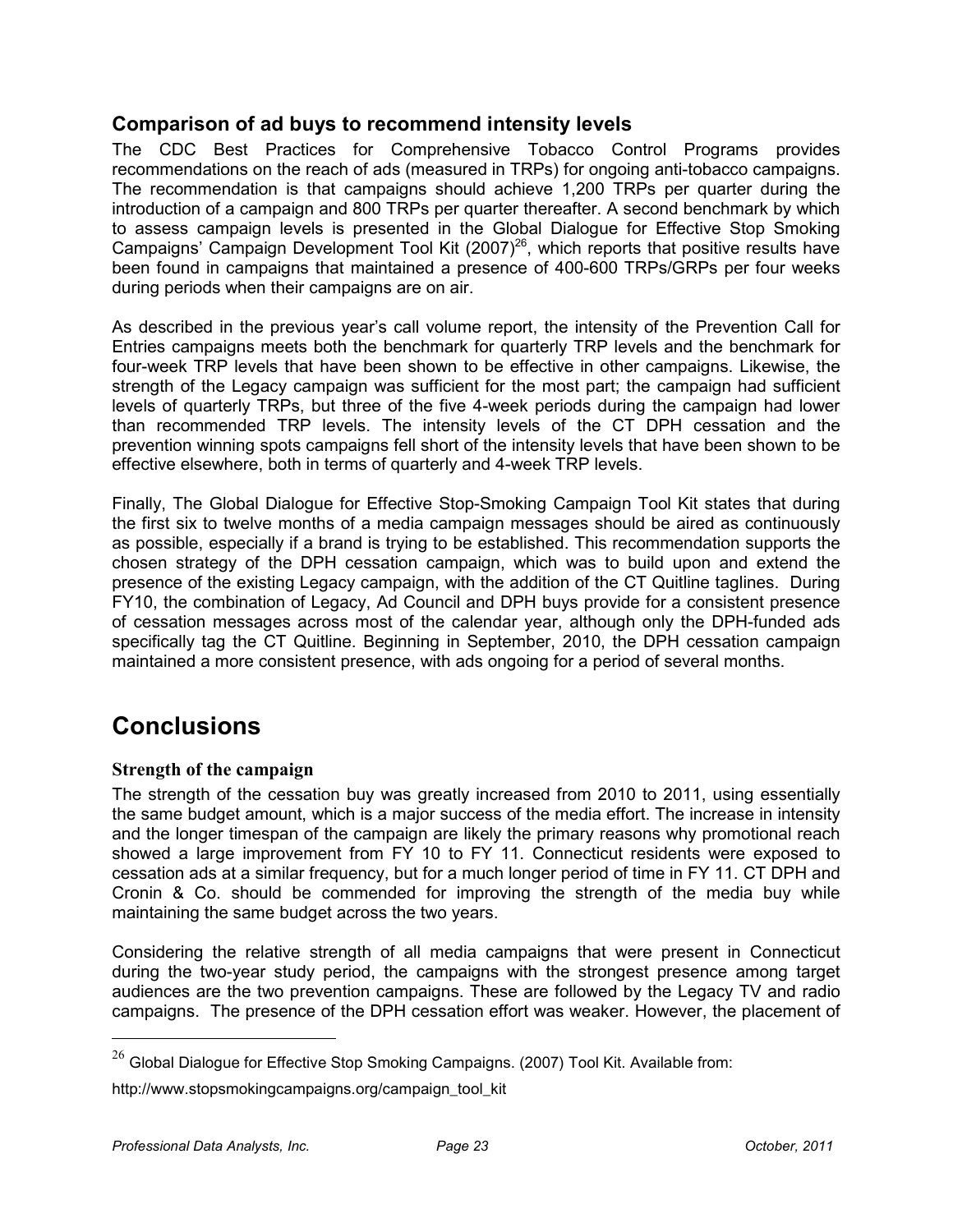the DPH cessation campaign did successfully extend the presence of the Become An Ex campaign in Connecticut, and ensured that there was at least a modest cessation campaign occurring in each calendar quarter.

Despite the improvement in the intensity levels over time, the CT DPH cessation and prevention winning spots campaigns still fell short of the intensity levels that have been shown to be effective elsewhere, both in terms of quarterly and 4-week TRP levels. Additional media funds would be required to extend the presence of cessation media year-round, and to raise the intensity level of the campaign closer to recommended levels.

#### **Tagging**

One way to improve the effectiveness of the CT DPH cessation media without much change in cost is to more directly promote the Quitline with the existing ad buys. Compared to the online BecomeAnEx program, the CT Quitline is a more intensive intervention. While both the online and Quitline programs are free for CT residents, the Quitline provides free NRT along with a multi-session counseling program, which has been demonstrated to be an intensive, effective cessation aid. The effectiveness of online cessation assistance without NRT is still under investigation. Therefore, in order to have the greatest possible impact on tobacco use prevalence, we recommend that DPH-funded media directly tag and promote the most intensive intervention available – the Quitline -- rather than directing callers solely to BecomeAnEx.org. We recommend this strategy be used to the extent that the Quitline budget has sufficient funds to provide services to a greater number of callers.

DPH-funded online ads and paid searches did not directly tag the Quitline telephone number. Viewers were directed instead to the BecomeAnEx.org website. As a Legacy Alliance partner, the CT DPH was provided with a Connecticut-specific subpage which displays the Quitline number as a local resource. However, the resource subpage is "buried" somewhat deeply within the web page site map, and we suspect that the easy availability of the BecomeAnEx online cessation program likely resulted in viewers remaining on the "Ex" site, and possibly enrolling in and using the "Ex" website program rather than calling the Quitline for cessation assistance.

The majority of media dollars are allocated to prevention, and as a result the prevention campaign has the potential to reach a greater number of both youth and adults than does the cessation campaign. Some proportion of those exposed to prevention ads will be tobacco users, yet, if tobacco users seek out the prevention website they will find clear anti-tobacco messages, but they will not find any information about getting help with quitting. We recommend taking advantage of the greater reach of the prevention ads to promote the Quitline. This can be done by adding a link to the Quitline online registration on the prevention website www.itsawaste.org. This is a low-cost way to get more mileage out of the prevention campaign.

In addition, the Spanish language cessation ads could utilize different tags that are more likely to connect Spanish-speaking tobacco users with cessation resources. While some ads tagged the Quitline telephone number (the Quitline provides services in Spanish), other ads tagged the DPH prevention website, www.quedesperdicio.org. While this is a Spanish-language website, it focuses on youth and prevention, and does not provide information about how to get help with quitting tobacco. The Quitline's online registration site, https://www.quitnow.net/connecticut/, was not tagged, since the site is English-only. We recommend two low-cost strategies to ensure that Spanish speakers are connected to resources that offer both Spanish language and cessation help. First, post the Quitline phone number and a direct link to the Quitline online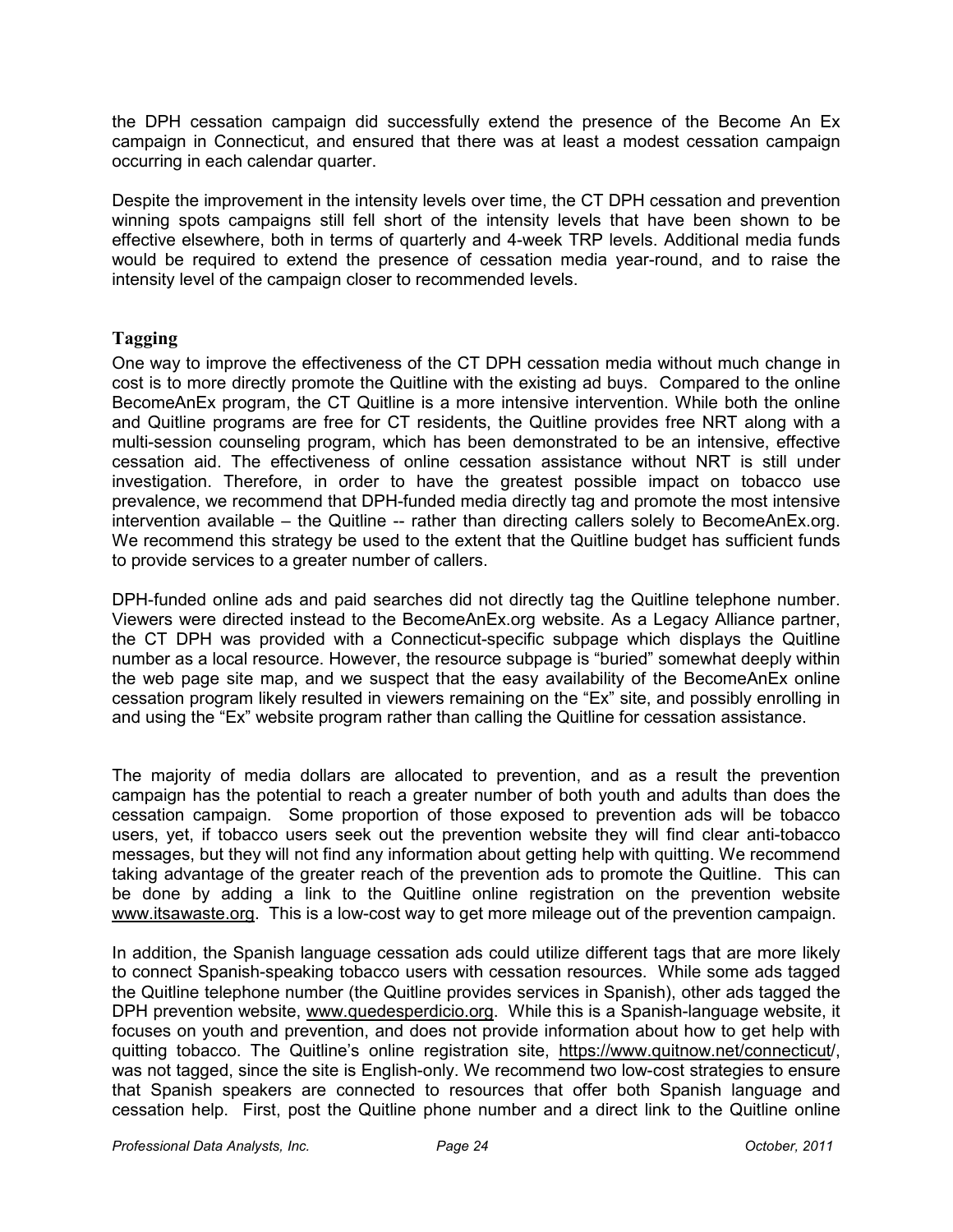registration on both www.itsawaste.org and www.quedesperdicio.org. This way tobacco users who come to the prevention website can be directed to cessation help. Second, there is a Spanish language version of the BecomeAnEx website, http://es.becomeanex.org. The DPH should consider tagging this site along with the Quitline phone number on Spanish cessation ads.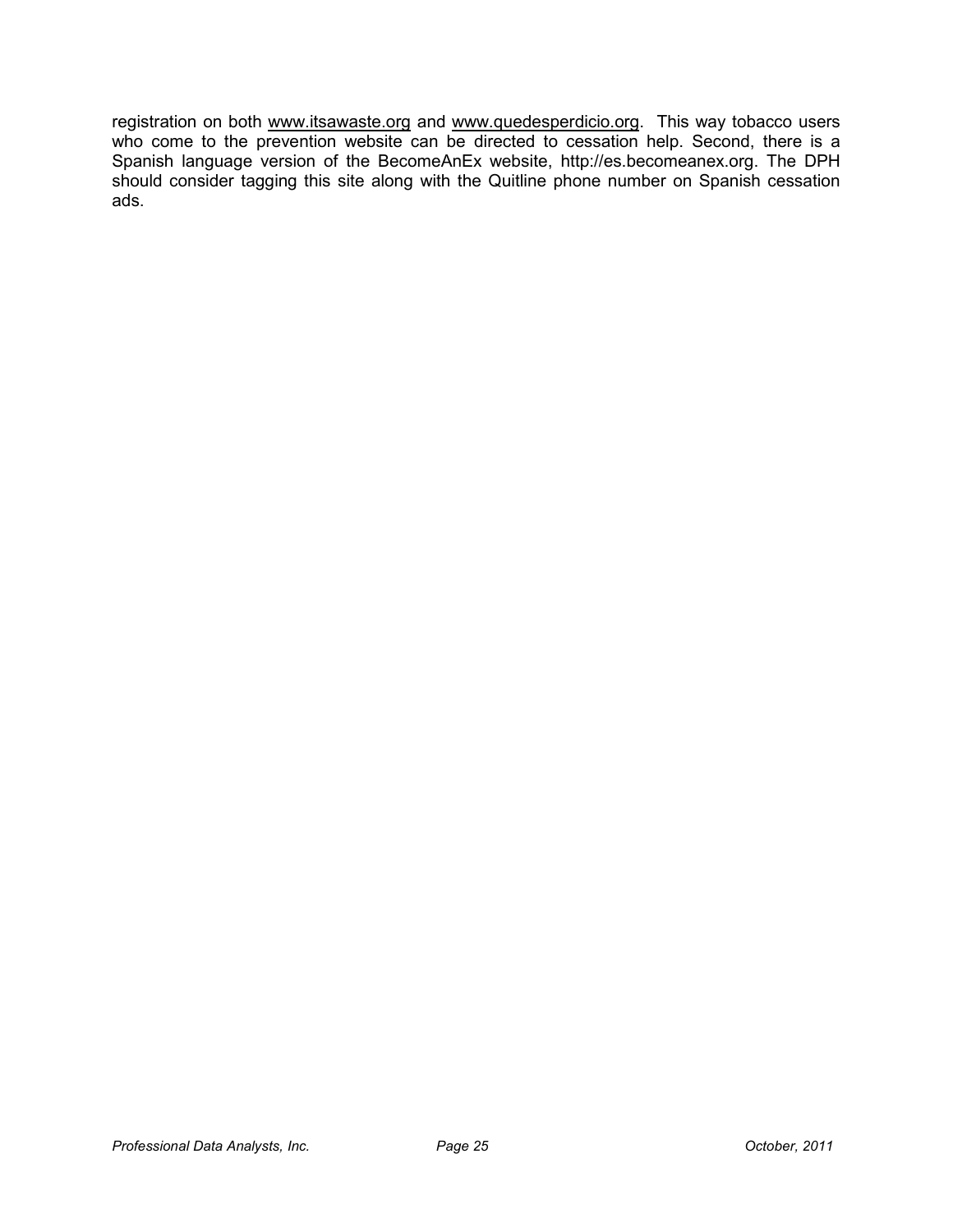# **Introduction**

The evaluation team implemented multivariate models to examine the impact of a variety of media. This analysis examined the theory that well-produced, well-placed broadcast, Internet and other media would be expected to positively impact Quitline call volume and web visits. More specifically, the more media generated, the higher call volume and web visits become. This hypothesis is tested using multivariate models, and results provide a thorough assessment of the quality of CT DPH media efforts.

Previous sections of this report have described all anti-tobacco media efforts present in Connecticut during a two-year period, July 2009 – June 2011. This next chapter on Media Impact on Call Volume and Web Visits will have a narrower focus, both in the range of media efforts examined and in the timeframe. We will provide a critical description of the range of media activities funded by DPH and produced by Cronin and Company, LLC between March 1, 2010 and June 26, 2011. We assess data for this time period because March 1 is the first date that we received data for web visits to BecomeAnEx.org. In last year's report, we were only able to report on media impact on call volume, and not on web visits, because we did not receive web data in time for the report. In the present report, we are able to provide a full analysis of media's impact on both call volume and web visits, thus describing the success of media efforts in connecting tobacco users to each type of cessation assistance.

**EQ4. To what extent are media campaign buys associated with increased enrollments in the Quitline?** 

**EQ5. To what extent are media campaign buys associated with increased visits to BecomeAnEx.org?** 

# **Methodology**

This study is observational in nature. Data on call volume, caller characteristics, and indicators of the strength of media efforts were collected retrospectively and analyzed in a regression model to understand the relationship of call volume to a full range of CT DPH-sponsored media: cessation television and online advertisements and paid internet search results; and prevention television and online advertisements and paid online search results. Next, the data sources, analyses, and limitations of this methodology are described.

# **Data Sources**

Data on media was obtained through Cronin and DPH, as described in previous sections of this report.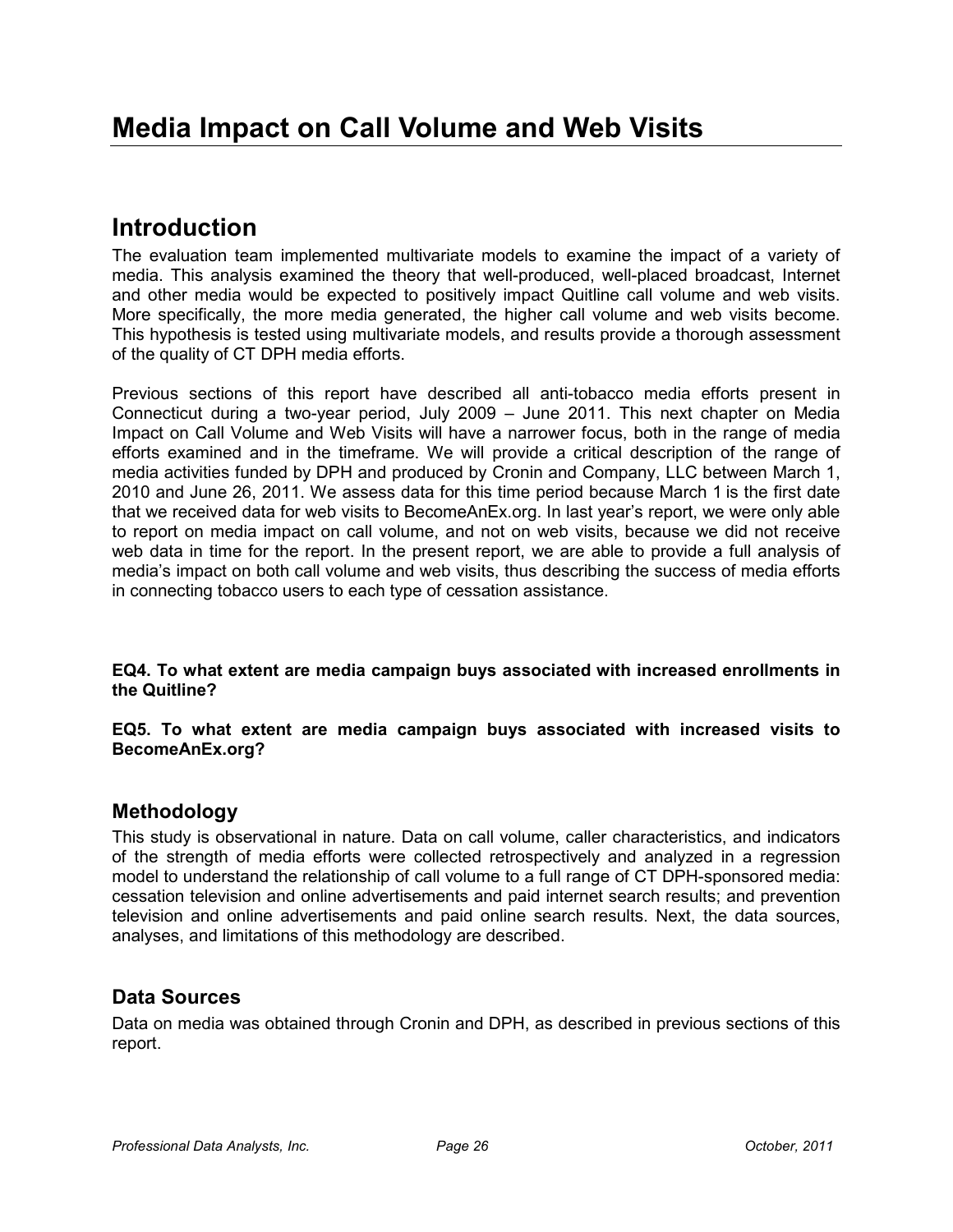Data on call volume and caller characteristics was obtained from Alere Wellbeing, Inc., the Quitline vendor. This analysis reports on all tobacco users who were calling to quit themselves. This subset of callers ( $N = 6,457$ ) was selected for analysis because tobacco users are the desired audience of the cessation media campaigns. The analysis is conducted on weekly call volume within each DMA. Weighting was conducted with 75% weighted for the Hartford/New Haven DMA and 25% for the Fairfield DMA, analogous to the relative CT smoking population distributions. The initial and final partial weeks were excluded from the analysis, and the remaining 68 weeks from March 1, 2010 through June 26, 2011 were included in the analysis.

Data on web visits and registrations made from Connecticut IP addresses was obtained from American Legacy Foundation, who operates the cessation website BecomeAnEx.org. Data are available for the period March 1, 2010 through June 27, 2011.

# **Limitations**

Because this study is observational and not a controlled, randomized experiment, it is impossible to conclude from these results that media "caused" call volume and web visits to rise or fall. Instead, this report describes the relationship of call volume to media campaign strength, a relationship which may be influenced by many other factors.

Further, PDA did not conduct a survey or other analysis to evaluate the extent that Connecticutians were receptive to and recalled specific media campaigns. Therefore, a limitation to the current results is the lack of information about Connecticutians' recall of antitobacco media campaigns, which is essential to more fully understanding the role of media in tobacco users' choice to call the CT Quitline.

# **Analyses**

Quitline call volume data obtained from Alere, and website visit data obtained from Legacy were combined with data regarding broadcast, internet, and other media obtained through the Cronin, DPH. Quitline call volume data was analyzed in Linear Regression Model for those 25 years and older, the target audience for cessation broadcast media. Regression was conducted using the statistical software package SPSS, Release 18.0.3.

#### **Dependent variables**

The multivariate analyses were first run producing one model for the dependent variable *call volume for ages 25 and over.* See Figure 5 for the distribution of Quitline calls over time.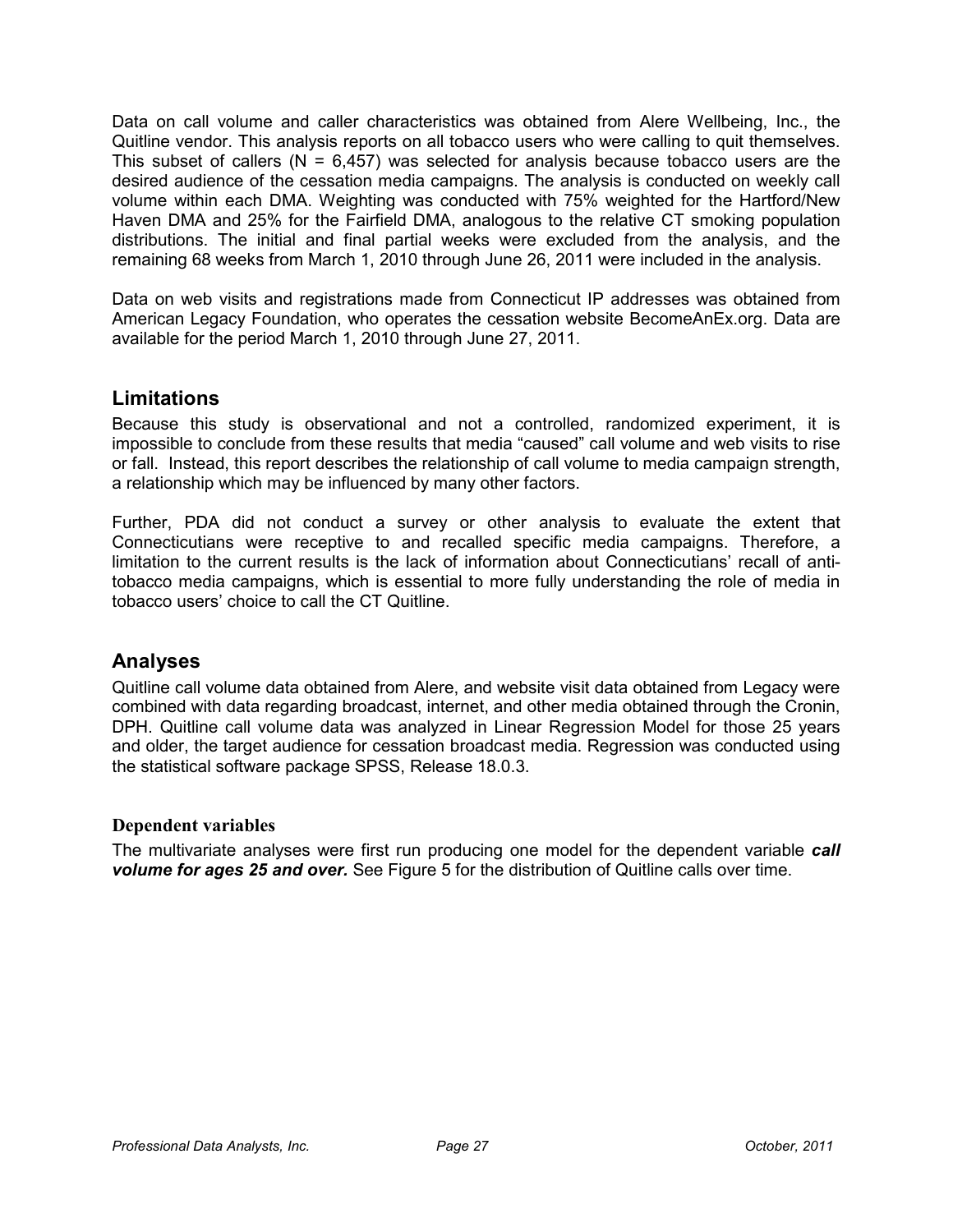

**Figure 5. Number of new callers registering with the Quitline by week** 

Next, to assess the level of website use, we considered two dependent variables: the total count of Connecticut-originated *visits to the website* and the total number of Connecticut *registrations on the website*. The total count and the variation over time are very different for visits vs. registrations (see Figure 6.) Visits to the website fluctuate from week to week and trend upward over time. Registrations, on the other hand, remain relatively flat. We theorize that this is an artifact of the structure of the BecomeAnEx site. Most of the information about quitting and how to quit can be accessed without registering on the site. Registration is required for users to enter and save information (track their tobacco use, create a quitting plan, etc.) While the media may drive more tobacco users to the website, media will not necessarily influence people to register. Many visitors to the site are likely accessing helpful information about how to quit without registering and creating an account. For these reasons, and because visits tracked more closely with media than registrations did in the regression model, PDA elected to use *visits* as the dependent variable in this analysis.



**Figure 6. Number of visits and registrations on www.BecomeAnEx.org, by week**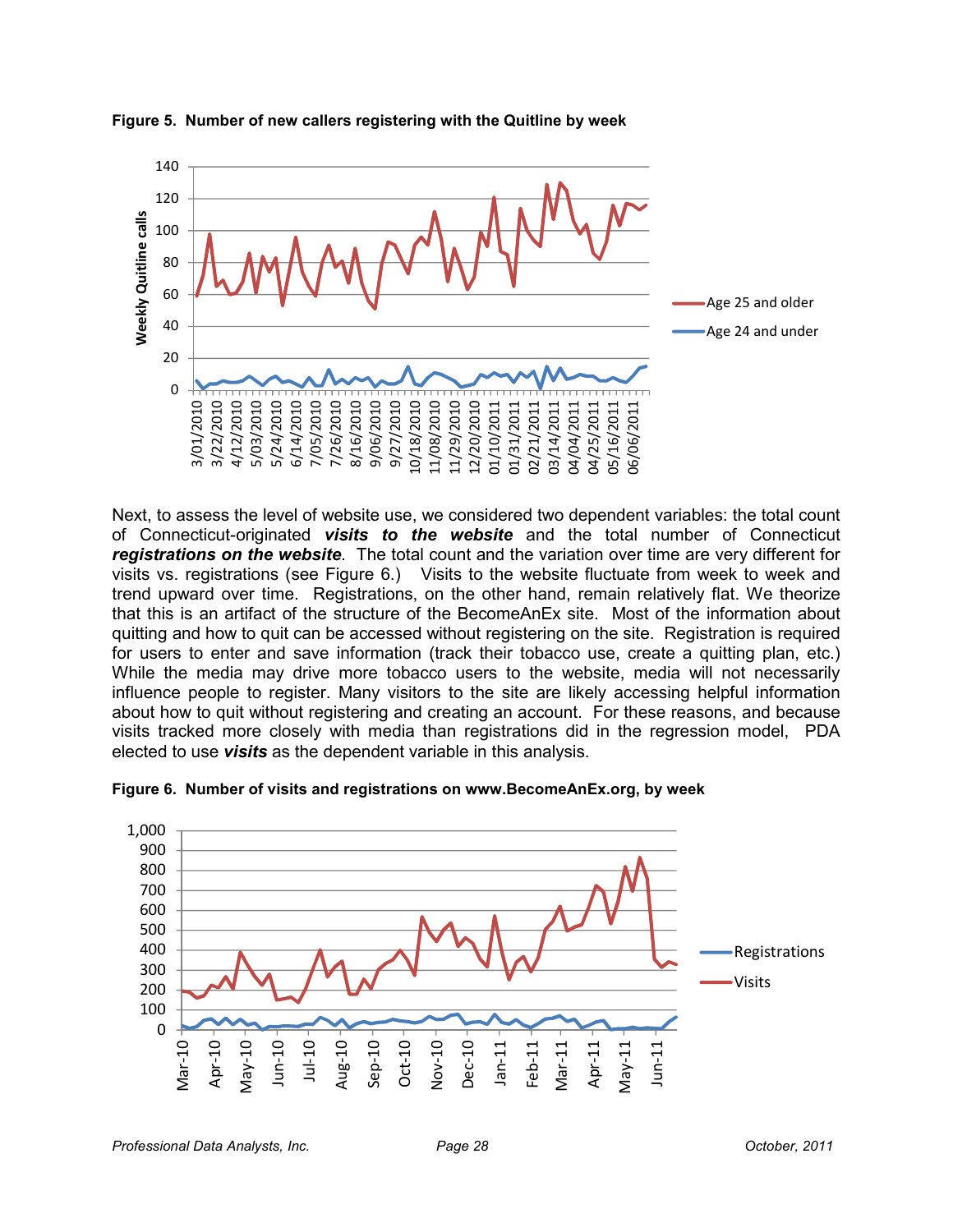#### **Independent variables**

A full range of independent variables was considered and was reduced for parsimony and to maximize the explanatory power of the model. The following independent variables were considered but not included in the model.

- $\circ$  Spanish language online ads and paid search results: We were not provided with any indication of number of impressions or clicks, only the dates on which online media were placed. This information is not specific enough to contribute to the analyses.
- $\circ$  Data from the CT "call for entries" portion of the prevention campaign: Nearly all of the call for entries campaign predates the study period. In addition, call volume and web visits were very low at the beginning of the study window (which was expected since cessation media had not yet begun). This resulted in the call for entries campaign entering the model with a negative coefficient. For these reasons we excluded call for entry data from the analyses.

The independent variables were entered individually into the two models, as described in Table 7 below.

| <b>Variables</b>                               | <b>Description</b>                                                         |
|------------------------------------------------|----------------------------------------------------------------------------|
| <b>Covariate: Proportion of Connecticut</b>    | More Quitline callers would be expected to                                 |
| tobacco users in DMA (based on 2010            | call from DMAs with a larger number of                                     |
| BRFSS data)                                    | tobacco user.                                                              |
|                                                |                                                                            |
|                                                | The number of people who visited                                           |
|                                                | becomeanex.org for the week prior to                                       |
| Covariate: Previous week web visits            | analysis. Transformed into a natural log to<br>normalize the distribution. |
| <b>CT Cessation Broadcast</b>                  | Targeted Rating Points (TRPs) for English                                  |
| Broadcast (English)                            | TV campaign and cable spots combined.                                      |
| $\circ$<br>Broadcast (Spanish, tagged with     | Transformed into a natural log to normalize                                |
| Quitline)                                      | the distribution.                                                          |
| $\circ$<br>Broadcast (Spanish, not tagged with | TRPs not available for Spanish campaigns;                                  |
| Quitline)                                      | number of spots aired is used instead.                                     |
| <b>CT</b> Cessation Online                     | Number of ad clicks. Transformed into a                                    |
| o<br>Online banner ad clicks                   | natural log to normalize the distribution                                  |
| $\circ$<br>Paid search result clicks           |                                                                            |
| <b>CT Prevention Broadcast</b>                 | Targeted Rating Points (TRPs) for the                                      |
| Winners Spot Broadcast (English)               | English broadcast and cable spots                                          |
| $\circ$<br>Winners Spot Broadcast (Spanish)    | combined. Transformed into a natural log                                   |
|                                                | to normalize the distribution.                                             |
|                                                | TRPs not available for Spanish broadcast;                                  |
|                                                | number of spots aired is used instead.                                     |
| <b>CT</b> Prevention online                    | Number of ad clicks. Transformed into a                                    |
| Online banner ad clicks                        | natural log to normalize the distribution                                  |
| Paid search result clicks                      |                                                                            |

#### **Table 7. Independent Variables**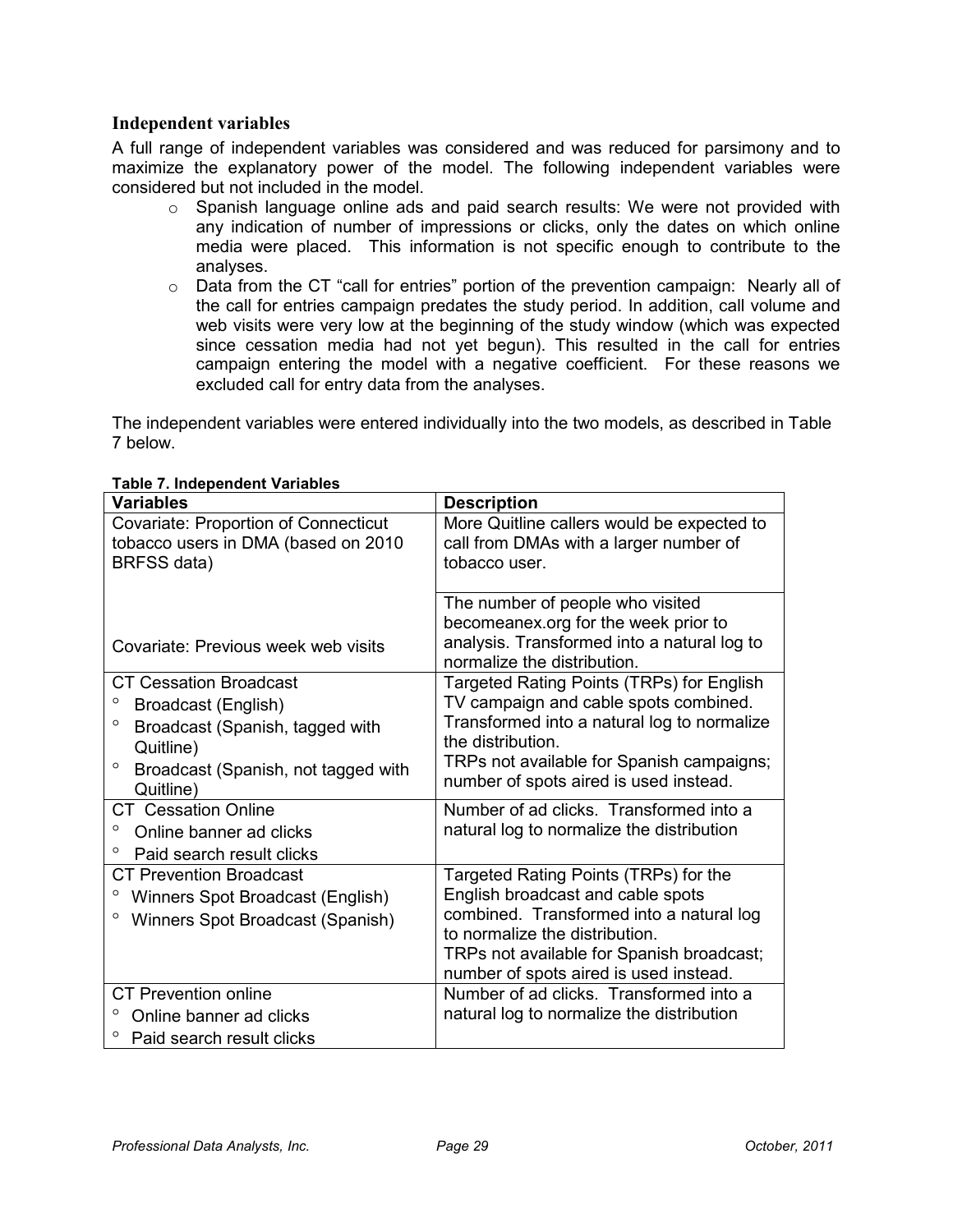For each of the two models, predicting call volume and predicting web visits, we entered the variables in the following way.

First, in block 1 of the regression model, we forced entry of the covariates.

- DMA is forced into the model to control for the amount of variance that would be explained by the difference in the tobacco using population size of the two DMAs.
- For the web visit model, the previous week's volume of web visits was forced into the model. This variable is entered as a covariate because web visits in any given week are correlated with visits in the previous week. (No similar correlation was found for weekly call volume.)

In block 2, we forced entry of the predictors that have the greatest impact on the dependent variable.

- For the web visit model, all online ad and paid search result variables (cessation and prevention) were forced into the model.
- For the call volume model, all broadcast variables (English and Spanish cessation, and English and Spanish Prevention) were forced into the model.

In block 3, the remaining predictor variables were entered stepwise into the model, and those that reached significance remained in the model.

- For the web visit model, all broadcast variables (English and Spanish cessation, and English and Spanish prevention) were entered stepwise.
- For the call volume visit model, all online ad and paid search result variables (cessation and prevention) were entered stepwise.

# **Results**

Results are organized into three sections. First, the success of the model in predicting call volume is discussed. Second, the impact of media on call volume and web visits is examined by interpreting the amount of variance that each independent variable has on call volume. Finally, each model's findings are interpreted in a narrative form, with results highlighted where factors predict call volume unusually strongly or weakly for the target audience.

### **Model Success**

One indicator of success is the statistic  $R^2$ , or the proportion of variation in call volume or web visits that is explained by the independent variables. In other words, when we observe increases or decreases in call volume, how much of that variation can be explained by the media efforts?

The variation explained may be unique to an independent variable or shared between variables. This statistic ranges from 0 to 1.0, with 0 indicating a poor model where 0% of variance in call volume is accounted for by the dependent variables, and 1.0, indicating a perfect model where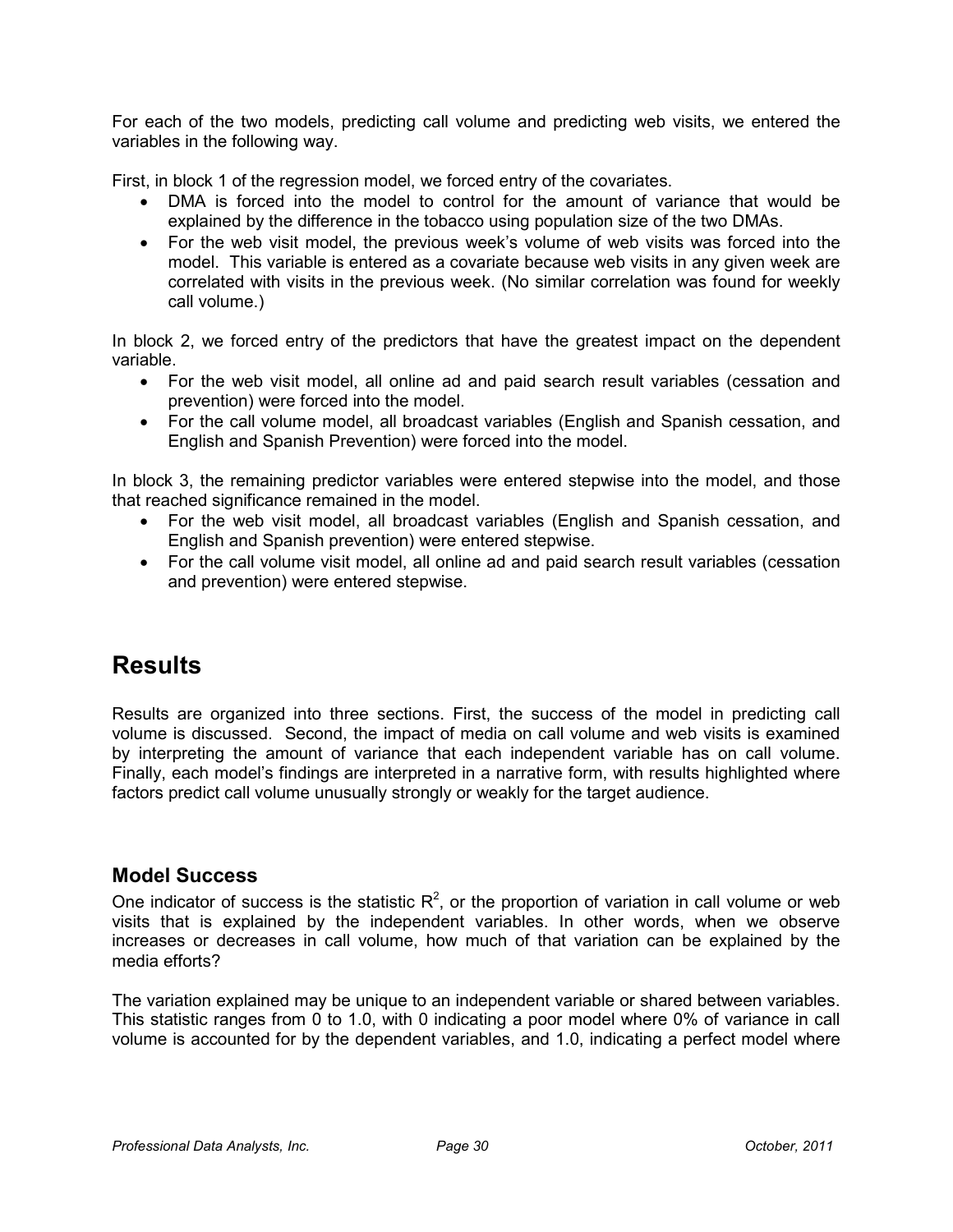100% of variance is accounted for. An  $R^2$  statistic of 0.70 or greater is considered to be very aood.  $27$ 

As indicated on Table 8, the model was relatively successful in describing the relationship between media and call volume. The adjusted  $R^2$  statistic for the media call volume model was .279. In other words, 27.9% of variance in call volume was explained by the independent variables. Although this is far from a perfect model, it is considered high enough to allow for an in-depth analysis of the impact of the independent variables on call volume. The adjusted  $R^2$ statistic for web visits was much better, at .565. 56.5% of the variance in web visits was explained by the independent variables.

#### **Table 8. Adjusted R2 by Model**

| Model:      | Adjusted $R^2$ |
|-------------|----------------|
| Call Volume | .279           |
| Web Visits  | .565           |

The fit of the models is depicted graphically below. Figure 7 depicts the actual call volume by week, along with the predicted call volume determined by the regression model based on the independent variables, including media activity. Figure 8 presents the actual number of web visits by week, and the predicted number of web visits as determined by the model.





<sup>27</sup> Although  $R^2$  is commonly used to assess model success, a more realistic assessment is using adjusted  $R^2$ . Adjusted  $\overline{R}^2$  lowers the  $R^2$  based on the number of predictors in the regression model.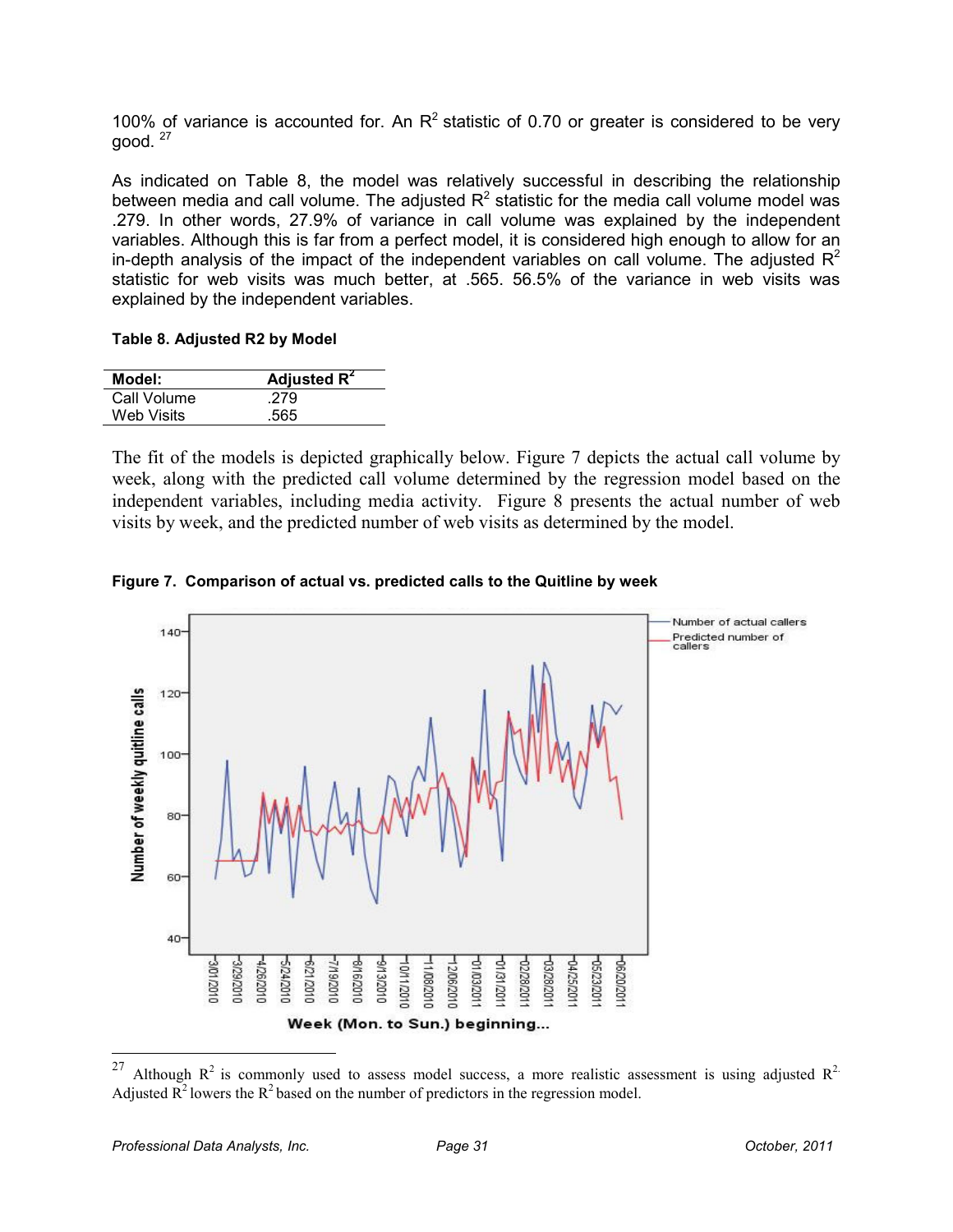

#### **Figure 8. Comparison of actual vs. predicted web visits by week**

# **Media Impact on Call Volume and Web Visits**

While understanding the proportion of the variation in call volume and web visits that the full model explains is helpful, it is also helpful to understand more about the impact of each specific independent variable (media component). The impact of each media component entered into the model is discussed below. The one covariate included in the media call volume model was the size of the DMA. In the web visits model, size of the DMA and previous week's visits were included. The findings below describe how much additional variance in call volume was explained by media-specific activities. A positive impact means that an increase in media is associated with an increase in calls or visits, or that a decrease in media is associated with decreased calls or visits. A negative impact indicates an inverse relationship (i.e., more media is associated with fewer calls or visits).

The significant associations between the media components and call volume for the target audience are presented in Table 9, with a summary version of the same results presented in Table 10. The significant associations between the media components and web visits for the target audience are presented in Tables 11 and 12. For each model, we present the following statistics:

- The p-value indicates if an independent variable is significantly related to the dependent variable (in this case, call volume and web visits)
- The beta weight indicates the direction of that significance (whether the media component is associated with increased or decreased call volume/web visits)
- The standardized coefficient calculates the change in a dependent variable for a change of one standard deviation in a predictor variable. It indicates the unique variance in the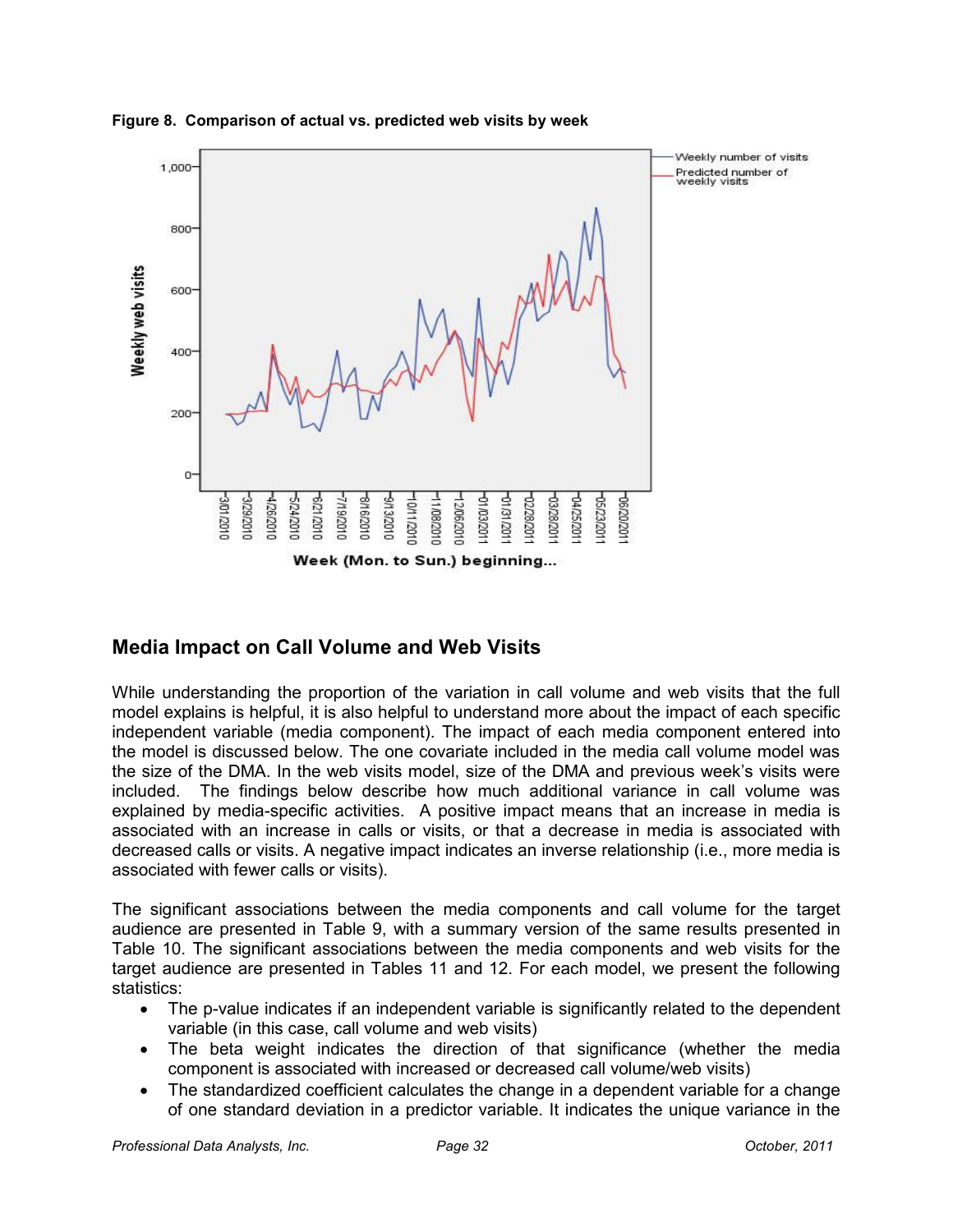dependent variable accounted for by each media component. In other words, this statistic indicates the size of the effect. The greater the standardized coefficient, the larger the impact of the independent variable in predicting the dependent variable.

| Dependent variable:                | Natural Log of Call Volume for<br><b>Callers 25 and older</b> |        |                                            |
|------------------------------------|---------------------------------------------------------------|--------|--------------------------------------------|
|                                    | в                                                             | P      | <b>Standardized</b><br><b>Coefficients</b> |
| Intercept                          |                                                               |        |                                            |
| Covariate Variable                 |                                                               |        |                                            |
| DMA size                           | .686                                                          | < 0.01 | .862                                       |
| <b>CT Cessation Campaigns</b>      |                                                               |        |                                            |
| <b>Cessation Broadcast</b>         | .031                                                          | .05    | .068                                       |
| Spanish Cessation Broadcast        | .005                                                          | .854   | .007                                       |
| (Not QL tagged)                    |                                                               |        |                                            |
| Spanish Cessation Broadcast        | .040                                                          | .213   | .052                                       |
| (QL tagged)                        |                                                               |        |                                            |
| <b>Cessation Search Clicks</b>     | .053                                                          | .000   | .148                                       |
| <b>CT Prevention Campaigns</b>     |                                                               |        |                                            |
| CT Winners Spot Broadcast          | .034                                                          | .024   | .087                                       |
| Spanish Winners Spot               | .003                                                          | .894   | .006                                       |
| <b>Prevention Online Ad Clicks</b> | $-.026$                                                       | .025   | -.086                                      |

**Table 9. Beta weights, p-values and standardized coefficients for Call Volume Regression Analysis** 

**Table 10. Summary: impact of media components on call volume** 

| <b>Media Component</b>             | Impact on Call<br><b>Volume</b> |
|------------------------------------|---------------------------------|
| CT Cessation paid search ad clicks | Moderate +                      |
| <b>CT Cessation Broadcast</b>      | $Small +$                       |
| <b>CT Prevention Broadcast</b>     | Small +                         |
| CT Prevention online ad clicks     | lSmall -                        |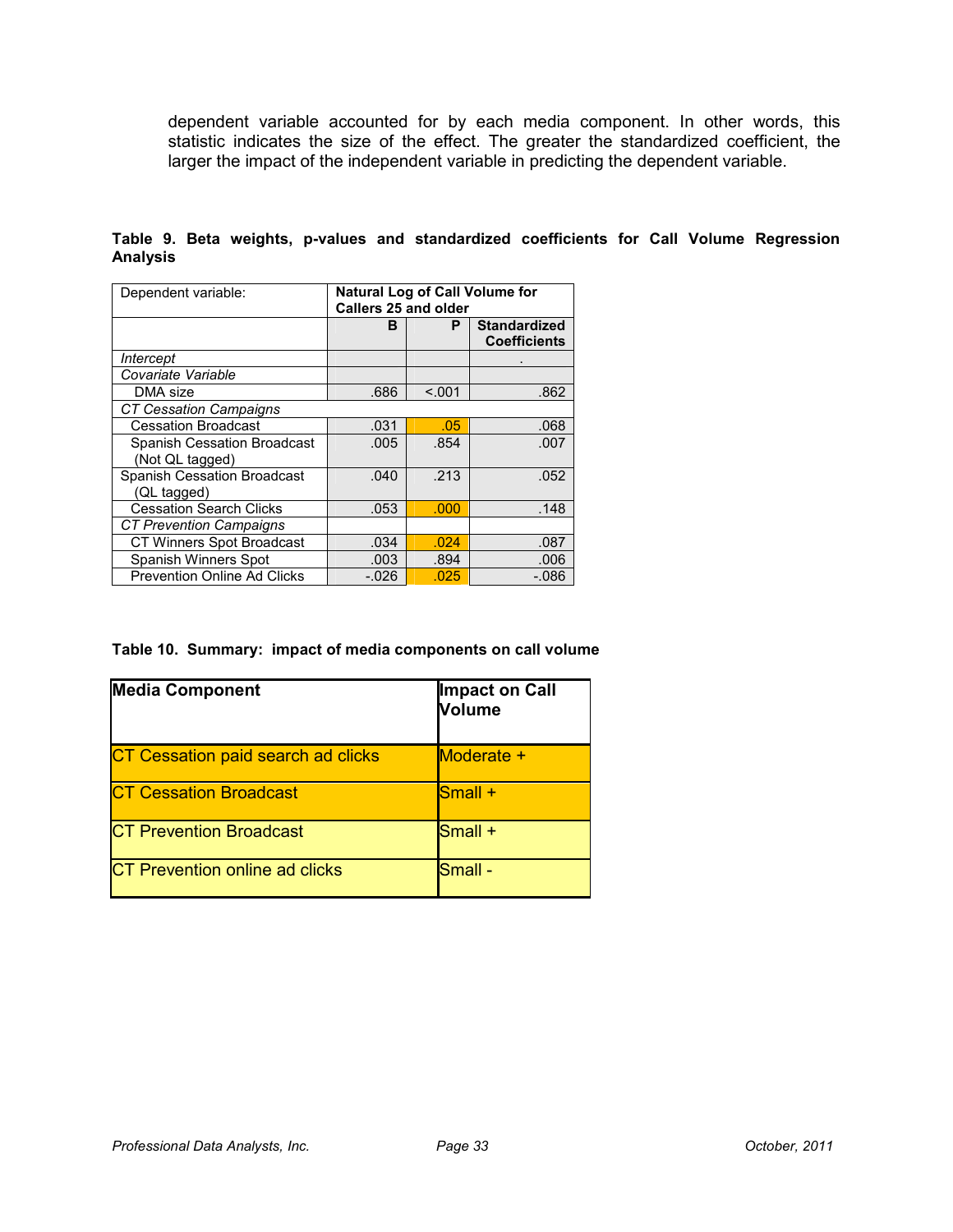**Table 11. Beta weights, p-values and standardized coefficients for Web Visits Regression Analysis** 

| Dependent variable:                | <b>Natural Log of Web Visits</b> |         |                     |
|------------------------------------|----------------------------------|---------|---------------------|
|                                    | в                                | р       | <b>Standardized</b> |
|                                    |                                  |         | <b>Coefficients</b> |
|                                    |                                  |         | (Beta)              |
| Intercept                          |                                  |         |                     |
| Covariate Variable                 |                                  |         |                     |
| DMA size (In)                      | .327                             | < 0.001 | .432                |
| Previous week's visits to          | .074                             | .001    | .218                |
| becomeanex.org                     |                                  |         |                     |
| <b>CT Cessation Campaigns</b>      |                                  |         |                     |
| <b>Cessation Broadcast</b>         | .032                             | .046    | .075                |
| <b>Cessation Search Clicks</b>     | .152                             | < 0.01  | .449                |
| <b>Cessation Online Ad Clicks</b>  | .012                             | .277    | .044                |
| <b>CT Prevention Campaigns</b>     |                                  |         |                     |
| <b>Prevention Search Clicks</b>    | .045                             | .015    | .103                |
| <b>Prevention Online Ad Clicks</b> | $-.038$                          | .001    | $-132$              |

**Table 12. Summary: impact of media components on web visits** 

| <b>Media Component</b>                 | Impact on Web<br><b>Visits</b> |
|----------------------------------------|--------------------------------|
| <b>CT Cessation paid search clicks</b> | <b>Large +</b>                 |
| <b>CT Cessation Broadcast</b>          | <b>Small</b> +                 |
| CT Prevention paid search clicks       | Moderate +                     |
| <b>CT Prevention online ad clicks</b>  | Moderate -                     |

# **Interpretation**

### **Media impact on call volume**

*Cessation media.* The adult cessation campaign funded by CT DPH and placed by Cronin in FY10 and FY 11 was the only media component to directly tag both the Quitline telephone number and the BecomeAnEx.org website address. These television ads were run mainly in English with a smaller Spanish language placement. We would expect that the adult cessation campaigns would positively impact call volume. The cessation campaign also included online ads and paid online search ads, but the online ads directed viewers to www.BecomeAnEx.org and did not tag the Quitline, making it likely that the online presence would impact web visits to BecomeAnEx.org, but less likely that the online presence would impact call volume.

Examining the beta weights, p-values and standardized coefficients of the individual cessation media variables allows the hypothesis that cessation media impacts call volume to be tested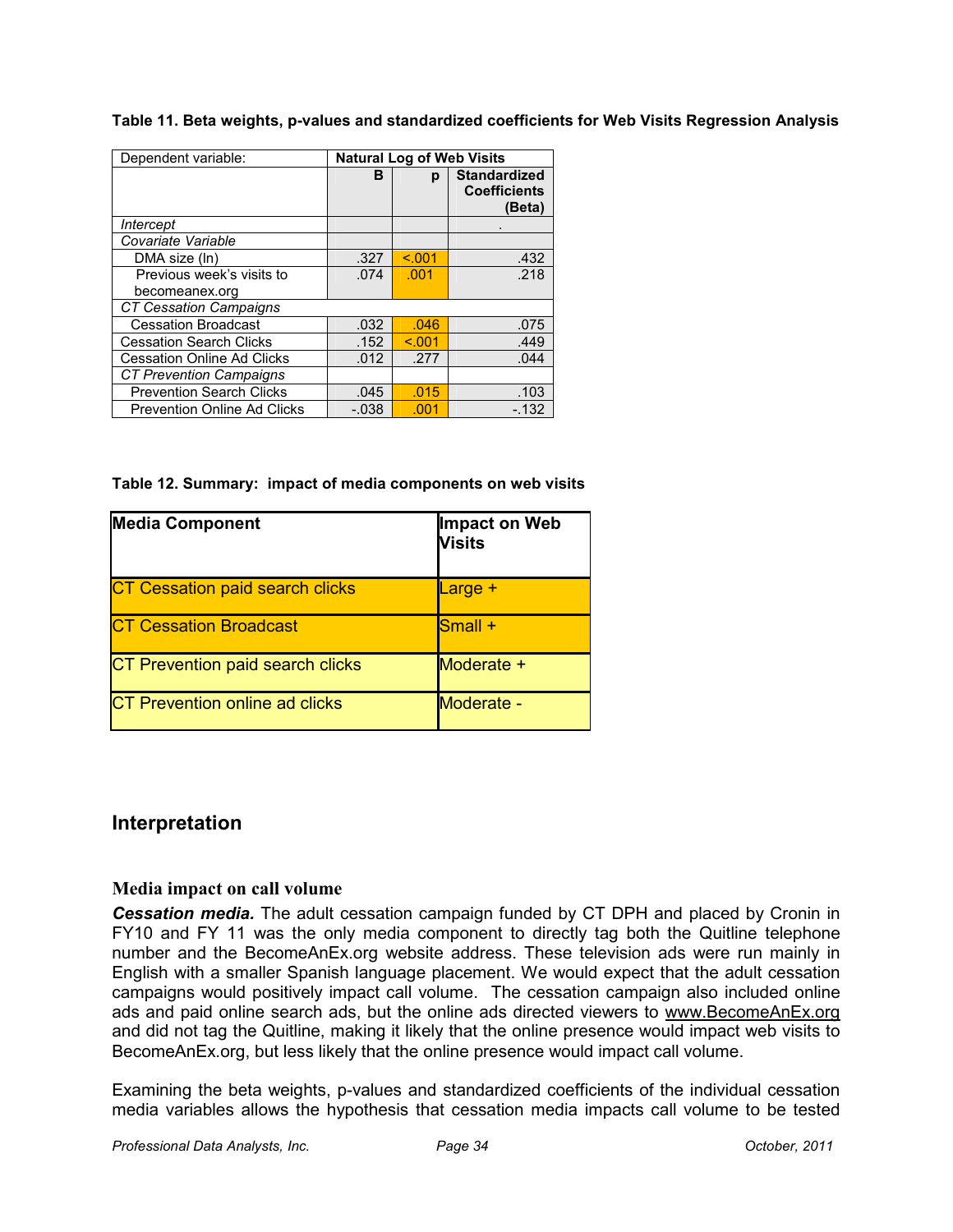directly. A clear finding emerged: the *cessation broadcast campaign significantly impacted call volume* for those ages 25 - 54, and the effect was positive but small. In other words, the cessation broadcast media was associated with an increase in call volume among the target age group, and the amount of variance in call volume accounted for by the cessation media was small (Beta=.068).

Of all the online cessation media, one component significantly impacted call volume. The *paid cessation search clicks were associated with increased call volume* among the target audience, and the impact was moderate (Beta=.168).

In sum, the cessation broadcast media had a small impact on the target group, and the online search media had a somewhat stronger impact on the target group. None of the cessation components (broadcast, online ads, or paid search) had a large impact on call volume for this target audience.

**Prevention media.** Examining the individual variables, two components of the prevention campaign did significantly impact call volume. The *impact for the prevention broadcast is small* for the 25-54 age group (Beta=.087). Although this was unintentional (the prevention "winning spots" campaign was directed toward youth) it is not surprising that prevention broadcast media had an effect on adults, given the higher intensity of that campaign, as displayed in an earlier section of this report (see Table 6).

The *prevention online ad clicks were associated with a decrease in call volume* among the target age group. The impact of the online ad clicks for the tobacco contest was small (Beta=.086), after covariates were entered into the model. This is not surprising, since the ad clicks directed viewers to www.itsawaste.org, and were not intended to promote the Quitline. In addition, the structure of the media buys was such that prevention and cessation ads often alternated, for example, one week only prevention ads aired, and the next week only cessation ads aired. The negative association between prevention ads and call volume likely represents the *absence* of cessation ads, rather than a decrease resulting from the *presence* of prevention ads*.* However, if www.itsawaste.org tagged the BecomeAnEx website and the Quitline, prevention online ad clicks could become a positive contributing factor to call volume

In sum, the relationship between prevention broadcast media and call volume was significant for the target audience. The prevention online ad clicks had a small negative association, which was an expected finding.

### **Media impact on web visits**

*Cessation media.* In examining the beta weights, p-values and standardized coefficients of the individual cessation media variables, we find that *cessation online search clicks significantly impacted web visits for those 25-54, and the effect was large.* In other words, cessation online search clicks was associated with an increase in web visits among the target age group, and the amount of variance in web visits accounted for by the search clicks was large (Beta=.449).

Additionally, *cessation broadcast media was also associated with web visits* among the target audience, although the size of the effect was small (Beta=.075).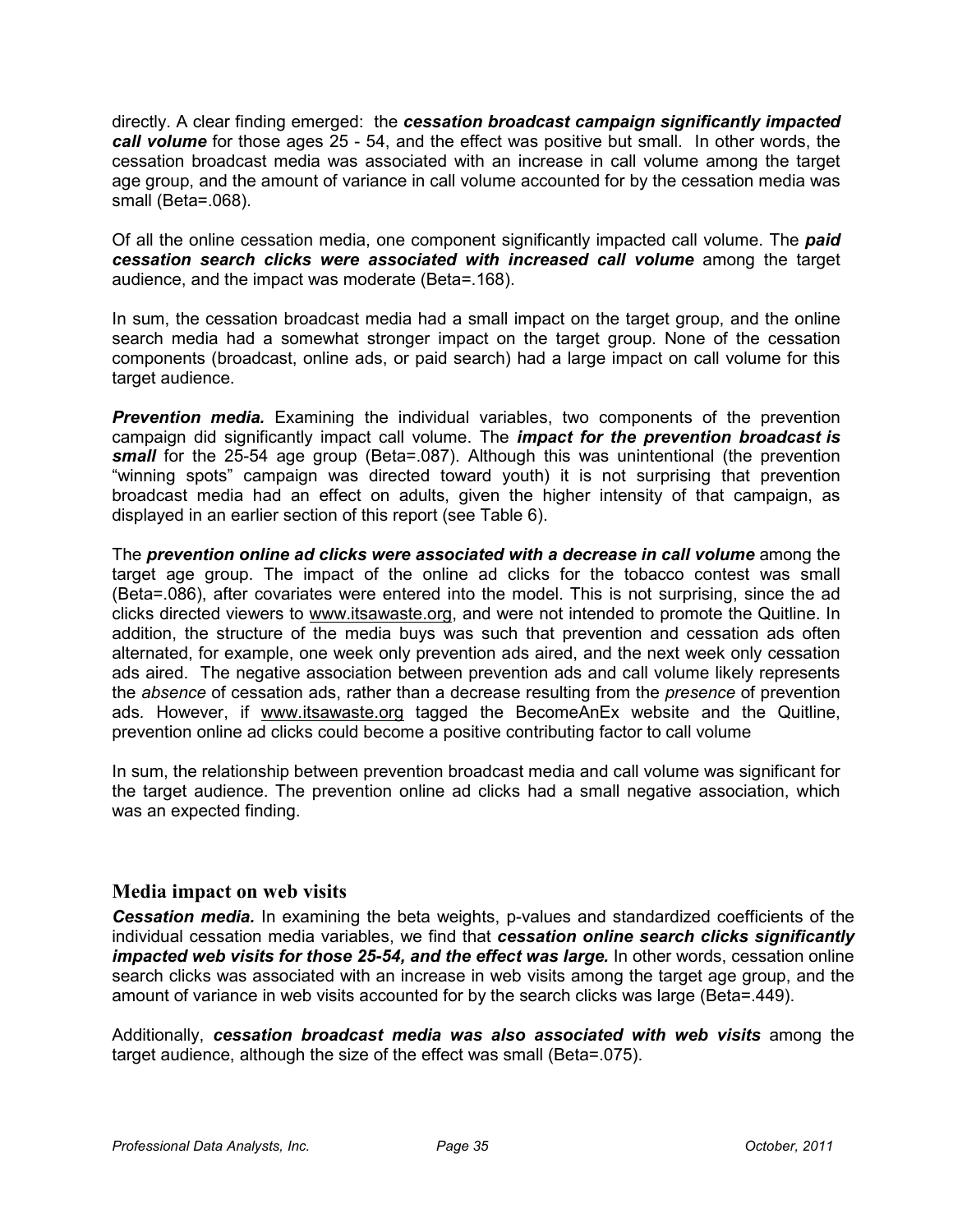In sum, cessation online search clicks had a very large positive impact on web visits, larger even than the covariates entered into the model. Additionally, cessation broadcast media had a positive impact, though much smaller than online search clicks.

*Prevention media. Prevention search clicks were positively associated with web visits* to BecomeAnEx.org, and the strength of the association is moderate (Beta=.103). Prevention *online ad clicks was moderately associated with decreased visits to the website* (Beta=.132). Again, this is not a surprising finding, given that the ad clicks directed viewers to itsawaste.org, rather than the cessation website.

*Spanish broadcast media<sup>28</sup>. None of the Spanish broadcast media significantly impacted call volume or web visits.* In the Spanish campaigns, the prevention and cessation ads alternated by week, whereas the English placements were more consistent across the periods in which ads were placed. Further, due to data limitations, PDA was able to compute TRPs for the English campaigns but not for the Spanish spots; therefore analyses were conducted using number of ad spots placed rather than the more precise TRPs.

# **Conclusions**

Overall, the models were moderately successful in describing the relationship between media and call volume. The proportion of variation in call volume that is explained by the statistical model is 27.9%, and the proportion of variation in web visits that is explained is 56.5%. Seventy percent variation accounted for is considered to be very good.

The one factor that stood out as having a significant and meaningful effect on increasing call volume and web visits is the cessation paid search engine results. Search result clicks had a significant and large impact on web visits, and a significant and moderate impact on calls to the Quitline. There was also significant but small effect on call volume and web visits from the CT Cessation Broadcast campaign.

We conclude that the cessation media campaign successfully connected tobacco users to both the Quitline and the website, and contributed to an increase in the number of people served by these interventions. However, the impact of the media campaigns on volume is modest. Given the relatively low intensity of the campaigns, this is also an expected finding.

Although paid search result had a greater impact as compared to broadcast and online ads, we do not recommend that DPH allocate substantially more resources to this medium. Paid search results reach tobacco users who have already taken some action to obtain cessation help; they are a select group who are demonstrating a certain readiness to quit tobacco. In contrast, broadcast media and online banner ads cast a broader net, and have the potential to reach both tobacco users who are and are not ready to quit tobacco. In addition, viewers of these ads may be prompted to conduct online searches for more information about quitting tobacco. Therefore, although the three types of media have differential effectiveness in connecting tobacco users to cessation resources, we recommend DPH maintain the current mix of media, including broadcast, online ads and paid search results.

<u>.</u>

<sup>&</sup>lt;sup>28</sup> Spanish language online ads and paid search result were excluded from this analysis due to data limitations.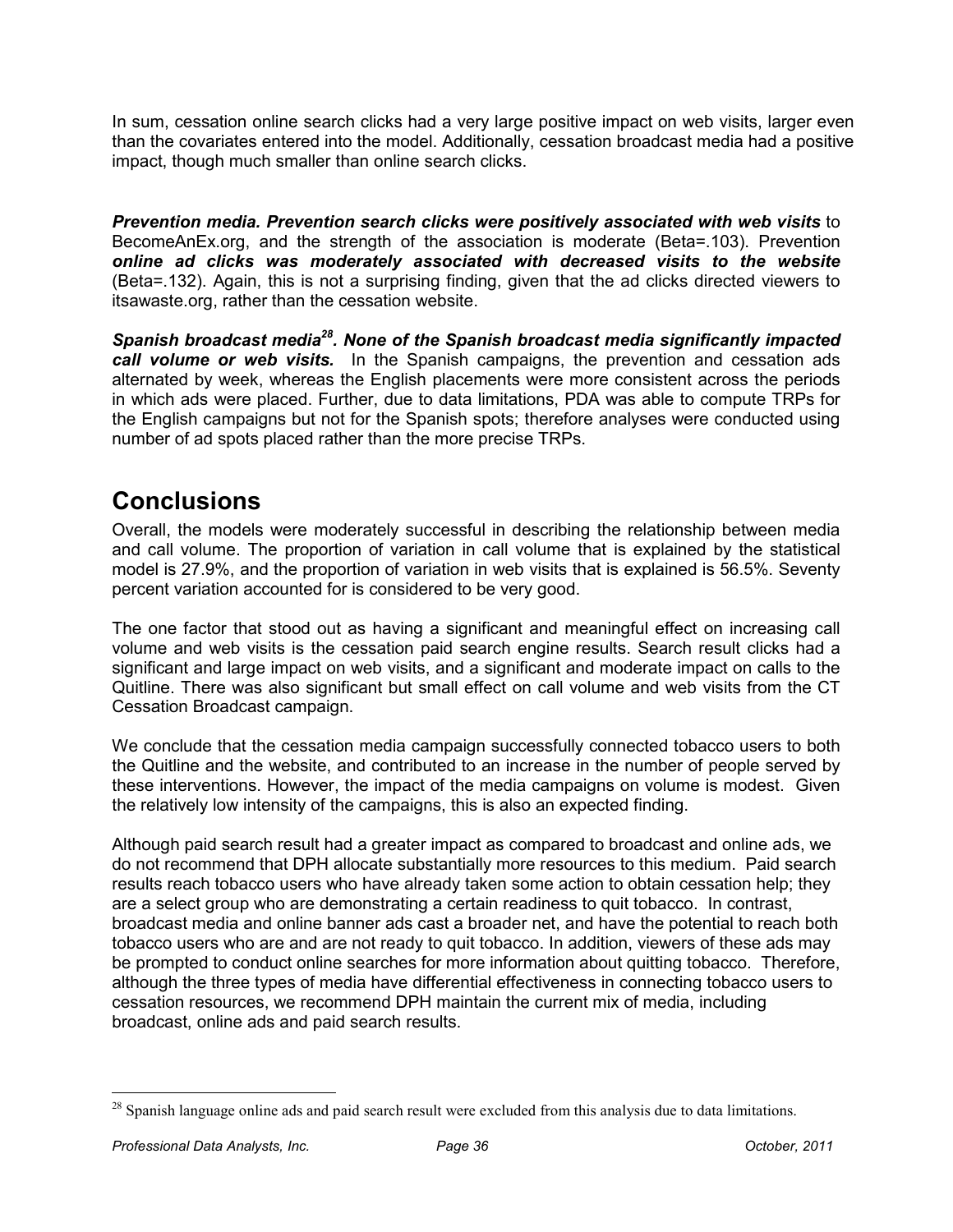# **Summary of Conclusions and Recommendations**

**EQ6. Overall, what are successes and areas for improvement of the adult cessation media campaign outcomes? What are areas for programmatic changes?** 

#### **Increase in Quitline reach**

The promotional reach of the Connecticut Quitline nearly doubled from FY 2010 to FY 2011, and the FY 2011 reach of 1.67% is in line with the average reach of other state quitlines. The increase in reach should be taken as a very positive finding. This is an even more impressive finding given that the media budget did actually decreased slightly during the same time period. This suggests that the campaign did a much better job strategically in using resources to efficiently and effectively reach its target audience. Furthermore, the low smoking prevalence in Connecticut means that cessation media must be targeted to a smaller population, and may require more precise targeting of media to reach tobacco users, making it more challenging to affect reach. This should be taken as further evidence of the success of the campaign in terms of promotional reach.

Promotional reach among adults ages 25-54 was higher than reach among either younger or older smokers. At nearly 2%, this represents a doubling of the reach rate attained for this group in the previous year. We find this to be a success of the media campaign.

Connecticut's rate of treatment reach is 1.34%. This is also significantly higher than the 0.74% treatment reach of FY 2010. This should be taken as another positive finding for the campaign. However, approximately 13% of callers who register with the Quitline do not receive a minimal level of treatment; the extent to which the Quitline vendor could provide counseling to these individuals would be likely to increase the number of quitters in Connecticut even more and potentially impact state prevalence.

Any planning to increase Quitline reach should take into account a potential surge in call volume anticipated to occur after the introduction of cigarette package warning labels in September 2012. The DPH, along with the media and Quitline vendors, will need to plan for the potential volume increase so that the capacity and the budget of the Quitline are not exceeded. Potential strategies include altering the design of media promotion of the Quitline, and seeking alternative funding sources such as federal dollars or cost-sharing with health plans or Medicaid. Redirecting callers to free resources such as www.BecomeAnEx.org is also a potential solution.

Finally, it should be noted that reach is constrained by Quitline funding and funding policies. Quitline reach may only increase to the extent that funding is available. Additional resources may be obtained by increasing the Quitline budget and/or reducing NRT benefits and reallocating the funds to Quitline counseling services. Second, it is important to note that Cronin's media promotions likely motivated many more tobacco users to quit who did not call the Quitline, but did attempt to quit on their own or through other supports, such as the BecomeAnEx.org website. These effects of the media campaign are not accounted for in reach calculations.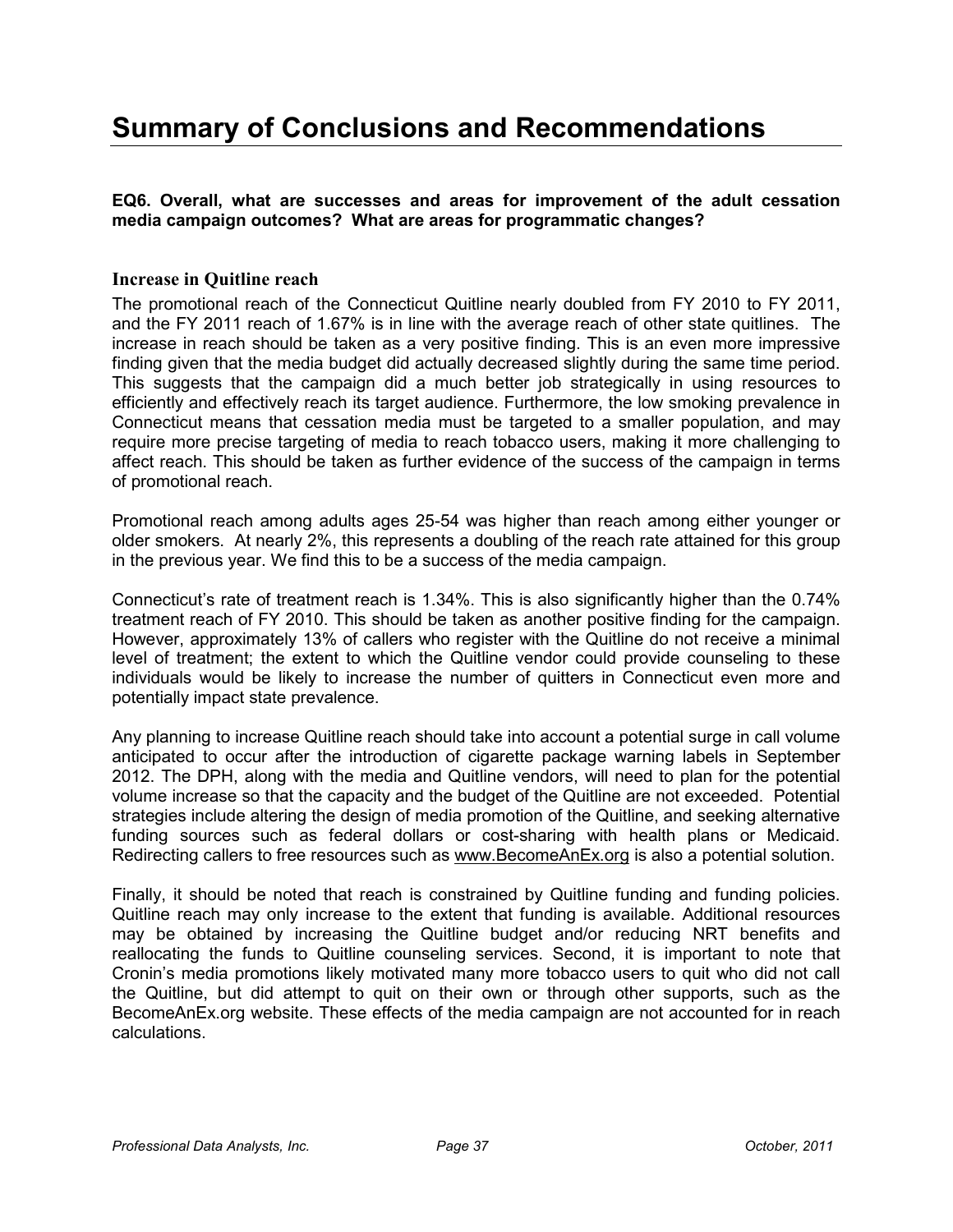#### **Improvement in media campaign intensity**

The intensity of the cessation media campaign increased substantially, without an increase in budget. Both the total number of GRPs and the duration of the campaign were greater in FY 2011 as compared to FY 2010. This may reflect higher startup costs in FY 2010 (e.g., dollars allocated to purchasing ads and to planning and other startup). However, it may also reflect better ad placement in FY 2011, making the same dollars go farther.

Despite the improvement in campaign strength, the intensity of the adult cessation campaign still fell below recommended levels both in terms of weekly and quarterly TRPs and in the duration of the campaign. Additional media funding would be needed to increase the intensity to levels that are likely to substantially increase call volume. Should additional funds become available, careful planning is needed to allocate funding between Quitline services and media promotion to ensure that the Quitline could meet the increased demand.

#### **Strategies to more directly promote the Quitline**

One way to improve the effectiveness of the CT DPH cessation media without much change in cost is to more directly promote the Quitline with the existing ad buys. Online ads and paid searches did not directly tag the Quitline telephone number. Viewers were directed instead to the BecomeAnEx.org website. As a Legacy Alliance partner, the CT DPH was provided with a Connecticut-specific subpage which displays the Quitline number as a local resource. However, the resource subpage is not readily accessible, and we suspect that the easy availability of the BecomeAnEx online cessation program likely resulted in viewers remaining on the "Ex" site, and possibly enrolling in and using the "Ex" website program rather than calling the Quitline for cessation assistance.

Compared to the online BecomeAnEx program, the CT Quitline is a more intensive intervention. While both the online and Quitline programs are free for CT residents, the Quitline provides free NRT along with a multi-session counseling program, which has been demonstrated to be an intensive, effective cessation aid. The effectiveness of online cessation assistance without NRT is still under investigation. Therefore, in order to have the greatest possible impact on tobacco use prevalence, we recommend that DPH-funded media directly tag and promote the most intensive intervention available – the Quitline -- rather than directing callers solely to BecomeAnEx.org.

We recommend adding a direct link to the Quitline online registration and/or the BecomeAnEx website on www.itsawaste.org, thereby harnessing the greater reach of the prevention ads to promote the Quitline. Some proportion of those exposed to prevention ads will be tobacco users, yet, if tobacco users seek out the prevention website they will find clear anti-tobacco messages, but they will not find any information about getting help with quitting. Linking to cessation resources is a low-cost way to get more mileage out of the prevention campaign.

In addition, the Spanish language ads could utilize different tags that are more likely to connect Spanish-speaking tobacco users with cessation resources. While some ads tagged the Quitline telephone number (the Quitline provides services in Spanish), other ads tagged the DPH prevention website, http://www.quedesperdicio.org. While this is a Spanish-language website, it focuses on youth and prevention, and does not provide information about how to get help with quitting tobacco. The Quitline's online registration site, https://www.quitnow.net/connecticut/, was not tagged, since the site is English-only. We recommend two low-cost strategies to ensure that Spanish speakers are connected to resources that offer both Spanish language and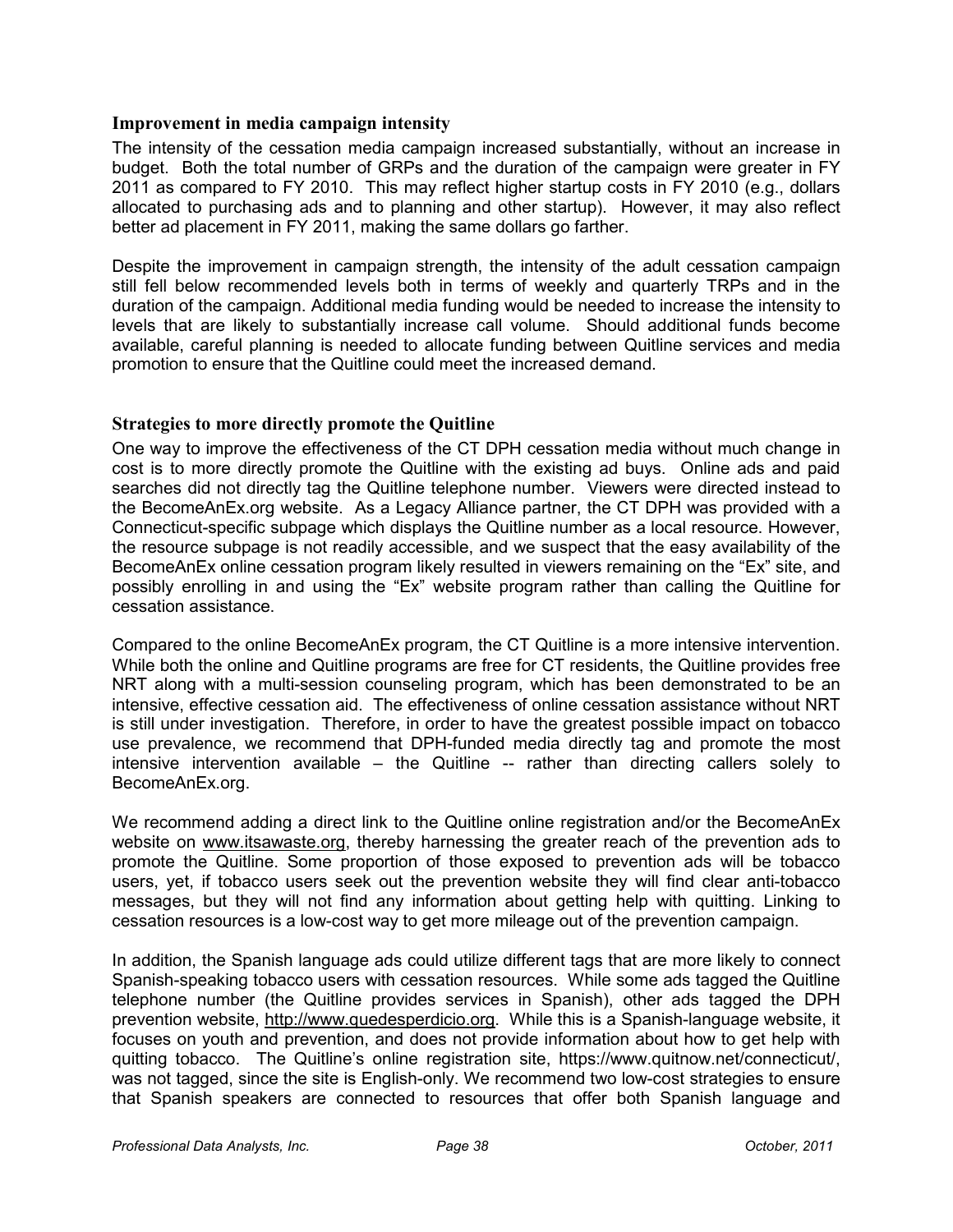cessation help. First, post the Quitline phone number and a direct link to the Quitilne online registration on both www.itsawaste.org and www.quedesperdicio.org. This way tobacco users who come to the prevention website can be directed to cessation help. Second, there is a Spanish language version of the BecomeAnEx website, http://es.becomeanex.org. The DPH should consider tagging this site along with the Quitline phone number on Spanish cessation ads.

#### **Success of the media in connecting tobacco users to cessation resources**

After controlling for other factors, both the cessation and prevention media campaigns were found to be associated with increased quitline calls and visits to www.BecomeAnEx.org. The one factor that stood out as having a significant and meaningful effect on increasing call volume and web visits is the cessation paid search engine results. Search result clicks had a significant and large impact on web visits, and a significant and moderate impact on calls to the Quitline. There was also significant but small effect on call volume from the cessation broadcast campaign. And although unintentional, the prevention media also had a significant but small impact on calls and web visits. We conclude that the media campaigns have had a modest success in connecting tobacco users to these cessation resources.

We conclude that the cessation media campaign successfully connected tobacco users to both the Quitline and the website, and contributed to an increase in the number of people served by these interventions. However, the impact of the media campaigns on volume is modest. Given the relatively low intensity of the campaigns, this is an expected finding.

Although the greatest impact on connecting tobacco users to cessation resources was achieved through paid search engine results, we do not recommend that DPH allocate substantially more resources to this medium. Paid search results reach tobacco users who have already taken some action to obtain cessation help; they are a select group who are demonstrating a certain readiness to quit tobacco. In contrast, broadcast media and online banner ads cast a broader net, and have the potential to reach both tobacco users who are and are not ready to quit tobacco and impact their attitudes about tobacco use. In addition, viewers of these ads may be prompted to conduct online searches for more information about quitting tobacco. Therefore, although the three types of media have differential effectiveness in connecting tobacco users to cessation resources, we recommend DPH maintain the current mix of media, including broadcast, online ads and paid search results.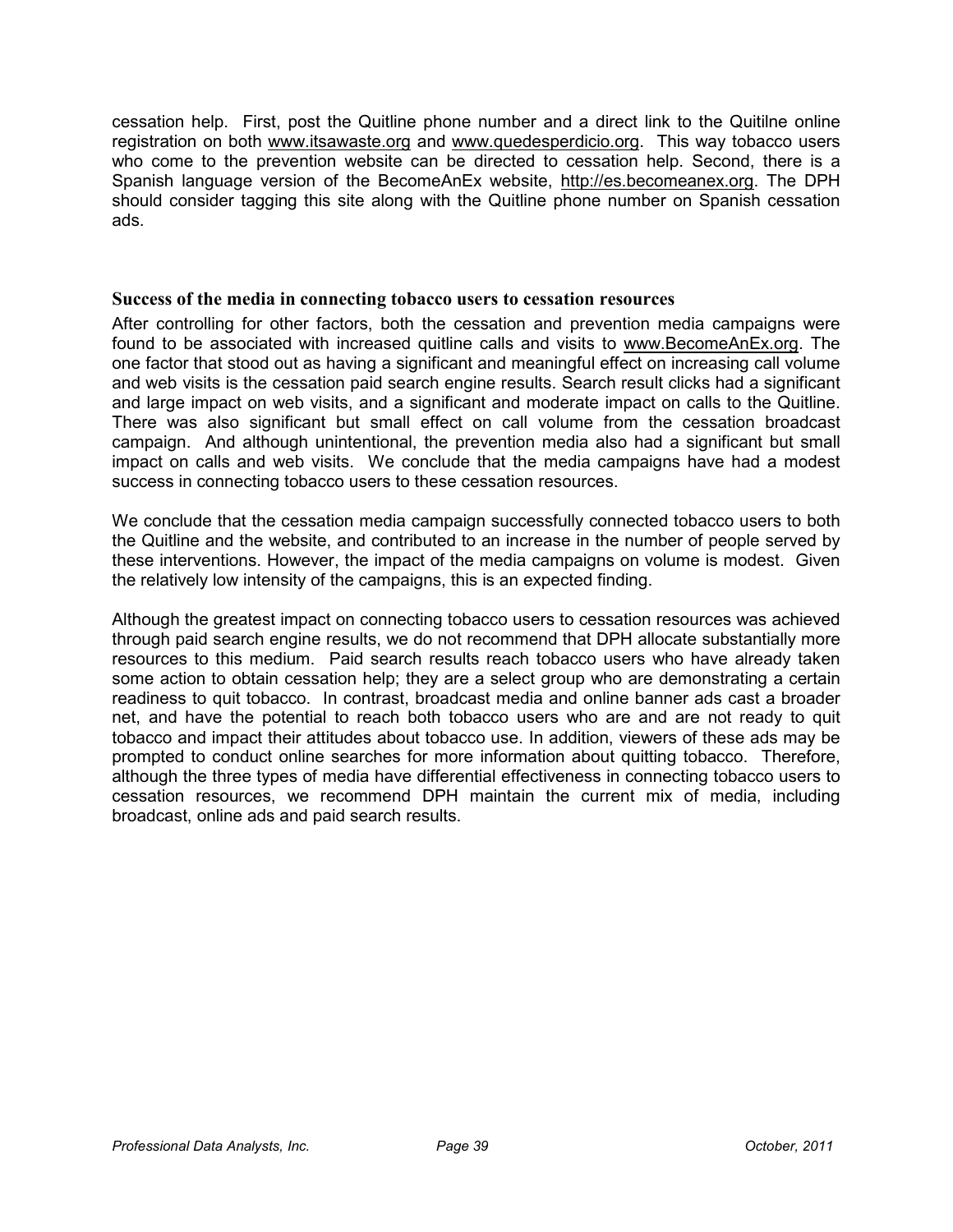# **Appendix - Description of Ads**

*Television ads -* The campaign included three television ads: "Leap", "Start Your Day" and "Driving." All three were created by the American Legacy Foundation as part of the Become an **EX "Re-learn" campaign. All three television ads were tagged with the EX logo and website** URL, the CT Quitline phone number, and the CT DPH logo.





The three ads were:

- "Leap," which features a woman imagining herself jumping out of a window to retrieve a cigarette butt. The voiceover acknowledges that quitting is hard to do, and introduces Become An EX as a way to get help with quitting.
- "Driving" features a woman climbing into the backseat of her car, rolling to the front, and then finally driving in reverse only to run over trash cans. The voiceover then states: "When you're used to always doing something with a cigarette, it can be hard doing it without one. But if you can re-learn how to start your day without cigarettes, then you can relearn to do anything without a cigarette. Introducing EX – a new way to think about quitting."
- "Start Your Day" presents a similar theme, and features a man re-learning how to get ready for work in the morning without cigarettes.

In order to effectively place a Spanish-language cessation ad, Cronin subcontracted with another company with expertise in placing Spanish-language media. A Spanish version of the "Driving" ad, analogous to the English version just described, was placed by this company.

*Online ads* – The purpose of the online advertisements was to promote cessation among tobacco users, and to connect tobacco users to resources to help them quit. Clicking on ads directed users to www.BecomeAnEx.org. As previously mentioned, the Connecticut DPH is a member of the Legacy Alliance, and as such Legacy maintains a CT subpage, www.becomeanex.org/CT.php which describes the CT Quitline service and lists the telephone number. In this way, some viewers of online web ads may become aware of the Quitline and make a call. Since the online ads were not tagged with the Quitline telephone number, we expect that the impact on call volume would be less than that of the television campaign, which directly promoted the Quitline. Cronin obtained online advertisements in banner and other formats from Legacy, and placed them on Connecticut newspaper websites (e.g.,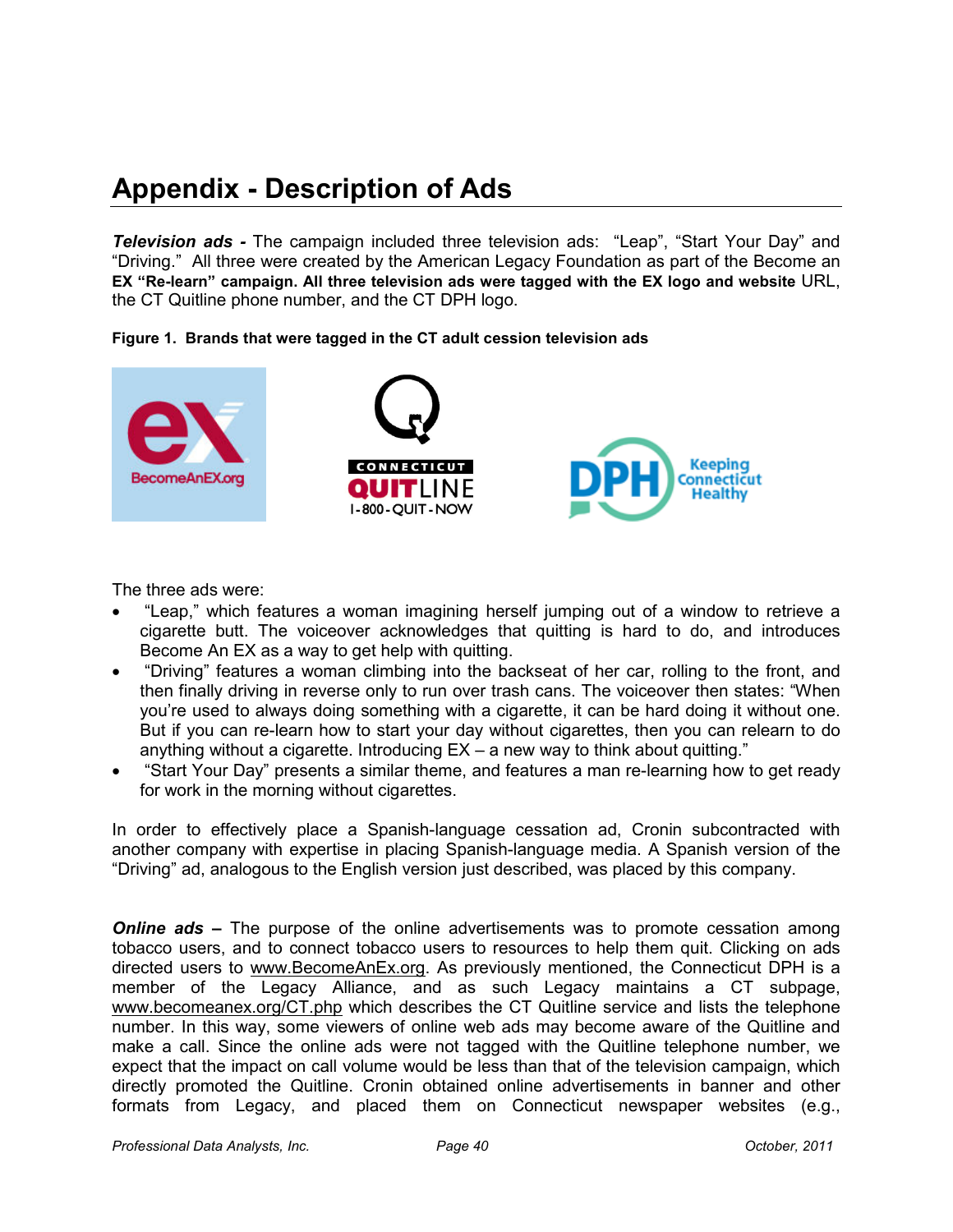ConnPost.com, NHRegister.com) and other local sites. All of the selected ads featured the Relearn messaging. The CT Web campaign included the ads "Driving," "Drinking," "Boss," and "Re-learn," shown in **Error! Reference source not found.**.

Figure 2. Examples of online ads placed by Cronin & Co.



**Paid search results -** The CT Web campaign also included paid internet search results on google.com and yahoo.com. When Connecticut internet users conduct searches using keywords such as "quit smoking," "help with tobacco," or "Quit in Connecticut" the search results would return a sponsored ad directing the user to BecomeAnEx.org. Sample search results are presented in **Error! Reference source not found.**.